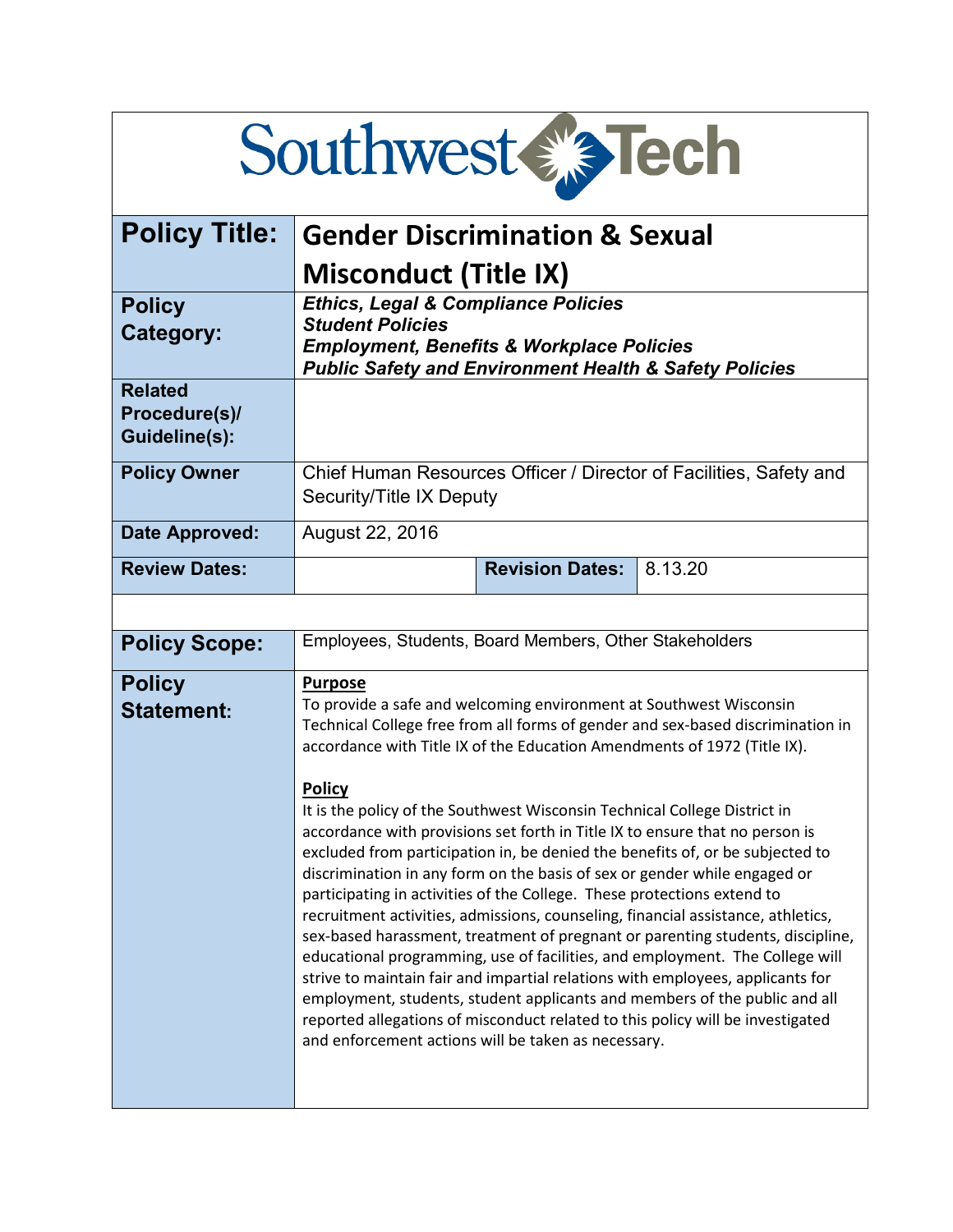#### **Intent**

This policy is intended to define community expectations and to establish a mechanism for determining when those expectations have been violated. Members of Southwest Tech, community, guests and visitors have the right to be free from all forms of gender and sex-based discrimination, examples of which can include acts of sexual violence, sexual harassment, domestic violence, dating violence, and stalking. All members of the campus community are expected to conduct themselves in a manner that does not infringe upon the rights and safety of others. Southwest Tech believes in a zero tolerance in regards to gender or sex-based misconduct or discrimination. When an allegation of misconduct is officially reported, that violation will be investigated in accordance with the provisions of this policy. In circumstances in which misconduct is found to be present, the College will take action to remedy the situation, including the possibility of significant disciplinary sanctions. Although the pronouns he/him and she/her are used throughout this policy, these protections are extended to all persons regardless of gender identity or expression.

#### **History & Background**

Title IX of the Education Amendments of 1972 was passed by Congress on June 23, 1972. Title IX protects people from discrimination based on sex in education programs or activities that receive Federal financial assistance. Title IX states that:

> *"No person in the United States shall, on the basis of sex, be excluded from participation in, be denied the benefits of, or be subjected to discrimination under any education program or activity receiving Federal financial assistance."*

In 1990, The Jeanne Clery Disclosure of Campus Security Policy and Campus Crime Statistics Act (commonly referred to as the Clery Act), was signed into federal law as an amendment to the Higher Education Act of 1965. The Clery Act includes several key provisions that impact campus operations involving the safety and security of students to include:

- The requirement for all colleges to provide an annual report of all crimes that occur on campus
- The requirement for all colleges to include in the annual report campus safety and security policies
- The Campus Sexual Assault Victim's Bill of Rights, which requires colleges to disclose educational programming, campus disciplinary processes, and victim rights regarding sexual violence complaints.

In 2013, the Clery Act was expanded as part of the Campus Sexual Violence Elimination Act (SAVE) of 2013 and Violence Against Women Reauthorization Act (VAWA). As part of this expansion, colleges and universities were required to implement policies and programs to prevent sexual assault, dating violence, domestic violence, and stalking.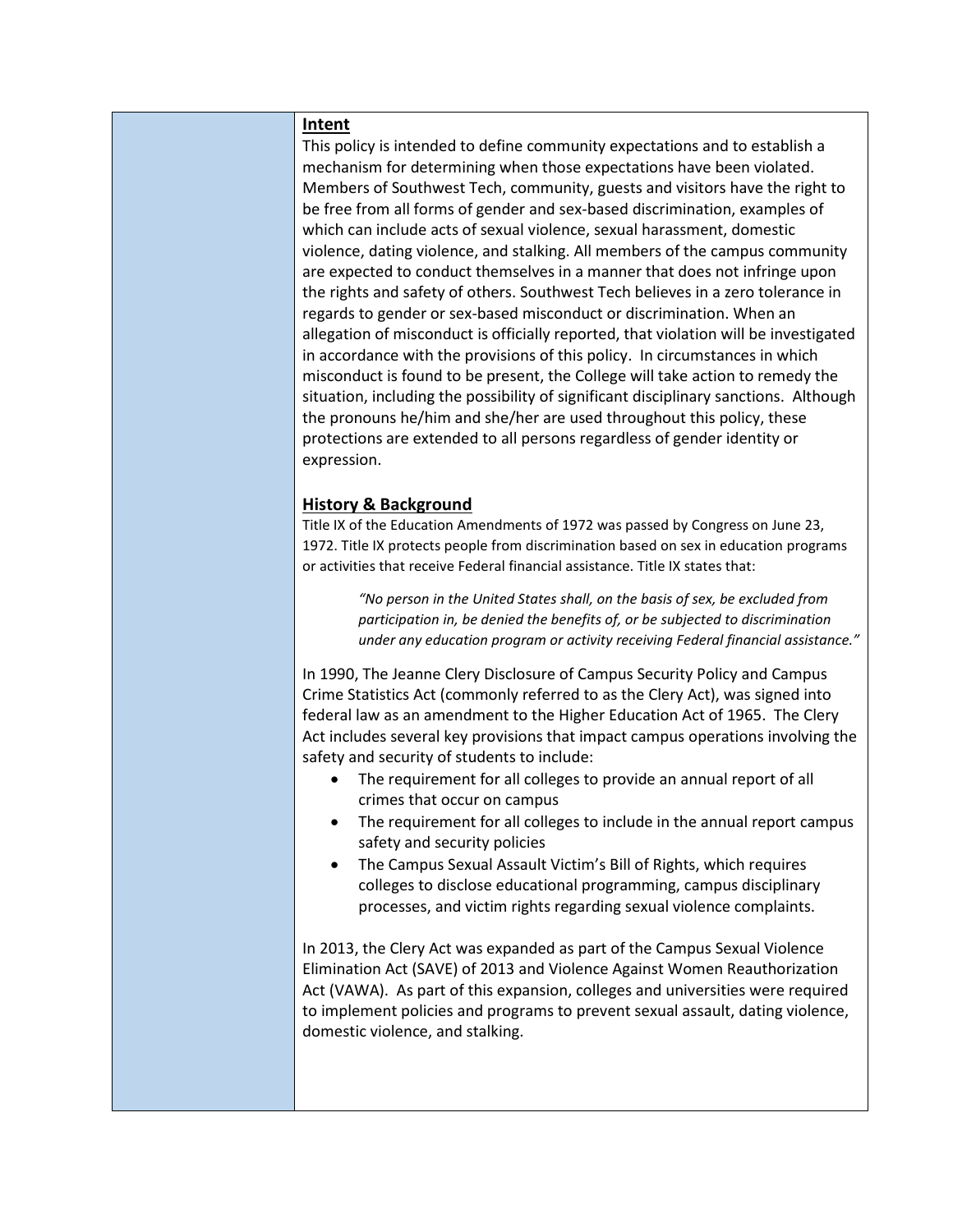| <b>Definitions</b>                                                                                                            |
|-------------------------------------------------------------------------------------------------------------------------------|
| • Abuse: Abuse means intentionally or recklessly causing or attempting to                                                     |
| cause bodily injury or placing another person in reasonable apprehension                                                      |
| of imminent serious bodily injury to himself or herself, or another. Abuse                                                    |
| does not include non-physical, emotional distress or injury.                                                                  |
| • Accommodations: for the purposes of this policy are changes in the                                                          |
| academic environment or typical operations that enable a pregnant                                                             |
| student or student with a pregnancy-related condition to continue to                                                          |
| pursue her studies and enjoy equal access to the educational programs                                                         |
| and activities of the college. Accommodations may include modifications                                                       |
| to the physical environment (accessible seating), extended deadlines                                                          |
| and/or ability to make up tests or assignments for pregnancy-related                                                          |
| absences, and remote learning options                                                                                         |
| • Actual Knowledge: Means notice of sexual harassment or allegations of                                                       |
| sexual harassment to the College's Title IX Coordinator or any official of                                                    |
| the College who has authority to institute corrective measures on behalf of<br>the college.                                   |
| • Adverse Action: Adverse Action means an action that has a substantial                                                       |
| and material adverse effect on the Complainant's ability to participate in a                                                  |
| College program or activity free from Discrimination, Harassment or                                                           |
| Retaliation. Minor or trivial actions or conduct not reasonably likely to do                                                  |
| more than anger or upset a Complainant does not constitute an Adverse                                                         |
| Action.                                                                                                                       |
| • <b>Advisor:</b> Any individual who provides the accuser support, guidance, or                                               |
| advice.                                                                                                                       |
| • Affirmative Consent: Affirmative Consent means an informed, affirmative,                                                    |
| conscious, voluntary, and mutual agreement to engage in sexual activity. It                                                   |
| is the responsibility of each person involved in the sexual activity to ensure                                                |
| that s/he has the Affirmative Consent of the other participant(s) to engage                                                   |
| in the sexual activity. Lack of protest or resistance does not mean consent                                                   |
| nor does silence mean consent.                                                                                                |
| ○ Affirmative Consent can be withdrawn or revoked. Affirmative                                                                |
| Consent cannot be given by a person who is incapacitated.<br>o A person with a medical or mental Disability may also lack the |
| capacity to give consent.                                                                                                     |
| o Mental or physical incapacitation due to drugs or alcohol will                                                              |
| prohibit an individual from giving affirmative consent.                                                                       |
| $\circ$ Sexual activity with a minor (under 18 years old) is never consensual                                                 |
| because a minor is considered incapable of giving legal consent due                                                           |
| to age.                                                                                                                       |
| • Campus: For the purpose of this policy, refers all property and facilities                                                  |
| owned or controlled by Southwest Tech.                                                                                        |
| • College: For the purpose of this policy, refers to Southwest Tech                                                           |
| • College Employee: The following categories as defined in the Southwest                                                      |

• **College Employee:** The following categories, as defined in the Southwest Tech Employee Handbook, are used to define employees of the College: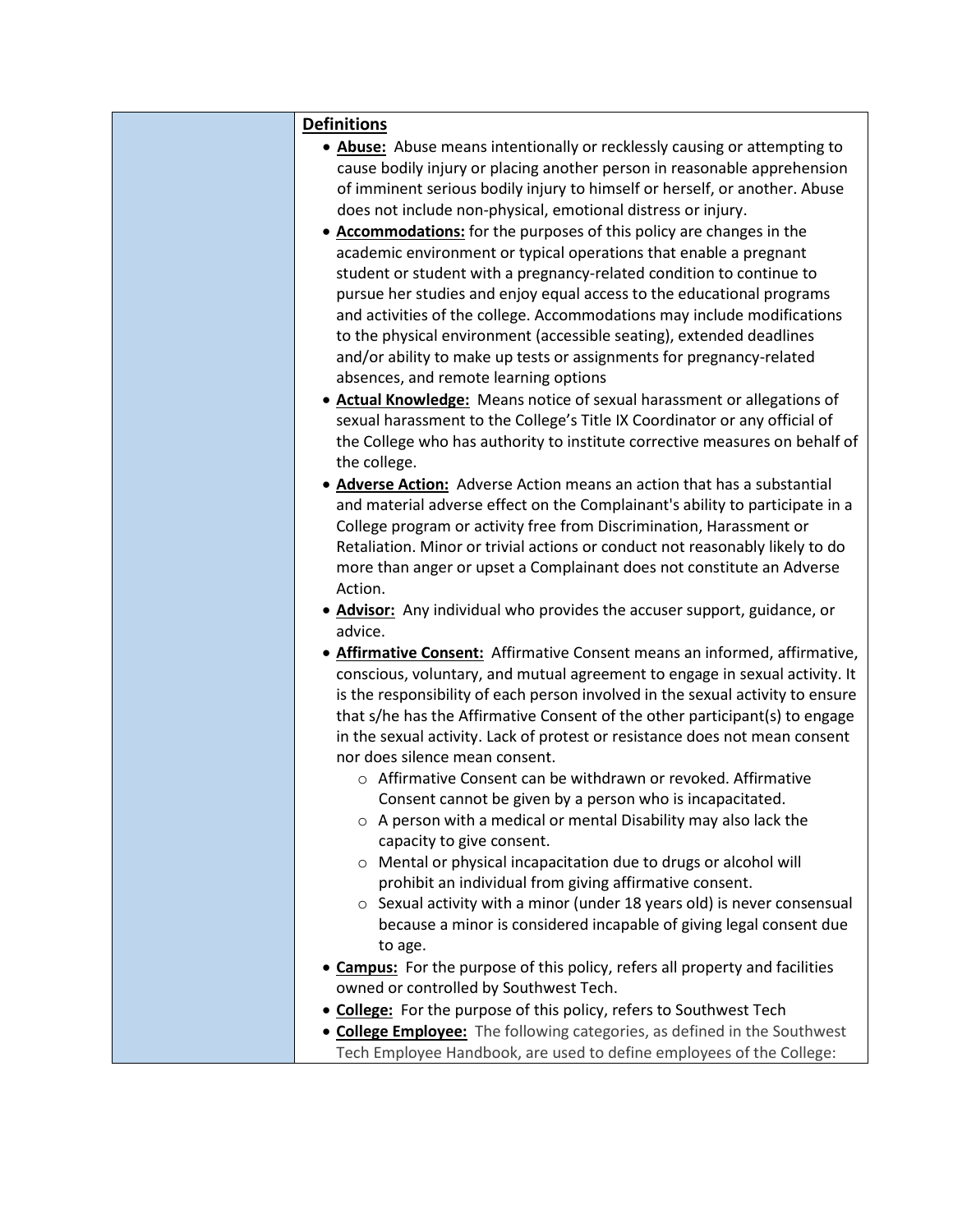| o Regular Full-Time (Annual or Fiscal Year Employees): Staff that              |
|--------------------------------------------------------------------------------|
| includes hourly and salaried employees working either on a 190 day             |
| contract or on the calendar year.                                              |
| Regular Part-Time Employees: Staff who are hired to work on a 190<br>$\circ$   |
| day contract or on the calendar year and have at least 20 hours or             |
| more, but are less than 40-hours in a workweek. This category                  |
| includes employees who are hired for an indefinite period on a                 |
| regular basis.                                                                 |
| o Part-Time Employees: Staff who are hired to work less than twenty            |
| (20) hours per week during a fiscal year or have a work assignment             |
| of less than 50 percent during the entire fiscal or academic calendar          |
| and who are hired for an indefinite period.                                    |
| o Temporary or seasonal employees: This category includes staff                |
| hired to work full-time or part-time either on the College's payroll           |
| or through a temporary agency with the understanding that their                |
| employment will be terminated no later than on completion of a                 |
| specific assignment. Employees hired from temporary agencies for               |
| specific assignments are employees of the respective agency and                |
| not of the College.                                                            |
| ○ Volunteers: Not considered employees of the College                          |
| • Complainant: Complainant means an individual who is eligible to file a       |
| Complaint to report a violation of this policy. It also includes any person    |
| who is reported to have experienced a violation of this policy in cases        |
| where some other person has made a report on that person's behalf. A           |
| Complainant may also be referred to as a party to the Complaint.               |
| • Coercion: Coercion is unreasonable pressure for sexual activity. Coercive    |
| behavior differs from seductive behavior based on the type of pressure         |
| someone uses to get consent from another. When an individual expresses         |
| that they do not want to engage in sexual activity, that they want such        |
| sexual activity to stop, or that they do not want to go past a certain aspect  |
| of sexual interaction, continued pressure beyond that point can be             |
| considered coercive in nature. This clearly implies that physical force is not |
| necessary to constitute coercion.                                              |
| NOTE: Resistance to prevent or stop sexual activity is a clear<br>O            |
| indication of non-consent. There is no requirement that a party                |
| resists the sexual advance or request to determine non-consent.                |
| Sexual activity that is forced is by definition non-consensual,                |
| however, non-consensual sexual activity may not necessarily be                 |
| forced.                                                                        |
| Domestic Violence: (VAWA definition): A felony or misdemeanor crime of         |
| violence committed:                                                            |
| By a current or former spouse or intimate partner of the victim;<br>$\circ$    |
| By a person with whom the victim shares a child in common;<br>$\circ$          |
| By a person who is cohabitating with, or has cohabitated with, the<br>$\circ$  |
| victim as a spouse or intimate partner;                                        |
| o By a person similarly situated to a spouse of the victim under the           |
| domestic or family violence laws of the jurisdiction in which the              |
| crime of violence occurred;                                                    |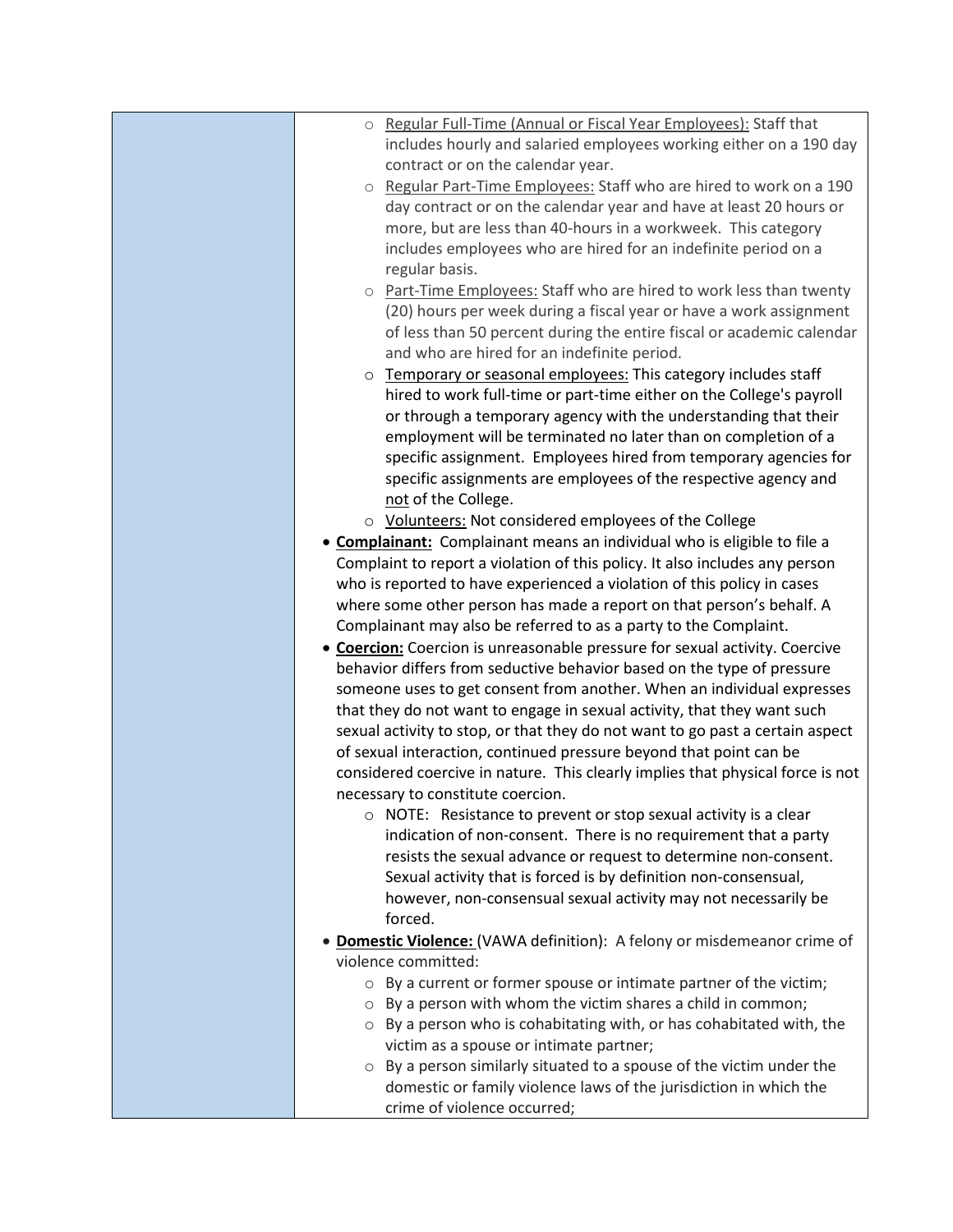- o By any other person against an adult or youth victim who is protected from that person's acts under the domestic or family violence laws of the jurisdiction in which the crime of violence occurred.
- **Dating Violence :** (VAWA definition): Violence committed by a person who is or has been in a social relationship of a romantic or intimate nature with the victim.
	- o The existence of such a relationship shall be determined based on the reporting party's statement and with consideration of the length of the relationship, the type of relationship, and the frequency of interaction between the persons involved in the relationship.
	- o For the purposes of this definition, dating violence includes, but is not limited to, sexual or physical abuse or the threat of such abuse.
	- o Dating violence does not include acts covered under the definition of domestic violence.
	- o Any incident meeting this definition is considered a crime for the purposes of Clery Act reporting.
- **Due Process:** Due Process involves the rights and protections offered to a student so that no person is denied her/his legal rights without properly application of the law.
- **Family Educational Rights and Privacy Act (FERPA):** The Family Educational Rights and Privacy Act (*FERPA*) (20 U.S.C. § 1232g; 34 CFR Part 99) is a Federal law that protects the privacy of student education records. The law applies to all schools that receive funds under an applicable program of the U.S. Department of Education.
- **Force:** Force is the use of physical violence and/or imposing on someone physically to gain sexual access. Force also includes threats, intimidation (implied threats) and coercion that overcome resistance for the purpose of engaging in unwanted sexual activity.
- **Formal Complaint:** a document filed by a complainant or signed by the Title IX Coordinator alleging sexual harassment or sexual discrimination against a respondent and requesting that the school investigate the allegation.
- **Gender:** Gender means sex, and includes a person's gender identity and gender expression. Gender expression means a person's gender-related appearance and behavior whether or not stereotypically associated with the person's assigned sex at birth. Sex includes but is not limited to pregnancy, childbirth, breastfeeding or associated medical condition(s). The sexual orientation and/or gender identity of individuals engaging in sexual activity is not relevant to allegations under this policy. They are Protected Statuses.
- **Harassment:** Harassment means unwelcome conduct, based on the Complainant's Protected Status, that is sufficiently severe, persistent or pervasive that its effect, whether or not intended, could be considered by a reasonable person in the shoes of the Complainant, and is in fact considered by the Complainant, as limiting their ability to participate in or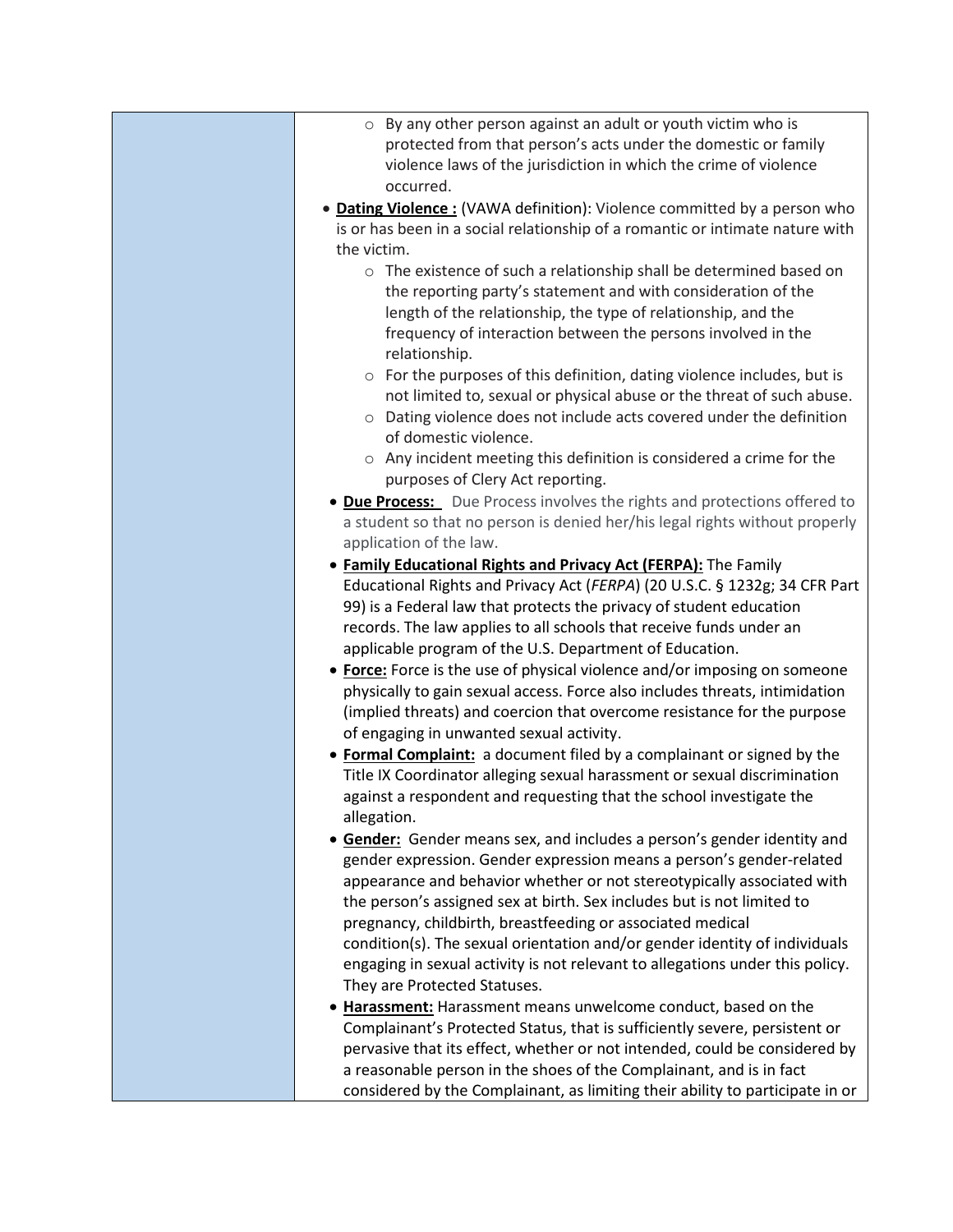| benefit from the services, activities or opportunities offered by the<br>College.                                                                                                                                                                                                                                                                                                                                                                                                                                                                                                                                                                                 |
|-------------------------------------------------------------------------------------------------------------------------------------------------------------------------------------------------------------------------------------------------------------------------------------------------------------------------------------------------------------------------------------------------------------------------------------------------------------------------------------------------------------------------------------------------------------------------------------------------------------------------------------------------------------------|
| • Hostile Environment: Hostile Environments includes any situations in<br>which there is harassing conduct that is sufficiently severe, pervasive and<br>objectively offensive that it alters the conditions of employment or limits,<br>interferes with or denies educational benefits or opportunities, from both<br>a subjective (the alleged victim's) and an objective (reasonable person's)<br>viewpoint. The determination of whether an environment is "hostile"<br>must be based upon all the analysis of all factors and circumstances.<br>These factors and circumstances could include the following:                                                 |
| $\circ$ The frequency of the conduct;<br>o The nature and severity of the conduct;<br>o Whether the conduct was physically threatening;<br>o Whether the conduct was humiliating;<br>o The effect of the conduct on the alleged victim's mental or<br>emotional state;<br>o Whether the conduct was directed at more than one person;<br>o Whether the conduct arose in the context of other discriminatory                                                                                                                                                                                                                                                       |
| conduct;<br>o Whether the conduct unreasonably interfered with the alleged<br>victim's educational or work performance. Examples of such<br>conduct may include:<br>an attempt to coerce an unwilling person into a sexual<br>$\circ$<br>relationship;                                                                                                                                                                                                                                                                                                                                                                                                            |
| to repeatedly subject a person to egregious, unwelcome<br>$\circ$<br>sexual attention;<br>to punish a refusal to comply with a sexual based request;<br>$\circ$<br>to condition a benefit on submitting to sexual advances;<br>$\circ$<br>sexual violence; intimate partner violence;<br>$\circ$<br>stalking; gender-based bullying.<br>$\circ$                                                                                                                                                                                                                                                                                                                   |
| . Incapacitation: Incapacitation is a state where someone cannot make<br>rational, reasonable decisions because they lack the capacity to give<br>knowing consent (e.g., to understand the "who, what, when, where, why<br>or how" of their sexual interaction). This policy also covers a person<br>whose incapacity results from mental disability, sleep, involuntary<br>physical restraint, or from the taking of rape drugs. Possession, use<br>and/or distribution of any of these substances, including Rohypnol,<br>Ketamine, GHB, etc. is strictly prohibited, and administering one of these<br>drugs to another student is a violation of this policy. |
| • Medical necessity: is a determination made by a health care provider of a<br>student's choosing.<br>. Non-Consensual Sexual Contact: Any sexual contact, however slight,<br>upon another person that is without affirmative consent.<br>. Non-Consensual Sexual Intercourse: Any sexual intercourse, however<br>slight, upon another person that is without affirmative consent.                                                                                                                                                                                                                                                                                |
| • Pregnancy and pregnancy-related conditions include pregnancy,<br>childbirth, false pregnancy, termination of pregnancy, breastfeeding,                                                                                                                                                                                                                                                                                                                                                                                                                                                                                                                          |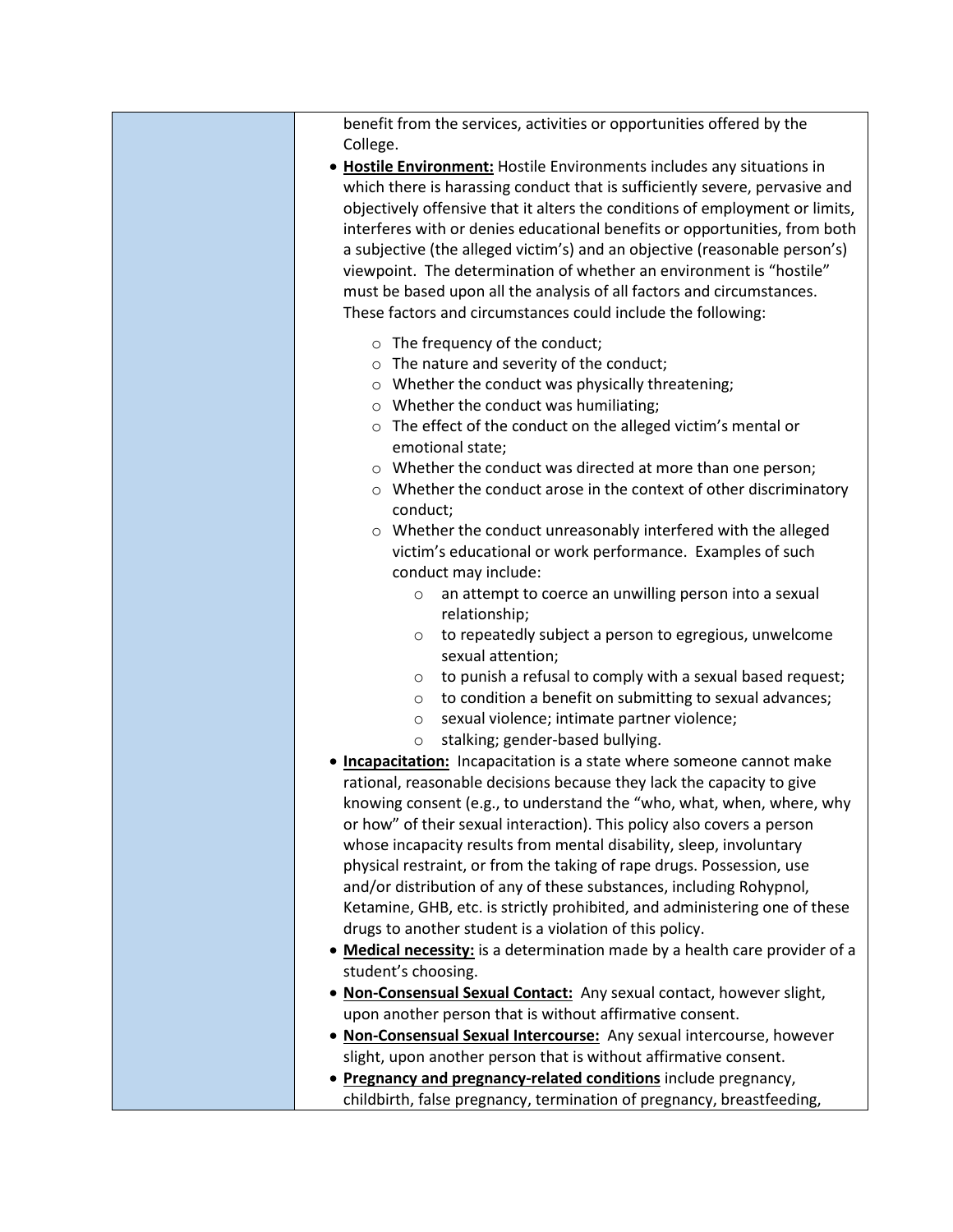conditions arising in connection with pregnancy and recovery from any of these conditions.

- **Pregnancy discrimination** includes excluding or treating a student who was or is pregnant or affected by a pregnancy-related condition less favorably than similar individuals not so affected, and includes failure to excuse a student's absences because of pregnancy or childbirth or to provide other accommodations mandated by law.
- **Pregnant student/Birth-parent** refers to the student who is or was pregnant. Although the pronoun she and her are used herein, this policy and its pregnancy-related protections apply to all pregnant persons regardless of gender identity or expression.
- **Preponderance of Evidence:** Preponderance of the Evidence means the greater weight of the evidence; i.e., that the evidence on one side outweighs, preponderates over, or is more than, the evidence on the other side. The Preponderance of the Evidence is the applicable standard for demonstrating facts and reaching conclusions in an investigation conducted pursuant to this policy, and applies to both staff and students.
- **Protected Status:** Protected Status includes Age, Disability, Gender, Genetic Information, Gender Identity or Expression, Nationality, Marital Status, Race or Ethnicity, Religion, Sexual Orientation, and Veteran or Military Status.
- **Remedies:** Measures intended to support the complainant in achieving access to educational opportunities once a determination of responsibility has made against the respondent.
- **Respondent:** The individual against whom a complaint is filed against.
- **Retaliation:** Retaliation means Adverse Action taken against a Student because s/he has or is believed to have:
	- o Exercised rights under this policy;
	- o Reported or opposed conduct which s/he reasonably and in good faith believes is in violation of this policy;
	- o Assisted or participated in a policy-related investigation/proceeding regardless of whether the Complaint was substantiated; or,
	- o Assisted someone in reporting or opposing a violation of this policy, or assisted someone in reporting or opposing Retaliation under this policy.
	- $\circ$  Retaliation may occur whether or not there is a power or authority differential between the individuals involved.
- **Sanctions:** Any disciplinary or punitive measures directed at the respondent once a determination of responsibility has been established through the appeal process.
- **Sexual Assault Victim's Advocate** Sexual Assault Victim's Advocate refers to third party professionals appointed to support Complainants reporting Sexual Misconduct. They must be certified and have received specialized training to provide advice and assistance, including but not limited to the provision of information about available options in the Complaint, law enforcement, legal, and medical processes, and with emotional and decision making support. Sexual Assault Victim's Advocates may serve as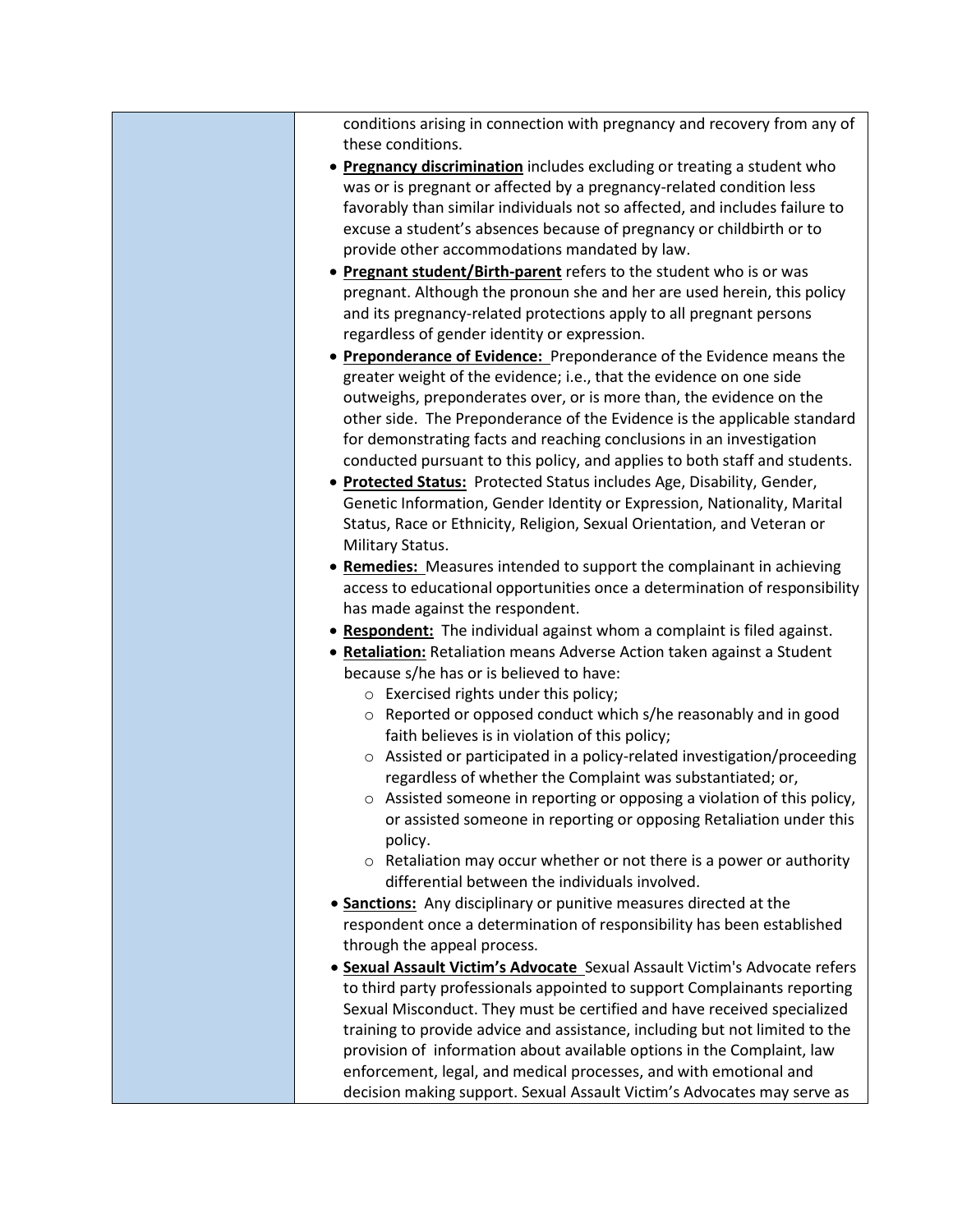| the Complainant's Advisor and assist in seeking services. They are           |
|------------------------------------------------------------------------------|
| committed to maintain the highest possible level of confidentiality          |
| permissible under state and federal law in their communications with the     |
| persons they assist. Sexual Assault Victim's Advocates are appointed         |
| based on experience and demonstrated ability to effectively provide          |
| services to victims/survivors/Complainants.                                  |
| • Sexual Contact: Sexual Contact includes the following:                     |
| o intentional contact with the breasts, buttock, groin, or genitals or       |
| touching another with any of these body parts, or making another             |
| touch you or themselves with or on any of these body parts;                  |
| $\circ$ any intentional bodily contact in a sexual manner, though not        |
| involving contact with/of/by breasts, buttocks, groin, genitals,             |
| mouth or other orifice.                                                      |
| • Sexual Exploitation: Sexual Exploitation occurs when a student takes non-  |
| consensual or abusive sexual advantage of another for his/her own            |
| advantage or benefit, or to benefit or advantage anyone other than the       |
|                                                                              |
| one being exploited, and that behavior does not otherwise constitute one     |
| of other sexual misconduct offenses. Examples of sexual exploitation         |
| include, but are not limited to:                                             |
| $\circ$ Invasion of sexual privacy;                                          |
| o Forcing another student to engage in prostitution or forced sexual         |
| activity;                                                                    |
| o Non-consensual video or audio-taping of sexual activity;                   |
| $\circ$ Going beyond the boundaries of consent                               |
| $\circ$ Engaging in voyeurism;                                               |
| ○ Knowingly transmitting an STI or HIV to another student;                   |
| ○ Exposing one's genitals in non-consensual circumstances or                 |
| inducing/forcing another to expose their genitals;                           |
| ○ Sexually-based stalking and/or bullying                                    |
| • Sexual Harassment: For the purposes of Title IX, Sexual Harassment,        |
| means conduct on the basis of sex that satisfies one or more of the          |
| following:                                                                   |
| o A School employee conditioning education benefits on the                   |
| participation in unwelcome sexual conduct (i.e., quid pro quo sexual         |
| harassment)                                                                  |
| o Unwelcome conduct that a reasonable person would determine is so           |
| severe, pervasive, and objectively offensive that it effectively denies      |
| a person equal access to College's education program or activities           |
| ○ Conduct involving the following offenses:                                  |
| <b>Sexual Assault</b><br>1.                                                  |
| 2. Dating Violence                                                           |
| 3. Domestic Violence                                                         |
| 4. Sexual Assault                                                            |
| Sexual Intercourse: vaginal or anal penetration by a penis, object, tongue   |
| or finger, and oral copulation (mouth to genital contact or genital to mouth |
| contact), no matter how slight the penetration or contact.                   |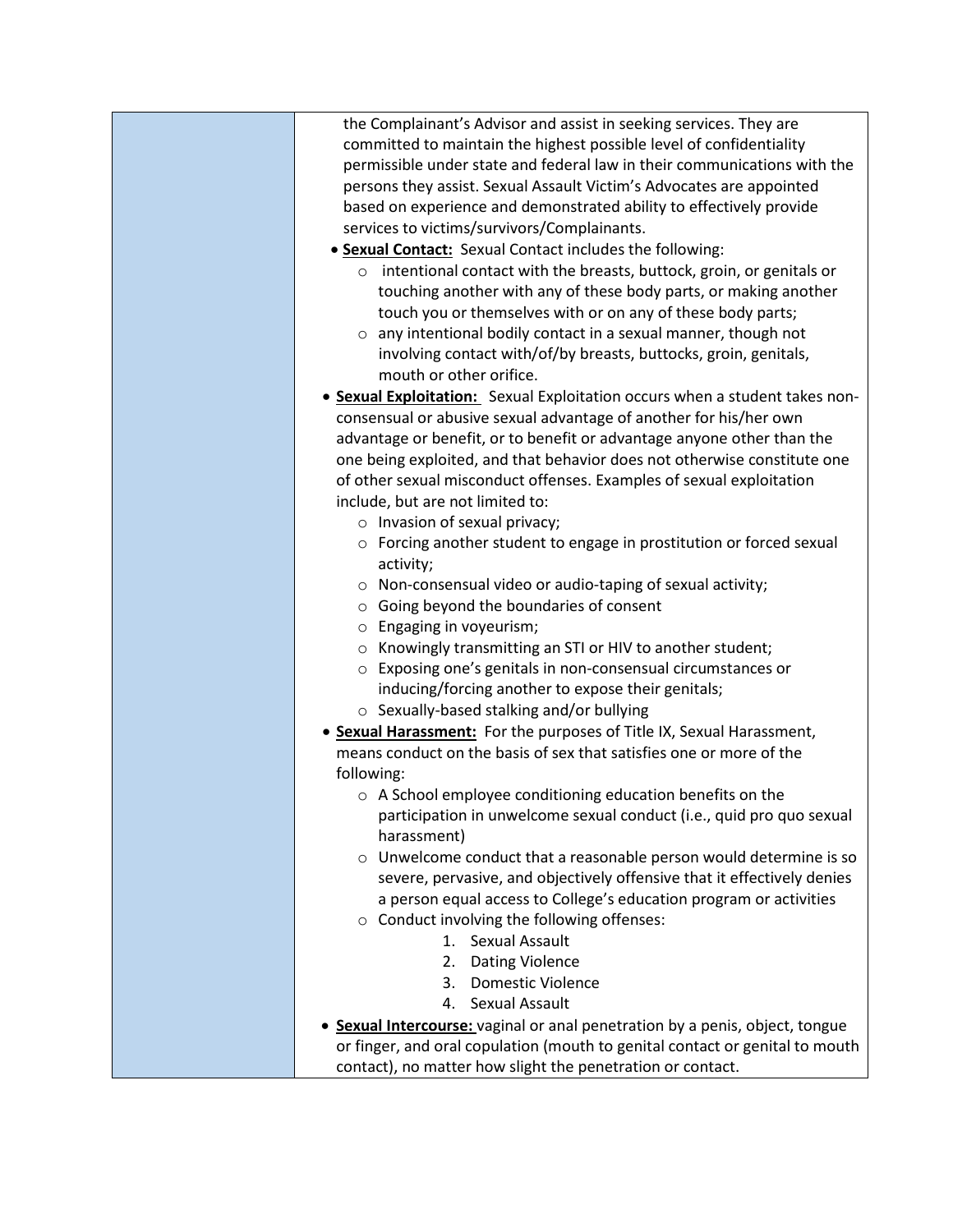- **Sexual Misconduct:** All sexual activity between members of the Southwest Tech community must be based on Affirmative Consent. Engaging in any sexual activity without first obtaining Affirmative Consent to the specific activity is Sexual Misconduct, whether or not the conduct violates any civil or criminal law. Sexual activity includes, but is not limited to, kissing, touching intimate body parts, fondling, intercourse, penetration of any body part, and oral sex. It also includes any unwelcome physical sexual acts, such as unwelcome sexual touching, Sexual Assault, Sexual Battery, Rape, and Dating Violence. When based on Gender, Domestic Violence or Stalking also constitute Sexual Misconduct. Sexual Misconduct may include using physical force, violence, threat, or intimidation, ignoring the objections of the other person, causing the other person's intoxication or incapacitation through the use of drugs or alcohol, or taking advantage of the other person's incapacitation (including voluntary intoxication) to engage in sexual activity. Men as well as women can be victims of these forms of Sexual Misconduct. Sexual activity with a minor is never consensual when the Complainant is under 18 years old, because the minor is considered incapable of giving legal consent due to age. o **Sexual Assault** is a form of Sexual Misconduct and is an attempt, coupled with the ability, to commit a violent injury on the person of another because of that person's Gender or sex. o **Sexual Battery** is a form of Sexual Misconduct and is any willful and unlawful use of force or violence upon the person of another because of that person's Gender or sex as well as touching an intimate part of another person against that person's will and for the purpose of sexual arousal, gratification, or abuse. o **Rape** is a form of Sexual Misconduct and is non-consensual sexual intercourse that may also involve the use of threat of force, violence, or immediate and unlawful bodily injury or threats of future retaliation and duress. Any sexual penetration, however slight, is sufficient to constitute Rape. Sexual acts including intercourse are considered non-consensual when a person is incapable of giving consent because s/he is incapacitated from alcohol and/or drugs, is under 18 years old, or if a mental disorder or developmental or physical Disability renders a person incapable of giving consent. The Respondent's relationship to the person (such as family member, spouse, friend, acquaintance or stranger) is irrelevant. (See complete definition of Affirmative Consent above.) o **Acquaintance Rape** is a form of Sexual Misconduct committed by an individual known to the victim. This includes a person the victim may have just met; i.e., at a party, introduced through a friend, or on a social networking website. (See above for definition of Rape.) **• Student:** For the purposes of the Title IX / Sexual Assault Grievance Process, an individual who is participating in or attempting to participate in an education program or activity of the Southwest Wisconsin Technical College. • **Stalking:** (VAWA Definition): Stalking means engaging in a repeated Course
	- of Conduct directed at a specific person that would cause a Reasonable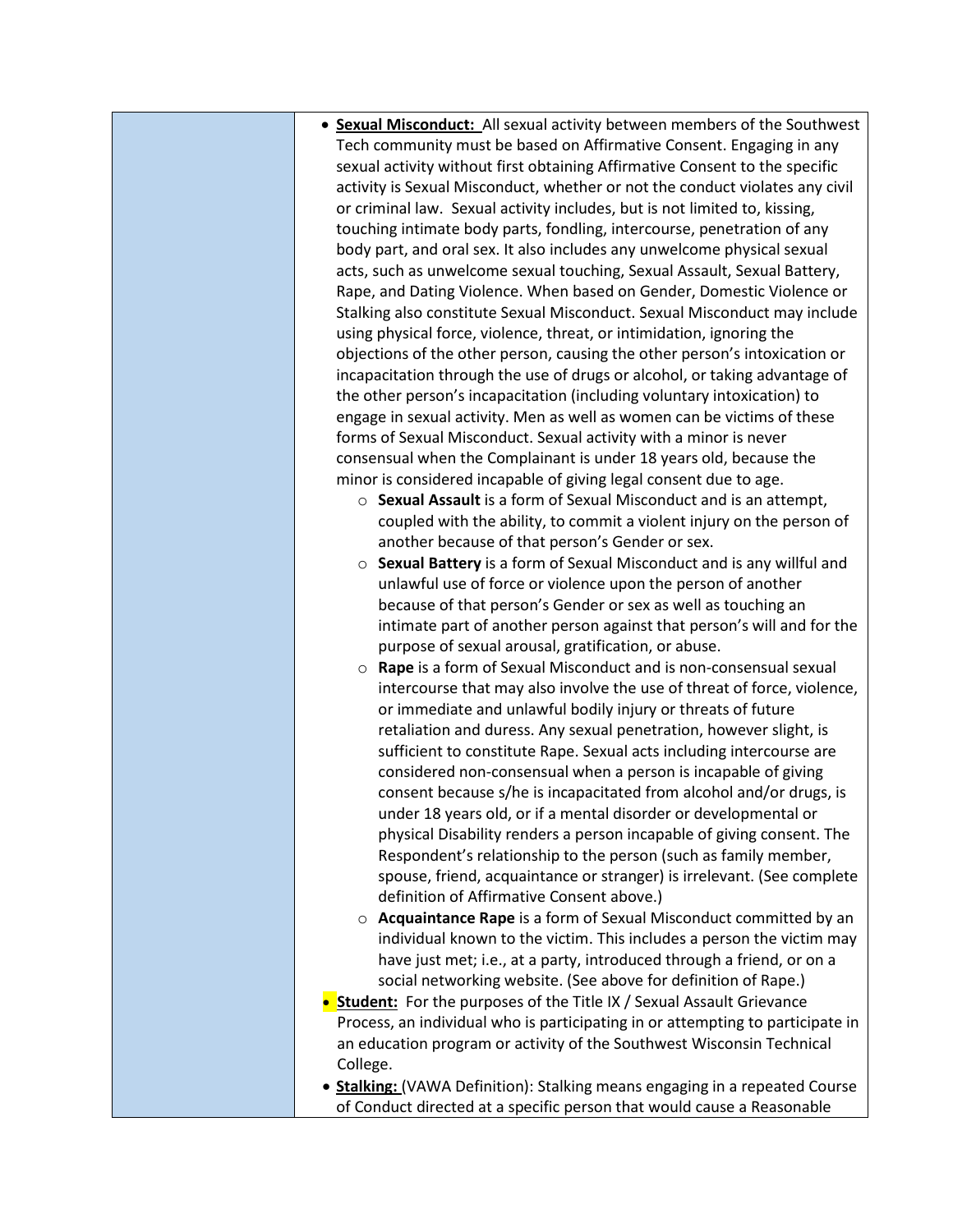Person to fear for his/her or others' safety or to suffer Substantial Emotional Distress. For purposes of this definition: o **Course of Conduct** means two or more acts, including but not limited to, acts in which the stalker directly, indirectly, or through Third Parties, by any action, method, device, or means, follows, monitors, observes, surveils, threatens, or communicates to or about a person, or interferes with a person's property; o **Reasonable Person** means a reasonable person under similar circumstances and with the same Protected Status(es) as the Complainant; o **Substantial Emotional Distress** means significant mental suffering or anguish that may, but does not necessarily require medical or other professional treatment or counseling. • **Supportive Measures:** individualized services reasonably available that are non-punitive, non-disciplinary, and not reasonably burdensome to the other party while designed to ensure equal educational access, protect safety, or deter sexual harassment. • **Title IX Coordinator:** Campus authority tasked with complying with Title IX provisions. • **Title IX Investigator:** Investigator means the person tasked by a Campus with investigating a Complaint • **Quid Pro Quo:** Quid pro quo sexual harassment exists when there are: unwelcome sexual advances, requests for sexual favors or other verbal or physical conduct of a sexual nature; and submission to or rejection of such conduct results in adverse educational or employment action. **Authority and Jurisdiction** The College will respond when sexual or gender discrimination, sexual harassment or sexual misconduct occurs in a college educational program or activity, on-campus or off-campus, against a person in the United States. Education program or activity includes locations, events, or circumstances over which the College exercised substantial control over both the respondent and the context in which sexual harassment occurs, and also includes any building owned or controlled by a student organization that is officially recognized by a postsecondary institution. The College's response begins when the Title IX Coordinator or other official with authority to institute corrective measures

## **Public Dissemination of Information**

receives actual knowledge of a potential infraction.

The College will post the following information on its website to allow for public access and review:

- The College's Title IX Policy
- Training Materials used to train the Title IX Response Team
- Contact information for the Title IX Coordinator
- Information on how to report allegations of gender discrimination and sexual misconduct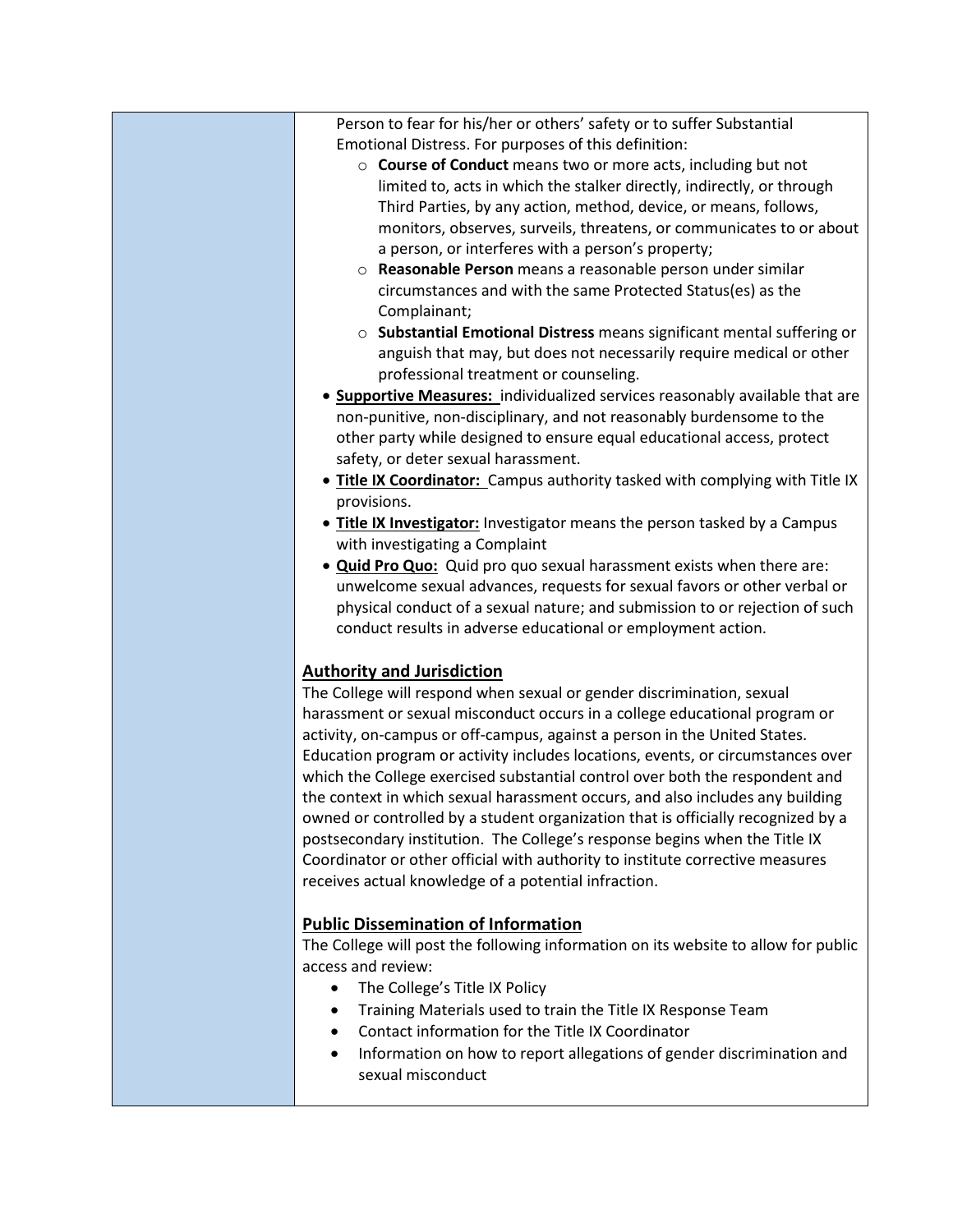## **Prohibited Behaviors**

Upon receipt of actual knowledge or a formal complaint, the College will promptly investigate all allegations of sexual or gender discrimination, including sexual harassment and sexual misconduct. The following examples will serve as a guide for what type of infractions may require investigation:

#### **Gender Discrimination**

- **Gender Discrimination is defined as the following by Title IX:**
	- o Discrimination or harassment based upon one's gender (sex)
	- o Unfair treatment, attitudes, or behaviors towards an individual based upon their gender (sex)
	- o Gender identity discrimination as covered by Title VII
	- o Disproportionate athletic programs or activities offered to all genders in relationship to the college's enrollment

## • **Examples of Gender Discrimination**

- o Gender-based bullying
- o Derogatory or sexist remarks
- o Gender discrimination in an activity, athletics, program, office, or classroom
- o Pregnancy-based discrimination

#### **Sexual Harassment**

## • **Sexual Harassment is defined as the following by Title IX:**

- o Unwanted sexual behavior, advances, or requests for favors
- o Unwelcomed verbal, visual, or physical sexual conduct
- o Offensive, severe, and/or frequent remarks about a person's sex
- o Harassment of a sexual nature which interferes with an individual's right to an education and participation in a program or activity

#### • **Examples**

- o Stalking or obscene phone calls, texts, emails, or gestures
- o Sexually suggestive jokes, whistles, catcalls, or innuendos
- o Inappropriate touching
- o Intimidation

## **Sexual Misconduct**

- **Sex Violence is defined as the following by Title IX:**
	- o Sexual abuse or assault, battery, or coercion
	- o Unwanted sexual contact that stops short of rape or completed rape
	- o Use of force or manipulation of unwanted sexual activity
	- o Physical acts where a person is incapable of giving consent or is against a person's will
- **Examples**
	- o Sexual assault, battery, or coercion
	- o Attempted or completed rape
	- o Inappropriate touching
	- o Physical and/or aggressive sexual advances
	- o Non-consensual sexual contact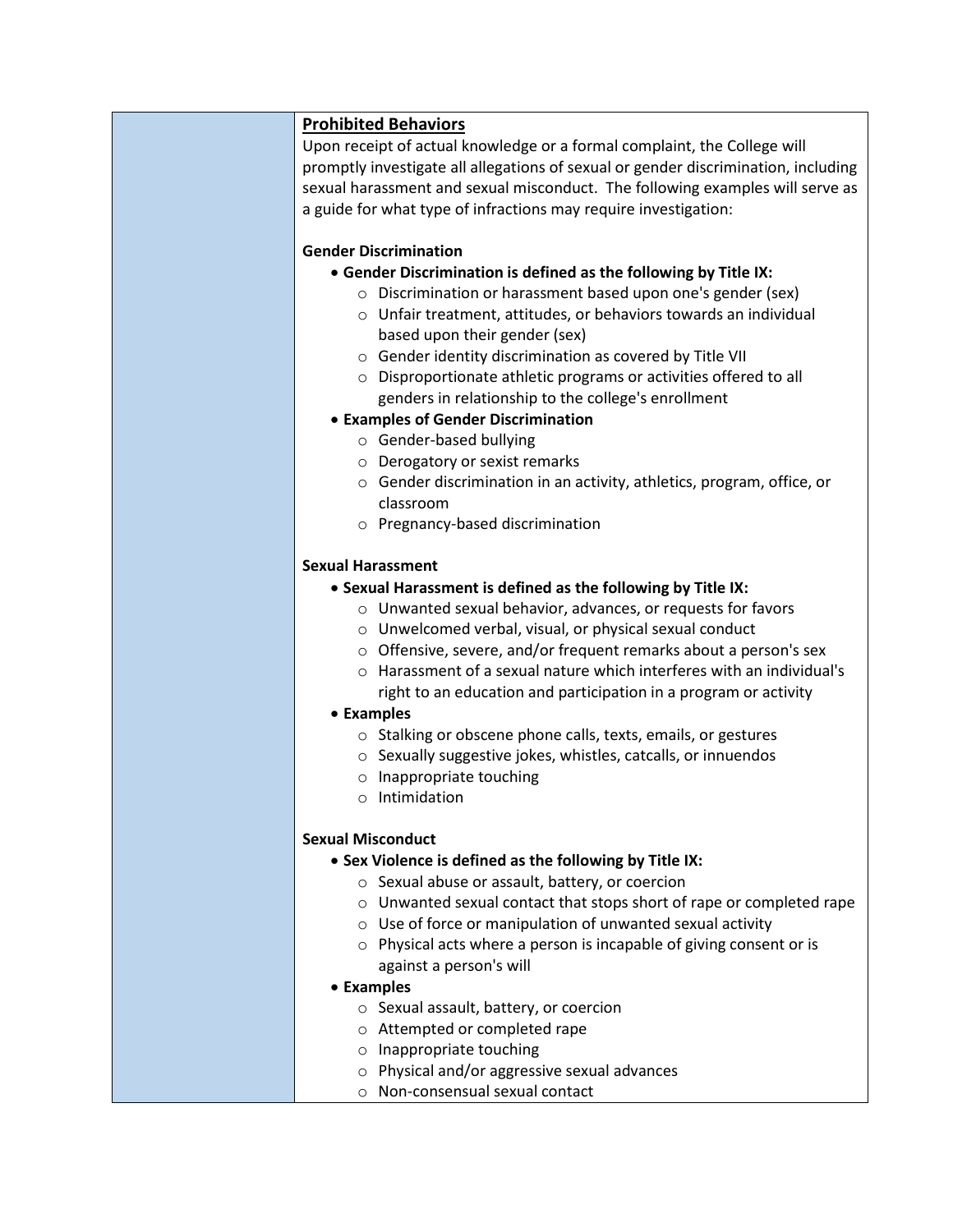- o Non-consensual sexual intercourse
- o Sexual Exploitation
- o Sexual misconduct (as defined in this policy)

#### **Retaliation**

- **Retaliation is defined as the following by Title IX:**
	- o A strike back in response to another's action or accusation
	- o A form of revenge or reaction because of a filed complaint against a person
	- o Refusal to promote, advance, or accurately support/qualify a person due to a complaint filed
- **Examples**
	- o Demotion or prohibiting advancement due to a filed complaint
	- o Firing, loss of benefits, or the like due to a filed complaint
	- o Unfair treatment or discrimination due to a filed complaint

#### **Hostile Environment**

- **Hostile Environment is defined as the following by Title IX:**
	- o A situation of discriminatory or sexual nature that has occurred and created a adverse setting
	- o An intimidating or offensive environment that causes a person to be fearful
	- o A setting that denies, limits, or interferes with a person's ability to participate in or benefit from a program, activity, or job

#### • **Examples**

- o Bullying, abusive or intimidating comments and actions
- o Intimidating or offensive comments that alter the conditions of a person's work, classroom, team, or program environment
- o Continual offensive comments or surroundings of a discriminatory or sexual nature

Additionally, the following acts are strictly prohibited and are considered Title IX violations when the basis of the conduct is directed at person's sex or gender:

- Threatening or causing physical harm, extreme verbal abuse, or other conduct which threatens or endangers the health or safety of any person;
- Discrimination, defined as actions that deprive other members of the community of educational or employment access, benefits or opportunities on the basis of gender;
- Intimidation, defined as implied threats or acts that cause an unreasonable fear of harm in another;
- Hazing, defined as acts likely to cause physical or psychological harm or social ostracism to any person within Southwest Tech community, when related to the admission, initiation, pledging, joining, or any other groupaffiliation activity (as defined further in the Hazing Policy);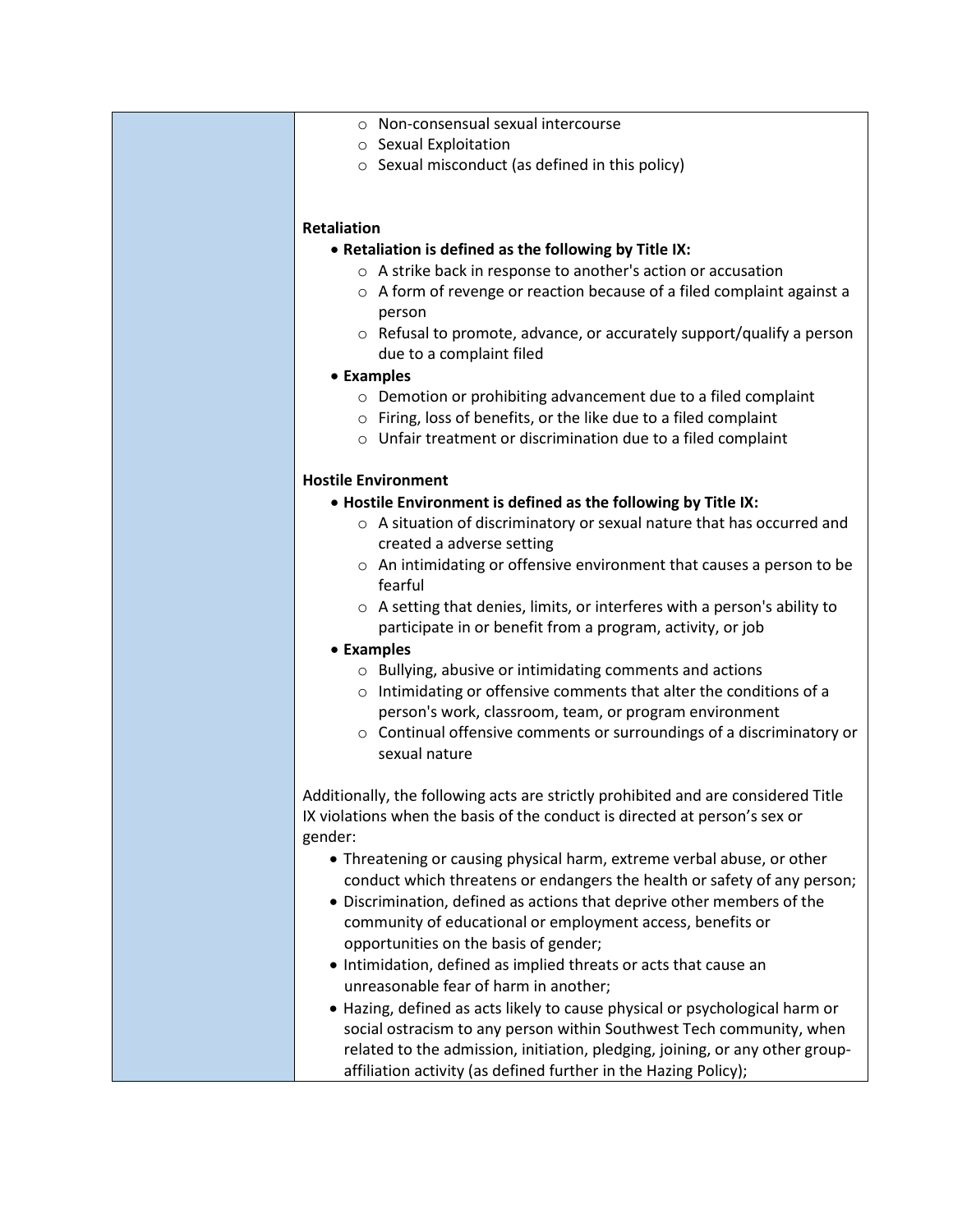- Bullying, defined as repeated and/or severe aggressive behavior likely to intimidate or intentionally hurt, control or diminish another person, physically or mentally (that is not speech or conduct otherwise protected by the 1st Amendment).
- Violence between those in an intimate relationship to each other;
- Stalking, as defined in this policy
- Intimidation or harassment of family members, witnesses or associates of the complainant in a Title IX investigation.

#### **Applicable Wisconsin Statutes**

In examining allegations of sexual misconduct, it is important to consider the potential that the allegations rise to the level of criminal conduct. The following list of Wisconsin Sexual Assault statutes is not all-inclusive and other conduct not covered under these specific statutes may be considered a criminal offense. [Section 940.225](http://www.legis.state.wi.us/statutes/Stat0940.pdf) of the Wisconsin Statues created four degrees of sexual assault. The degrees of sexual assault are based upon the amount of force used by the perpetrator and the harm done to the victim. [Section 948.02](http://www.legis.state.wi.us/statutes/Stat0948.pdf) regards age of the victim. First, second and third degree sexual assaults are felonies; fourth degree sexual assault is a misdemeanor.

**First Degree Sexual Assault:** A person can be imprisoned not more than 40 years for committing first degree sexual assault. This includes:

- Sexual intercourse or sexual contact without consent which inflicts great bodily harm or pregnancy, or
- Sexual intercourse or sexual contact without consent accomplished by using or threatening to use a dangerous weapon, or
- Sexual intercourse or sexual contact without consent while aided by one of more persons by use of threat of force or violence, or
- Sexual intercourse or sexual contact, with or without consent, with a person under the age of 13.

**Second Degree Sexual Assault:** A person can be imprisoned not more than 20 years and/or fined not more than \$10,000 for committing second degree sexual assault. This includes:

- Sexual intercourse or sexual contact without consent through the use or threat of violence, or
- Sexual intercourse or sexual contact without consent which causes injury, including illness, disease or impairment of a sexual or reproductive organ, or mental anguish requiring psychiatric care, or Sexual intercourse or sexual contact with a person known by the perpetrator or be unconscious or mentally ill or under the influence of an intoxicant to a degree which renders that person incapable of appraising the person's conduct, or
- Sexual intercourse or sexual contact without consent while aided by one or more persons, or
- Sexual intercourse or sexual contact, with or without consent, with a person who has not attained the age of 16 years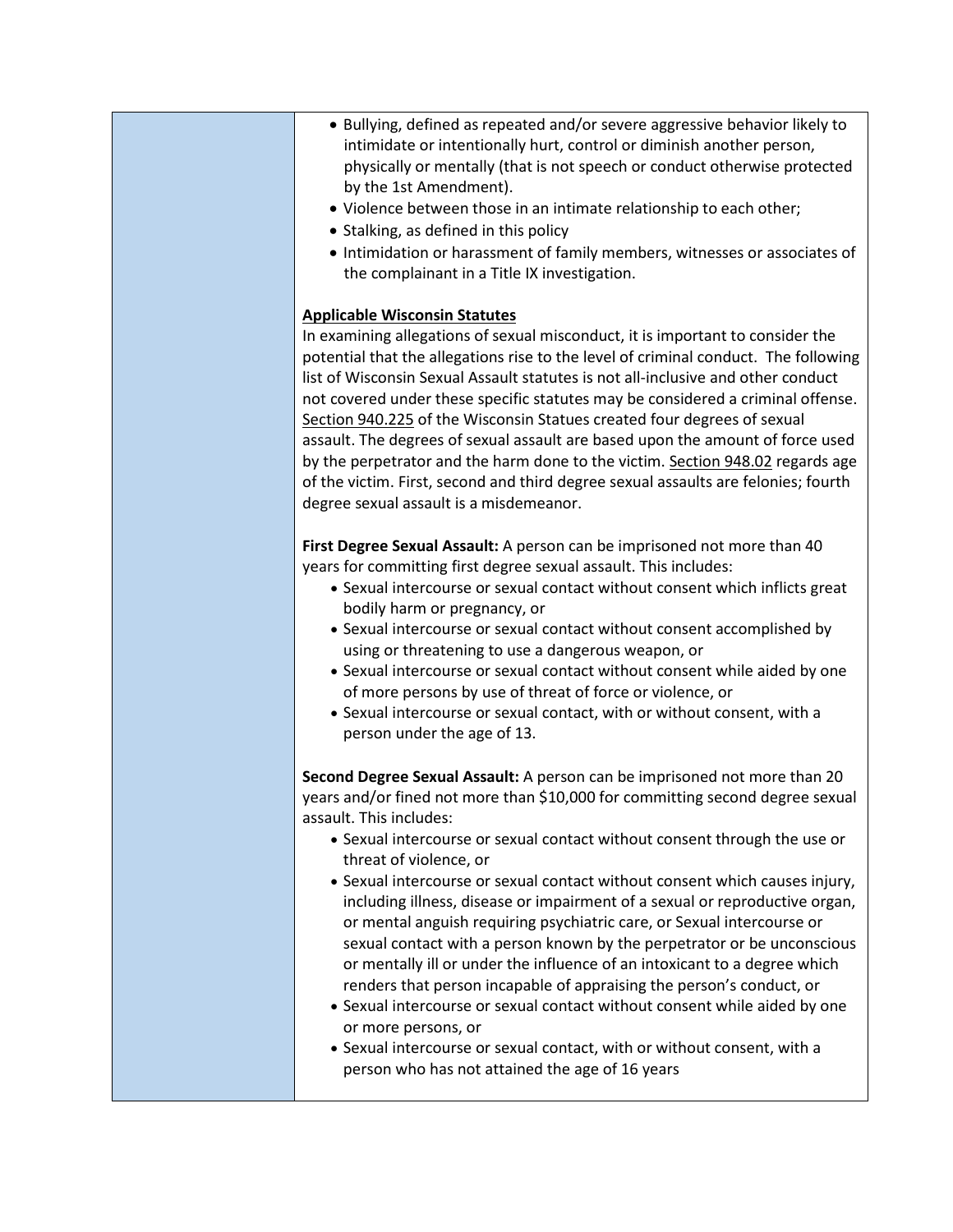**Third Degree Sexual Assault:** A person can be imprisoned not more than five years or fined not more than \$10,000 for committing third degree sexual assault. This includes: • Sexual intercourse with a person without consent of that person, or • Sexual contact with intentional penile ejaculation with a person without consent of that person. **Fourth Degree Sexual Assault:** A person can be imprisoned not more than nine months in the county jail and/or fined not more than \$10,000 for committing fourth degree sexual assault. This includes: • Having sexual contact with a person without that person's consent. Sexual contact means any of the following: Intentional touching, by the complainant or defendant, either directly or through clothing by the use of any body part or object, of the complainant's or defendant's intimate parts, if that intentional touching is either for the purpose of sexually degrading or humiliating the complainant, or sexually arousing or gratifying the defendant. **Consent:** The law defines the word consent as words or overt actions by a person who is competent to give consent indicating a freely given agreement to have sexual intercourse or sexual contact. **Staff Roles and Responsibilities under Title IX Title IX Response Team:** The Southwest Tech Title IX Response Team will consist of the following assignments: o Title IX Coordinator o Title IX Deputy Coordinators o Title IX Investigators o Title IX Training & Resource Coordinator o Title IX Advisors o Decision-Makers o Appeal Officer **Specific Roles and Responsibilities: Title IX Coordinator** The Title IX Coordinator is the responsible employee of the College with major responsibility for Title IX compliance efforts. The Title IX coordinator's responsibilities are critical to the development, implementation, and monitoring of meaningful efforts to comply with Title IX. The Title IX Coordinator has a responsibility to coordinate the College's efforts to comply with its obligations under Title IX and the Title IX regulations. These responsibilities include coordinating any investigations of complaints received pursuant to Title IX and the implementing regulations.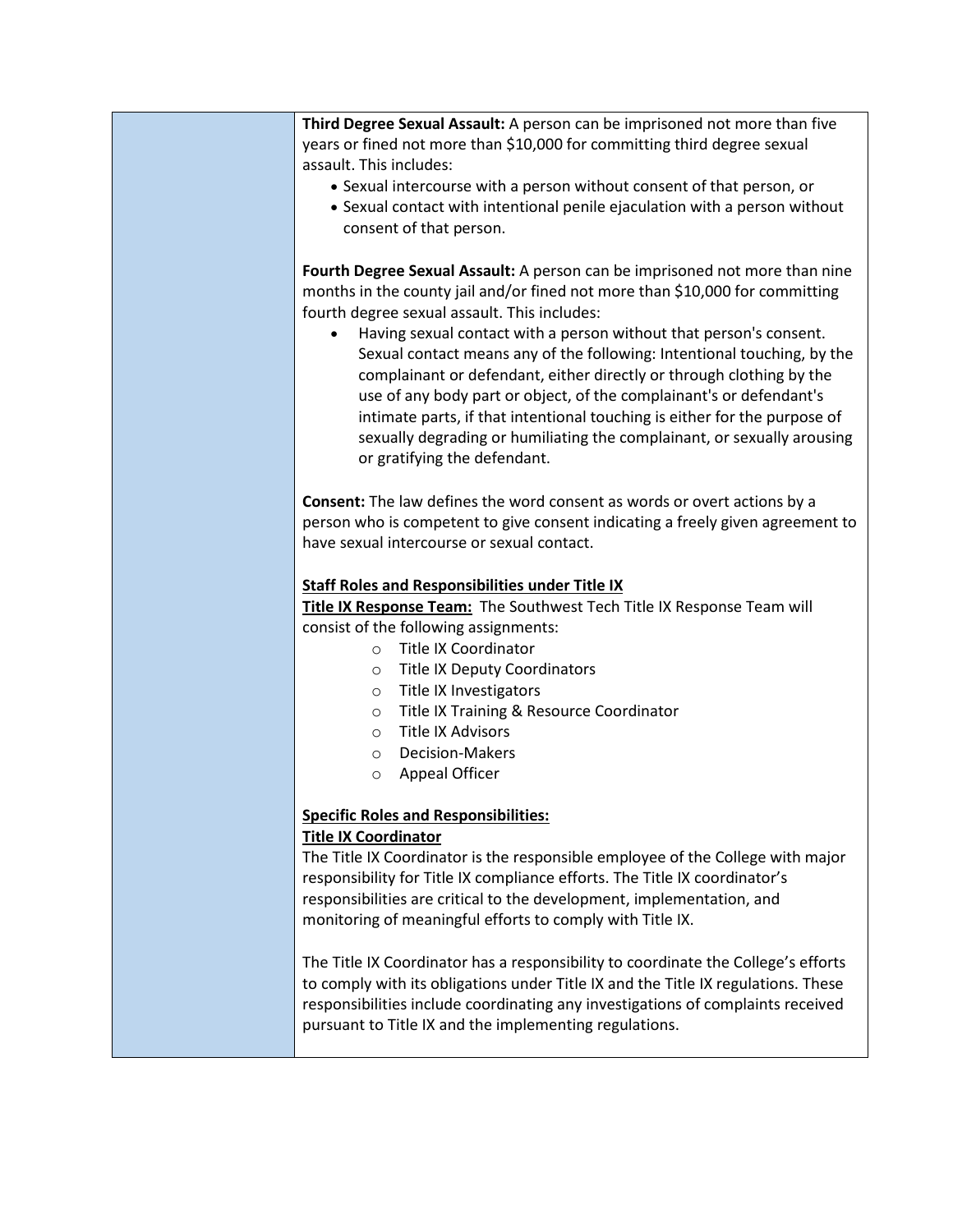The tasks and responsibilities relating to the implementation and administration of the grievance process, which include, but are not limited to:

- Providing consultation and information regarding Title IX requirements to potential complainants
- Distribution of grievance forms to potential complainants
- Receipt of formal grievances and providing notification to complainants of receipt of the grievance
- Scheduling grievance hearings
- Moderation of grievance procedures
- Notification to all parties regarding grievance decisions
- Notification of complainants of the right and procedures of appeal
- Monitoring compliance of all requirements and time-lines specified in the grievance procedures
- Training of staff responsible for grievance procedures
- Maintenance of grievance and compliance records and files
- Provision of ongoing training, consultation, technical assistance, and information services regarding Title IX requirements, grievance issues, and compliance programs

#### **Deputy Coordinator**

The Title IX Deputy Coordinator will be responsible for overseeing the Title IX process in the event the Title Coordinator is absent, unavailable or a conflict of interest exists. The Title IX Coordinator may assign specific tasks to the Deputy Coordinator as necessary.

#### **Training and Resource Coordinator**

The Training and Resource Coordinator will be responsible for developing, delivering and monitoring all required Title IX Training for staff and students. Additionally, under the direction of the Title IX Coordinator, the Training and Resource Coordinator will be responsible for organizing and providing any necessary support services, including Sexual Assault Advocates, for the complainant and respondent during the course of the Title IX process.

#### **Investigator**

The Title IX Investigators will be responsible for conducting fair, impartial, thorough and timely investigations of all reported Title IX violations. The investigators will be responsible for gathering evidence, conducting interviews and reviewing policies to determine if an infraction has likely occurred using the preponderance of evidence standard.

#### **Advisor**

Any student or employee who is involved in the investigation of an alleged violation of the sexual misconduct related to Title IX has the right to have an advisor. An advisor will be provided by the College during the hearing process in the event the complainant or respondent does not have an advisor. The advisor has the following roles in regards to the Title IX process: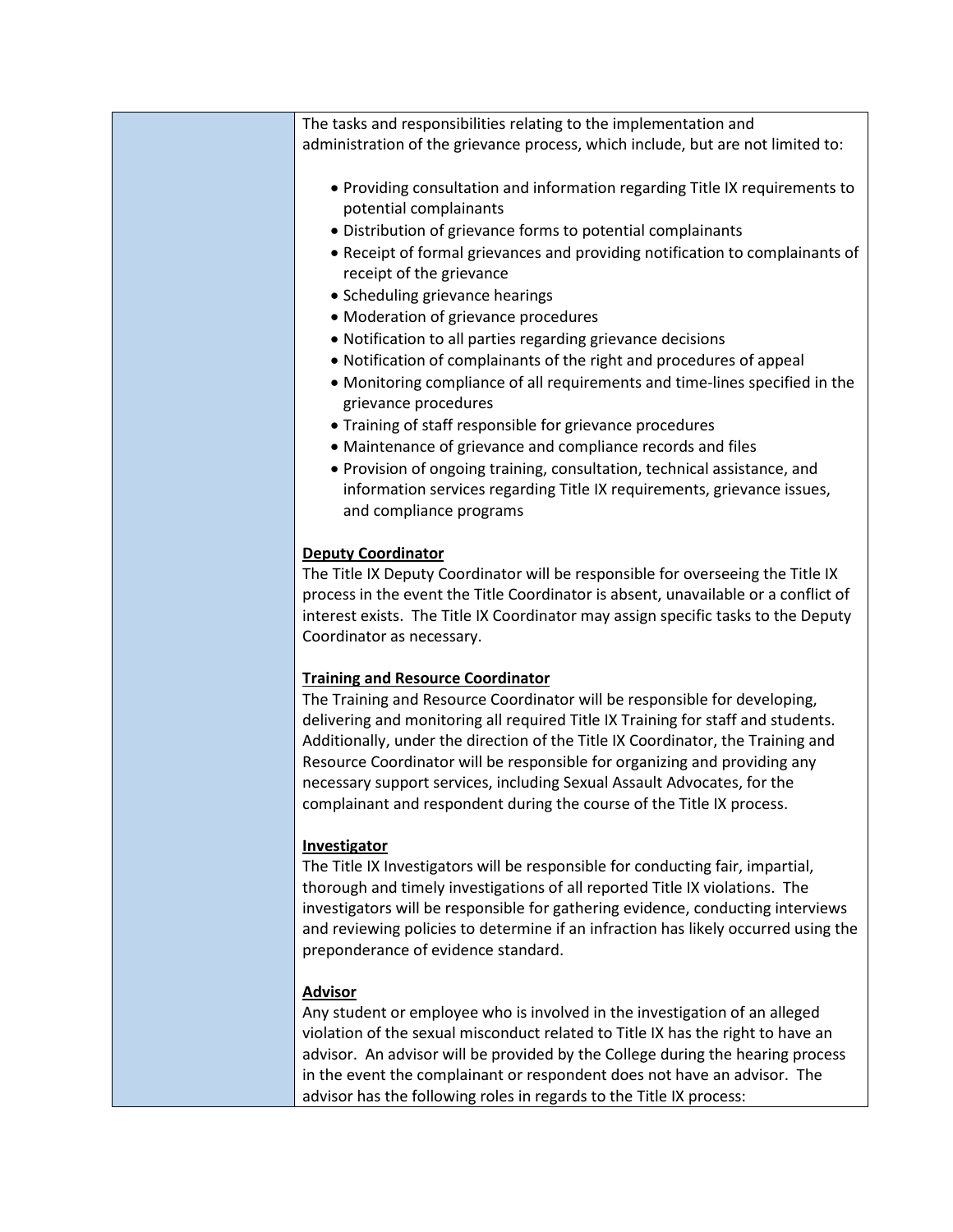- An adviser is a single individual that the party chooses to accompany them to meetings with Title IX. This individual can be a friend, parent, family member, attorney, or any other person the student chooses.
- The party will need to sign an Authorization and Release form for the adviser to be present at any meeting. The form allows staff to speak freely about the party's case when the adviser is present. The party can revoke the release form in writing if they choose to no longer have the individual serve as their adviser or have access to their disciplinary matter.
- If the adviser is directly related to the case or if their presence poses a conflict of interest, Title IX staff may dismiss the adviser from a meeting. The adviser cannot be another student involved in the same referral either as an accused student, witness, or other person involved.
- The party can choose to change their adviser. Because the adviser serves to assist the party through the process, the party can choose to change their adviser. For a party to change a College provided advisor, that party must be able to demonstrate sufficient grounds for bias or conflict of interest. Under these circumstances, the party must submit the request in writing to the Title IX Coordinator.

#### **Decision-Makers**

The individual that will issue a written determination regarding responsibility with findings of fact, conclusions about whether the alleged conduct occurred, rationale for the result as to each allegation, any disciplinary sanctions imposed on the respondent, and whether remedies will be provided to the complainant. Separate decision-makers will be needed in the event of an appeal hearing.

#### **Appeal Officer**

The campus authority designated with reviewing appeals from complainants and respondents. This individual cannot have any prior knowledge or participation in the case prior to receiving the appeal.

#### **Sex Assault Advocate**

Sexual Assault Victim's Advocate refers to third party professionals appointed to support Complainants reporting Sexual Misconduct. They must be certified and have received specialized training to provide advice and assistance, including but not limited to the provision of information about available options in the Complaint, law enforcement, legal, and medical processes, and with emotional and decision making support. Sexual Assault Victim's Advocates may serve as the Complainant's Advisor and assist in seeking services. They are committed to maintain the highest possible level of confidentiality permissible under state and federal law in their communications with the persons they assist. Sexual Assault Victim's Advocates are appointed based on experience and demonstrated ability to effectively provide services to victims/survivors/Complainants.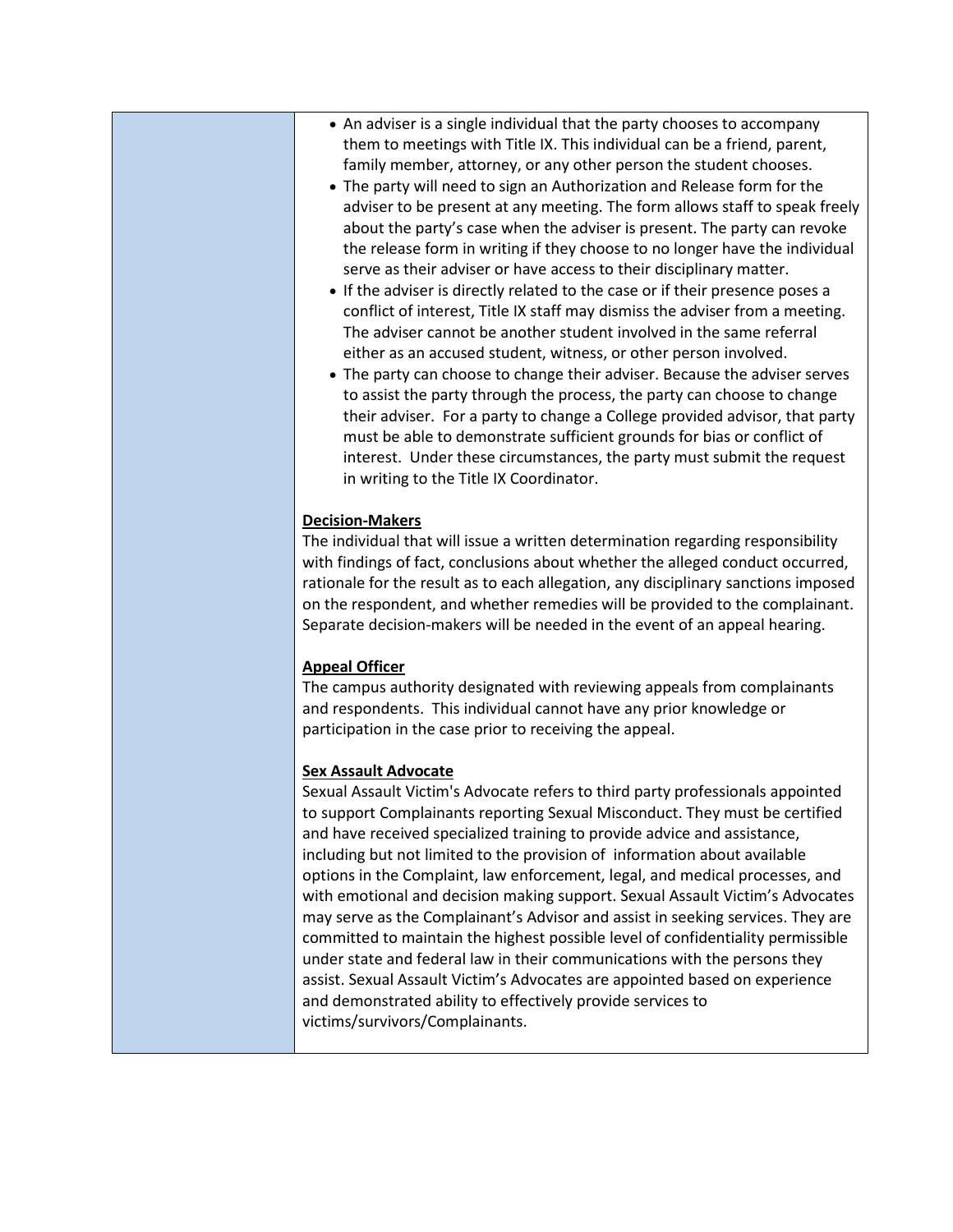# **Procedures for Investigating Title IX Infractions involving Sexual Discrimination, Sexual Harassment and Sexual Misconduct**

Upon receiving a complaint or report of a potential sexual discrimination, sexual harassment, or sexual misconduct infraction, the Title IX Coordinator will begin with an inquiry into the reported offenses, and pursue and investigation if appropriate. The actions of the Title IX Coordinator are focused on ensuring safety of the complainant and all parties, stopping the effects of the reported offenses, remedying the effects, and preventing the reoccurrence. Privacy will be maintained to the fullest extent possible with consideration for the totality of the circumstances and the safety of the Southwest Tech Community. Southwest Tech will consider the concerns and rights of both the reporting party and the responding party. Southwest Tech reserves the right to take whatever measures it deems necessary in response to an allegation of sexual misconduct in order to protect employee and students' rights and personal safety.

## **Reporting**

Any person may report sex discrimination, including sexual harassment in person, by telephone, by mail, by e-mail, or by online reporting systems using the Title IX Coordinator's contact information, or by any other means that results in the Title IX Coordinator receiving a person's verbal or written report. This report can be made at any time, including during non-business hours, by using the contact and reporting methods provided by the College. The Title IX Coordinator's contact information and reporting procedures will be prominently displayed on the College website. This information must be provided to the following:

- Staff and Students
- Applicants for Admission and Employment
- Parents and Legal Guardians of elementary and secondary school students
- Any unions conducting business with the College

Any College staff member receiving a report, either directly from a student or indirectly from a third-party, must report the potential violation to the Title IX Coordinator as soon as possible.

## **When A Report Is Made:**

• All reports are directed to either the Title IX Coordinator or a Deputy Title IX Coordinator. This staff member will review the complaint and determine if the case falls under the guidelines of Title IX procedures. If so, he/she will coordinate an investigation. If necessary, a mutual nocontact order between the complainant and respondent will be issued by the Title IX Coordinator. This helps to ensure the integrity and privacy of the process. In addition, reasonable accommodations to increase the complainant safety and well-being on campus will be considered.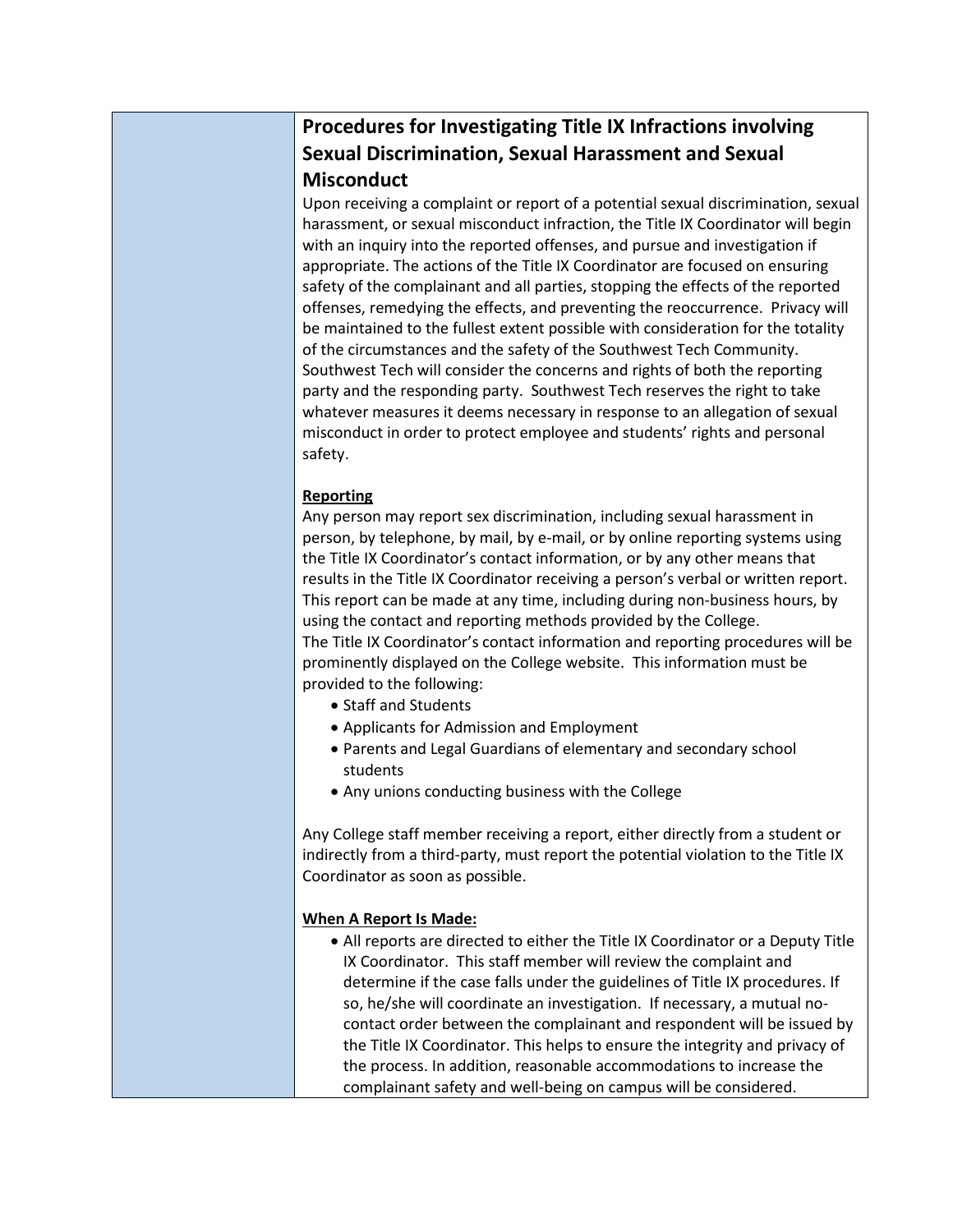| • To require a Title IX response from the College, the following must be          |
|-----------------------------------------------------------------------------------|
| present:                                                                          |
| o It is determined that the allegations of conduct meet the criteria for          |
| sexual harassment as defined under Title IX, including one of the                 |
| following behaviors:                                                              |
| A College employee conditioning education benefits on the                         |
| participation in unwelcome sexual conduct (i.e., quid pro quo)                    |
| Unwelcome conduct that a reasonable person would determine                        |
| is so severe, pervasive and objectively offensive that it                         |
| effectively denies a person equal access to the College's                         |
| education program or activity                                                     |
| Meets one of the following offenses:<br>٠                                         |
| • Sexual Assault (As defined in the Clery Act)                                    |
| • Dating Violence (As defined in the Violence Against                             |
| Women's Act)                                                                      |
| • Domestic Violence (As defined in the Violence Against                           |
| Women's Act)                                                                      |
| • Stalking (As defined in the Violence Against Women's Act)                       |
| o The alleged conduct occurred against a person in the United States              |
| o The alleged conduct occurred as part of a College educational                   |
| program or activity.                                                              |
| o At the time of the formal complaint, the complainant must be                    |
| participating in or attempting to participate in the education                    |
| program or activity of the college in which the formal complaint is               |
| filed.                                                                            |
| . If it is determined that the allegations fall under the provisions of Title IX, |
| the Title IX Coordinator will meet with the complaint to get a formal             |
| complaint signed                                                                  |
| $\circ$ In the event that the complainant is unable or unwilling to sign a        |
| formal complaint, and the Title IX Coordinator determines that the                |
| allegations pose a substantial risk of harm to the campus                         |
| community, the Title IX Coordinator can sign the formal complaint.                |
| • If it is determined that the allegations DO NOT fall under the provisions of    |
| Title IX, the following will occur:                                               |
| ○ Violations of the Student Code of Conduct that do not meet the                  |
| provisions for Title IX will be referred to the Student Conduct Process           |
| outlined in the Southwest Tech Student Handbook                                   |
| o Violations of the Southwest Tech Employee Handbook will be                      |
| referred to Human Resources for additional review.                                |
| ○ Accusations of Gender Discrimination will be referred to Human                  |
| Resources for additional review.                                                  |
| Once a formal complaint has been submitted, the College's response begin and      |
| generally follow the steps below:                                                 |
| 1. Review of Allegations: If the allegations do not meet the criteria for         |
| Title IX Sexual Harassment and Misconduct, the Title IX Coordinator will          |
| refer the allegations to the appropriate College authority for review and         |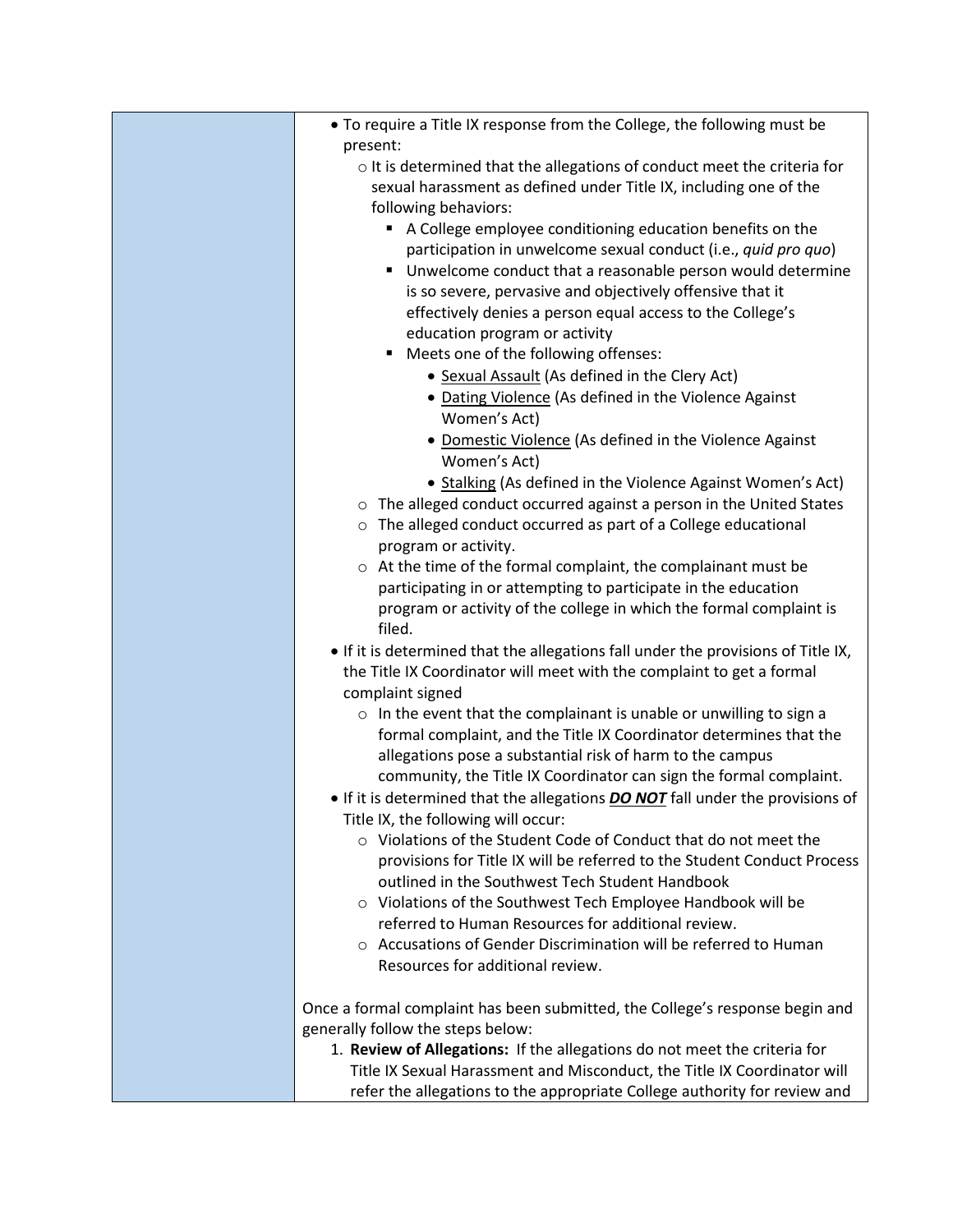| disposition. If the allegations meet Title IX criteria, the steps outlined                                                                          |
|-----------------------------------------------------------------------------------------------------------------------------------------------------|
| below will be pursued.<br>2. Notification of Complaint and Allegations: A written formal complaint                                                  |
| must be submitted, and the respondent must receive notice of the                                                                                    |
| allegations.                                                                                                                                        |
| 3. Investigation: An investigator will be appointed to handle the matter                                                                            |
| and investigation will be conducted. In most cases, the investigation will                                                                          |
| include the gathering of evidence and the interviewing of witnesses.                                                                                |
| 4. Report: The investigator's initial report will be shared with each party                                                                         |
| before it is finished. At that point, they will be given an opportunity to                                                                          |
| respond. After the responses are received and reviewed, a final report of                                                                           |
| the investigation will be issued.                                                                                                                   |
| 5. Resolution                                                                                                                                       |
| 1. Informal Resolution: In certain cases, if the Title IX Coordinator                                                                               |
| deems appropriate, and all parties agree, the case may be resolved                                                                                  |
| through informal means.                                                                                                                             |
| 2. Formal Grievance Hearing: In situations where an informal                                                                                        |
| resolution is not appropriate, a hearing board will be convened to                                                                                  |
| review the case. Parties will have an opportunity to provide                                                                                        |
| statements and evidence to the panel.                                                                                                               |
| 1. Decision: The hearing board must determine if the                                                                                                |
| respondent violated the institution's rules by a                                                                                                    |
| preponderance of the evidence. If the board finds that a                                                                                            |
| violation occurred, the board will need to decide on the<br>appropriate sanctions.                                                                  |
| 3. Dismissal: The matter may be dismissed by either mandatory or                                                                                    |
| discretionary means.                                                                                                                                |
| 6. Appeal: The parties have the opportunity to pursue an appeal of the                                                                              |
| board's decision or a dismissal.                                                                                                                    |
|                                                                                                                                                     |
| Response Timeline: The following are general response timelines that the Title                                                                      |
| IX Coordinator will attempt to follow to ensure a reasonable response and                                                                           |
| resolution to Title IX cases:                                                                                                                       |
| . Initial Response to Complainant: Upon receipt of actual knowledge, the                                                                            |
| Title IX Coordinator or designee will make contact with the complainant                                                                             |
| and offer supportive measures as soon as possible.                                                                                                  |
| . Investigation Initiation: Investigation may begin immediately upon                                                                                |
| receipt of a signed Formal Complaint. Interviews will begin a minimum of                                                                            |
| (5) days after each party receives written notification of the investigation.                                                                       |
| . Investigation Review: Following the conclusion of the investigation, and                                                                          |
| prior to the Final Investigator's Report, each party will have (10) days to                                                                         |
| review and offer a written response to the evidence gathered during the                                                                             |
| investigation.                                                                                                                                      |
| • Final Investigative Report Response: Following the receipt of the final<br>investigator's report, all parties will have a minimum of (10) days to |
| respond prior to a formal grievance procedure.                                                                                                      |
|                                                                                                                                                     |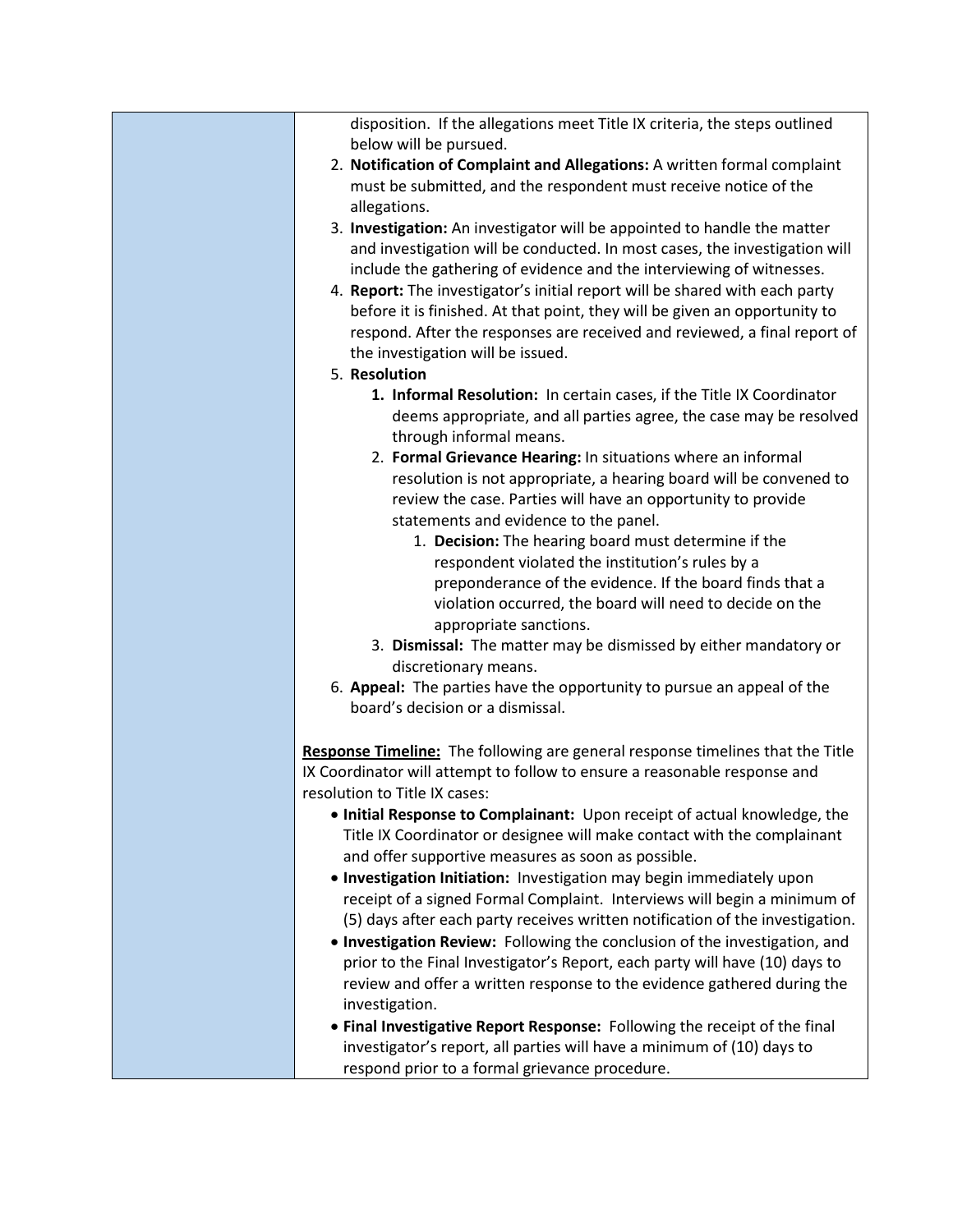- **Student Conduct Hearing Report:** The Decision-Maker must issue a written finding within 48 hours of the conclusion of the hearing.
- **Appeal:** Parties will have (10) days to request an appeal following dismissal or decision from the Decision-Maker.

## **Procedural Requirements and Considerations for Sexual Misconduct that meets TITLE IX Criteria**

#### **Conflict of Interest or Bias**

Any member of the Title IX Response Team must report any potential conflicts of interest or bias to the Title IX Coordinator as soon as that member becomes aware of the potential conflict. Should a complainant or respondent claim that a member has conflict of interest or bias, the party must submit this concern in writing to the Title IX Coordinator for review. The Title IX Coordinator will evaluate each potential conflict of interest or bias on a case-by-case basis and determine if the response team member will continue in his/her role. Notice of the decision will be made to all parties involved. All determinations made by the Title IX Coordinator must be documented in writing and preserved with all required case documentation.

#### **Mandatory Reporting, Confidentiality, and Privacy**

• **Mandatory Reporting:** All Southwest Tech employees are considered responsible employees and are expected to report actual or suspected discrimination or harassment to appropriate officials, though there are some limited exceptions. On campus, the Licensed Professional Counselor may maintain confidentiality - meaning they are not required to report actual or suspected discrimination or harassment to appropriate Southwest Tech officials. This employee will maintain confidentiality except in extreme cases of immediacy of threat or danger or abuse of a minor. Employees must share all details of the reports they receive.

Failure of an employee to report an incident or incidents of sex or gender harassment or discrimination of which they become aware, is a violation of Southwest Tech policy and is subject to disciplinary action ranging from a warning up to and including termination of employment.

• **Confidentiality & Privacy:** Information received by Title IX and shared with a student will be handled in accordance with the regulations established by the Family Educational Rights and Privacy Act (FERPA). If a reporting party does not wish for their name to be shared, does not wish for an investigation to take place, or does not want a formal resolution to be pursued, the reporting party may make such a request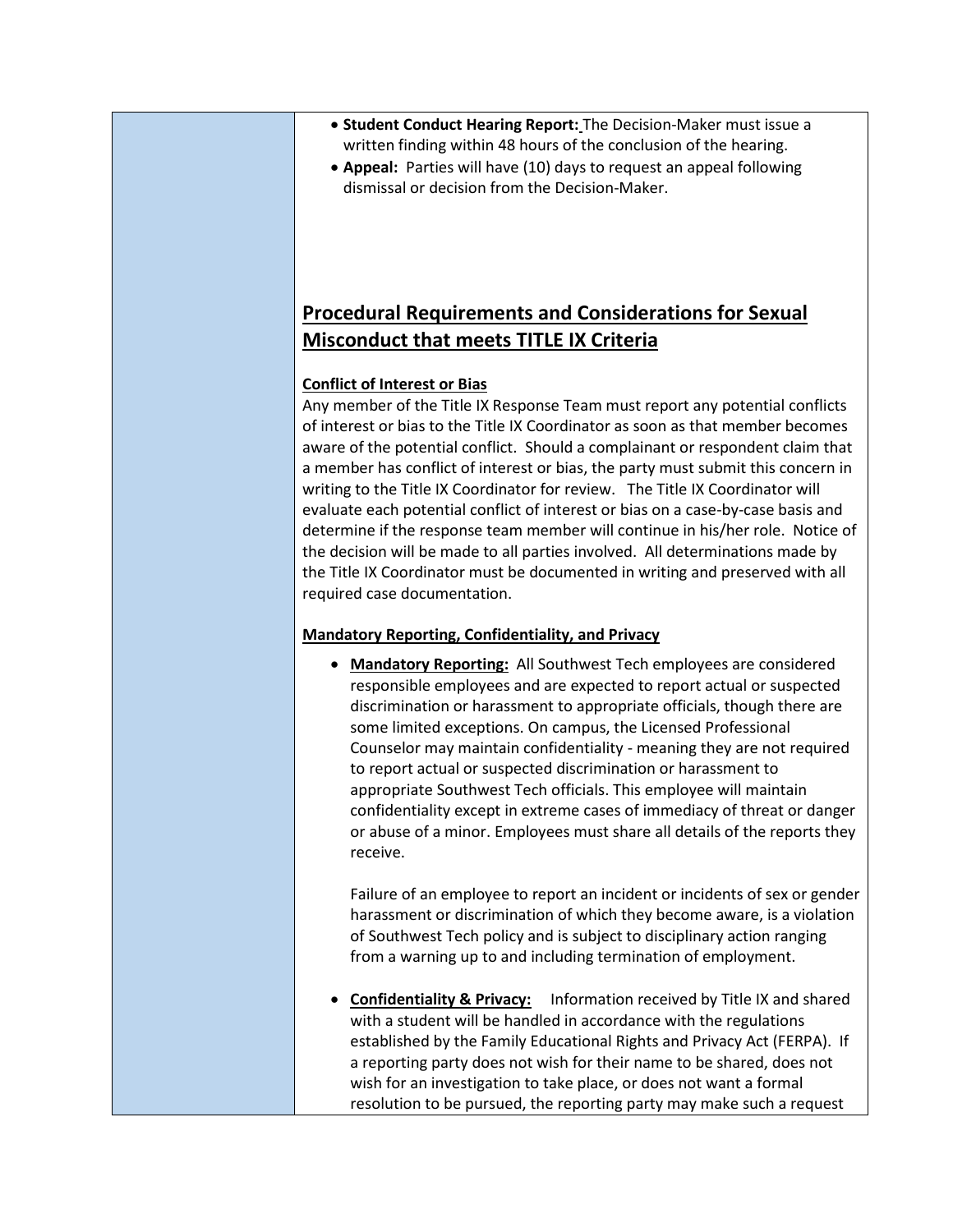to the Title IX Coordinator or Deputy Coordinator in writing, who will evaluate that request in light of the duty to ensure the safety of the campus and comply with federal law. In cases where the victim requests confidentiality and the circumstances allow Southwest Tech to honor that request, Southwest Tech will offer interim supportive measures and remedies to the victim and the community, but will not otherwise pursue formal action. In cases indicating pattern, predation, threat, weapons and/or violence, Southwest Tech will likely be unable to honor a request for confidentiality.

Making a formal complaint still affords privacy to the reporter, and only a small group of officials who need to know will be told, including but not limited to: local law enforcement, and the Behavior Intervention Team. Information will be shared as necessary with investigators, witnesses and the responding party. The circle of people with this knowledge will be kept as tight as possible to preserve a reporting party's rights and privacy.

Where privacy is not strictly kept, it will still be tightly controlled on a need-to-know basis. Dissemination of information and/or written materials to persons not involved in the resolution process is not permitted. Violations of the privacy of the reporting party or the responding party may lead to conduct action by Southwest Tech. If the initial complaint is found to have reasonable cause to warrant further action, the respondent will be notified of the name of the complainant. Sexual misconduct is a serious offense and the responding party has the right to know the identity of the reporting party.

In all resolutions of a formal complaint, all parties will be informed of the outcome. In some instances, the administration also may choose to make a brief public announcement of the nature of the violation and the action taken, without using the name or identifiable information of the alleged victim. Certain Southwest Tech administrators will be informed of the outcome within the bounds of student privacy (e.g., the President of Southwest Tech, Dean of Students, Director of Facilities).

## • **Federal Timely Warning Reporting Obligations:**

Victims of sexual misconduct should also be aware that Southwest Tech administrators must issue immediate timely warnings for incidents reported to them that are confirmed to pose a substantial threat of bodily harm or danger to members of the campus community. Southwest Tech will make every effort to ensure that a victim's name and other identifying information are not disclosed, while still providing enough information for community members to make safety decisions in light of the danger.

## **Due Process Rights**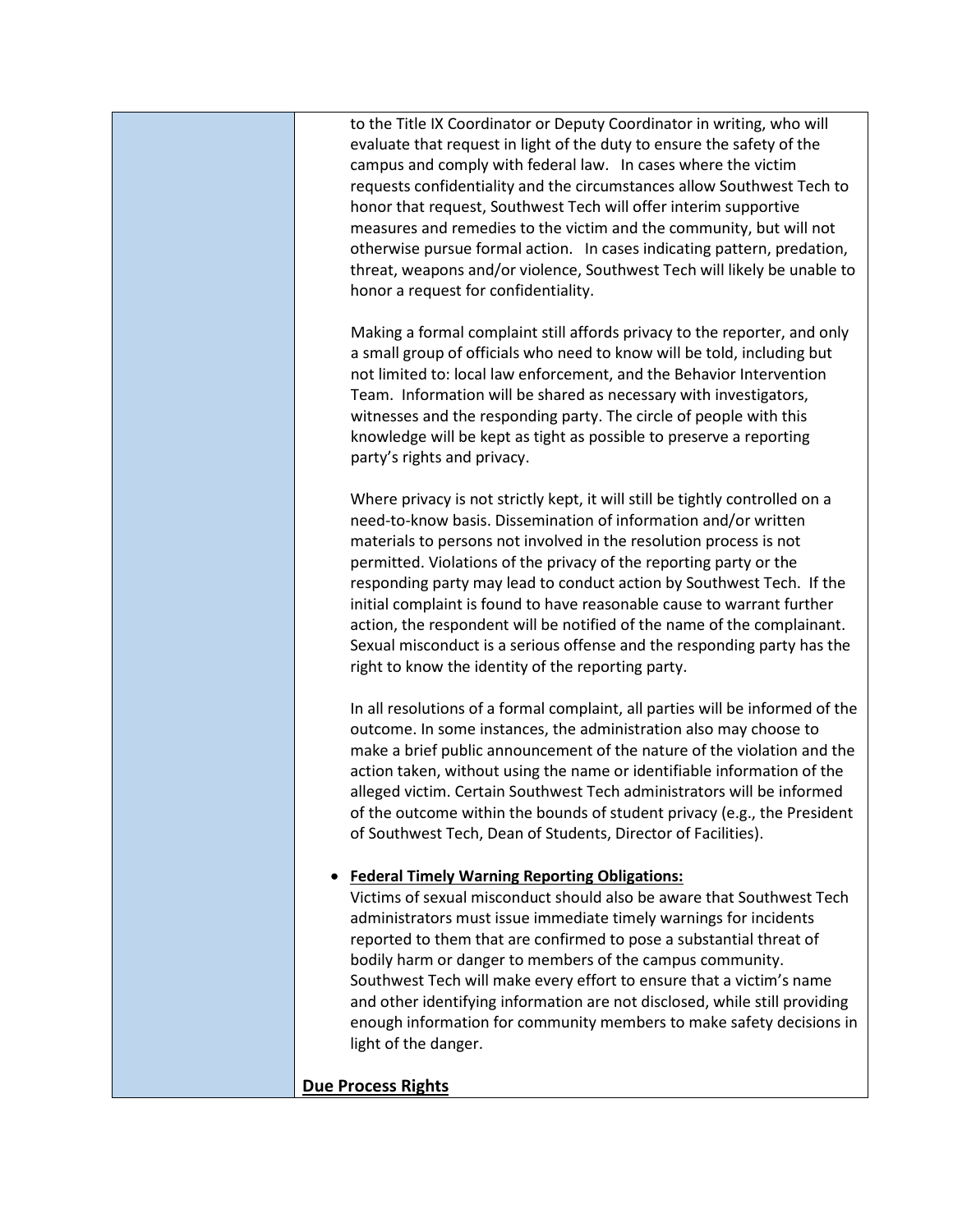| Due process is a fundamental element of any Title IX investigation. Southwest<br>Tech will strive to offer a fair, impartial and unbiased process for all parties<br>involved. Southwest Tech never assumes a party is in violation of Southwest<br>Tech policy. Campus disciplinary proceedings are conducted to take into<br>account the totality of all evidence available, from all relevant sources. All<br>accused are considered innocent until proven guilty. For all resolutions under<br>this policy, the evidentiary standard remains the preponderance of evidence                                                                                                                                                                                                                                                                                                                                                                                                                                                                                                                                                                                                                                                                                                                                                                                                                                                                                                                                                                                                                                                                                                                                                           |
|------------------------------------------------------------------------------------------------------------------------------------------------------------------------------------------------------------------------------------------------------------------------------------------------------------------------------------------------------------------------------------------------------------------------------------------------------------------------------------------------------------------------------------------------------------------------------------------------------------------------------------------------------------------------------------------------------------------------------------------------------------------------------------------------------------------------------------------------------------------------------------------------------------------------------------------------------------------------------------------------------------------------------------------------------------------------------------------------------------------------------------------------------------------------------------------------------------------------------------------------------------------------------------------------------------------------------------------------------------------------------------------------------------------------------------------------------------------------------------------------------------------------------------------------------------------------------------------------------------------------------------------------------------------------------------------------------------------------------------------|
| All parties will be awarded the following rights during a Title IX Investigation:<br>• To receive a prompt, fair and impartial investigation.<br>• To receive information and ask questions pertaining to the Title IX<br>Investigation process.<br>• To have an Adviser present during all meetings.<br>• To chose not to actively participate in the investigation process, if you<br>are the Complainant party.<br>• To file a complaint with local law enforcement authorities.<br>• To be informed of and have access to campus services, including<br>confidential resources.<br>• To have your Constitutional rights, including freedom of speech and<br>academic freedom protected<br><b>Complainant:</b> A reporting party has the right, and can expect, to have<br>٠<br>reports taken seriously by Southwest Tech when formally reported, and to<br>have those incidents investigated and properly resolved through these<br>procedures. The following is a list of rights afforded to the complainant in a<br>Title IX incident and list of the College's responsibilities in relationship to<br>the needs of the complainant:<br>o You will be treated respectfully by college officials and<br>representatives at all times regardless of who you are.<br>○ You will not be discouraged from reporting an attack or violation.<br>1. You will be informed of the outcome of any hearing or<br>investigation involving sexual assault, without any conditions.<br>o You will be notified of your reporting options, including the right to<br>not report if that is your choice, and the assistance of campus<br>personnel in support of your choice.<br>$\circ$ You will be provided with supportive measures and notified |
| regarding options of counseling and other services on campus or in<br>the community.<br>$\circ$ You will have the right to request a change in on-campus living<br>conditions if the situation warrants and options are available.<br>$\circ$ You have the right to have irrelevant prior history admitted in                                                                                                                                                                                                                                                                                                                                                                                                                                                                                                                                                                                                                                                                                                                                                                                                                                                                                                                                                                                                                                                                                                                                                                                                                                                                                                                                                                                                                            |
| campus investigations.<br>$\circ$ Both accuser and accused have the right to have others present as<br>advisors during any campus hearing.<br>○ You have the right to pursue formal resolution options over informal<br>options.<br>$\circ$ You may make a victim impact statement and to have that<br>statement heard by the decision maker.                                                                                                                                                                                                                                                                                                                                                                                                                                                                                                                                                                                                                                                                                                                                                                                                                                                                                                                                                                                                                                                                                                                                                                                                                                                                                                                                                                                            |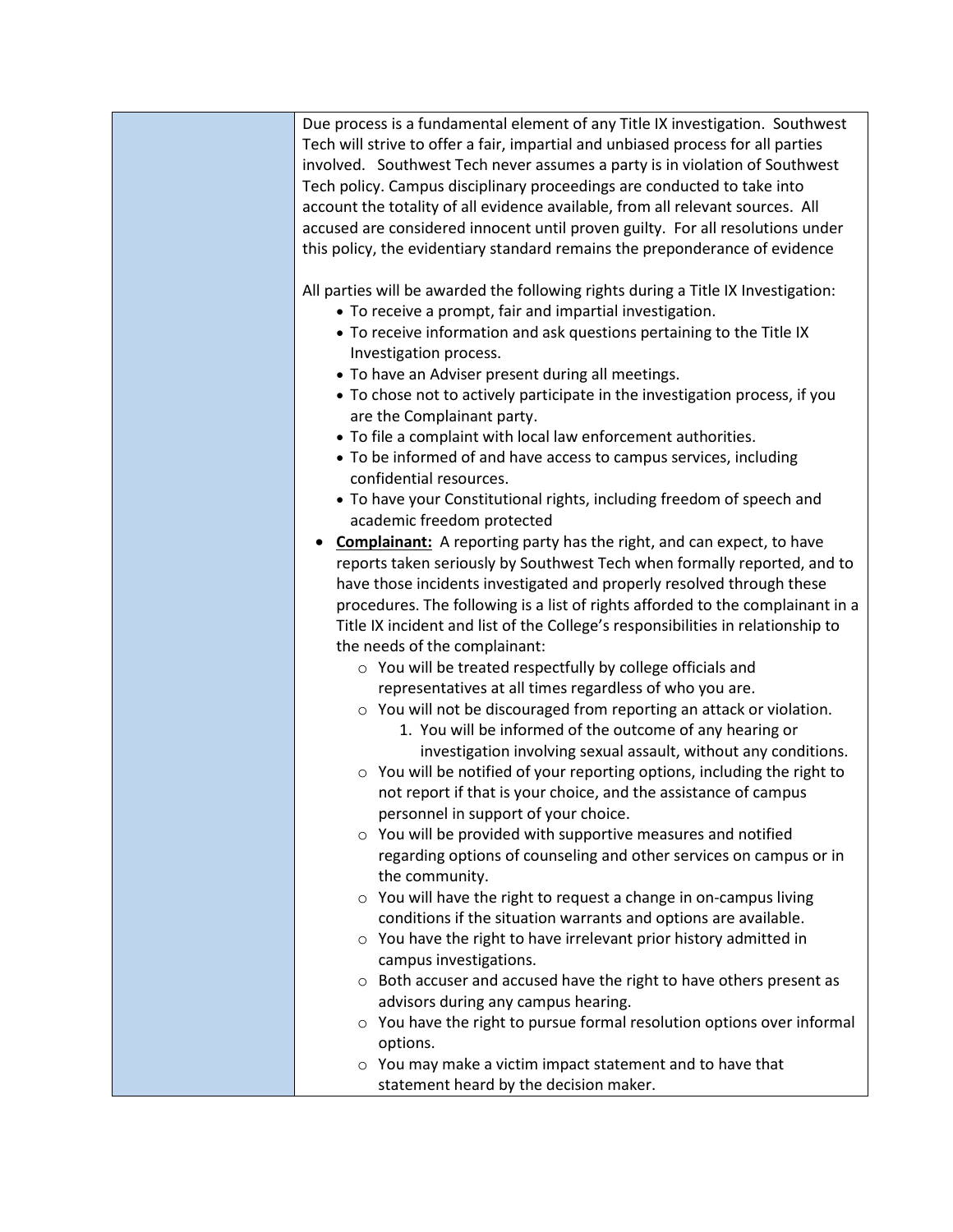| $\circ$ You have the right to be free from intimidation and retaliation as the |
|--------------------------------------------------------------------------------|
| accuser.                                                                       |
| $\circ$ You have the right to have your complaint heard and responded to       |
| quickly and confidentially by college officials.                               |

- o You have the right to appeal the results according to the standards for appeal found in the Southwest Tech [Student Handbook.](https://www.witcc.edu/pdf/student_handbook.pdf)
- **Witness:** Any witness in a Title IX investigation will have the following rights:
	- o To have an Adviser present during all meetings.
	- $\circ$  To receive information and ask questions pertaining to the Title IX Investigation process.
	- o To be informed of and have access to campus services, including confidential resources, related to sexual violence and discrimination.

#### • **Respondent**

- o The accused is considered innocent until proven guilty
- $\circ$  You have the right to have an advisor with you at all times throughout the process.
- o You have the right to present evidence and witnesses on your behalf.
- $\circ$  You have the right to a formal hearing in which you can testify and cross-examine witnesses.
- o The college will provide a transparent process and will provide written allegations, a written decision and a written rationale to support the decision at the conclusion of the process

#### **SUPPORTIVE MEASURES**

Upon receipt of actual knowledge, the Title IX Coordinator will confidentially contact the complainant and offer supportive measures. These supportive measures will be customized as appropriate to meet the needs of the complainant in order to restore or preserve the equal right to equal access to education.

Supportive measures cannot be punitive or disciplinary against any party and cannot unreasonably burden the respondent or alter or affect the respondent's presumption of innocence throughout the investigation and resolution process.

Potential supportive measures include, but are not limited to the following:

- Moving respondent's seat in class
- Alternate housing arrangements
- Modified work schedules
- Course related adjustments (i.e., deadline extensions)
	- Revised class schedule
	- Counseling
	- Leaves of absence

**NO CONTACT ORDERS (NCOs)**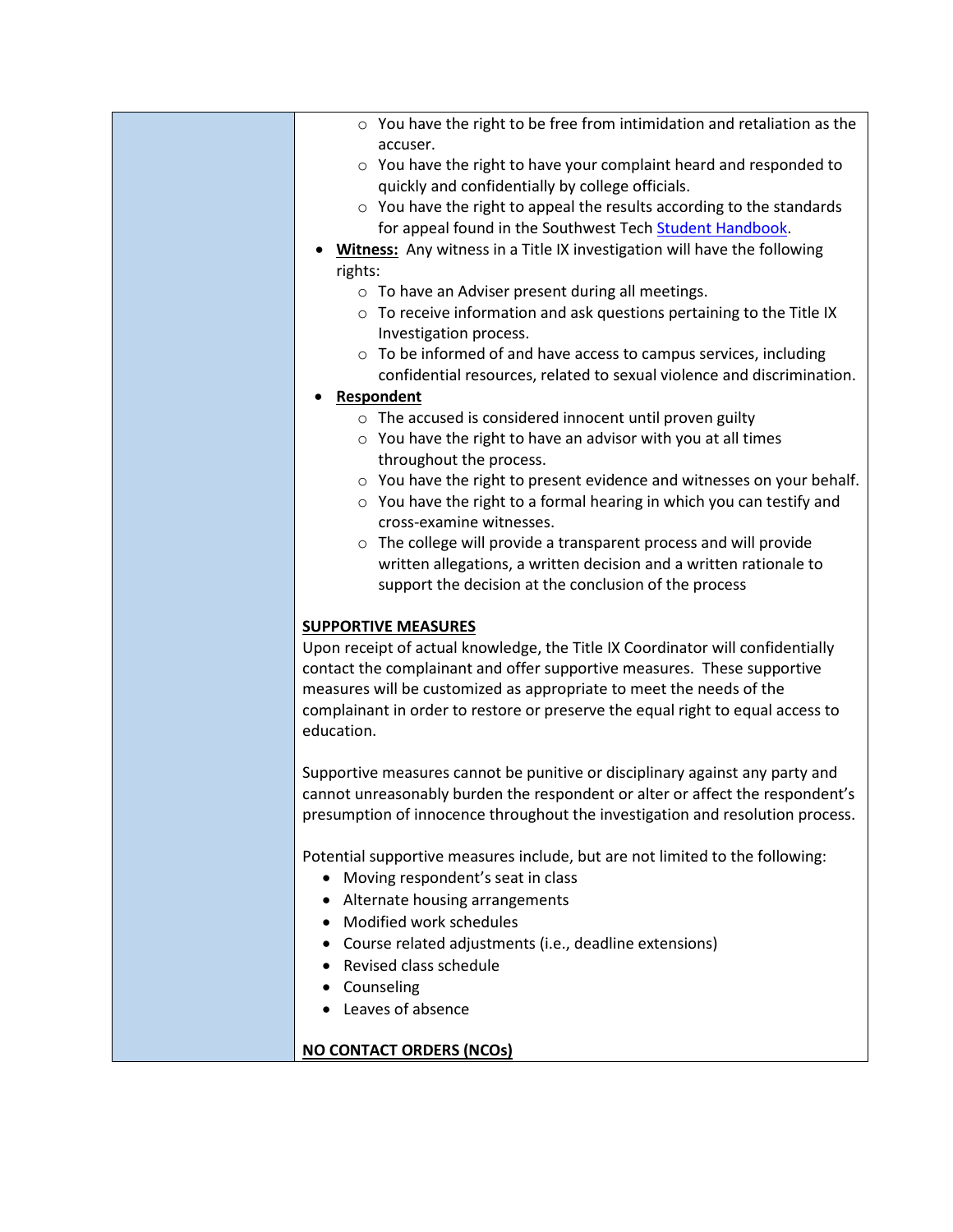| Both parties may agree to mutually enter in to a No Contact Order. The<br>provisions must be mutually agreed upon and can be revoked by either party at<br>any time.                                                                                                                                                                                                                                                                                                                                                                                                   |
|------------------------------------------------------------------------------------------------------------------------------------------------------------------------------------------------------------------------------------------------------------------------------------------------------------------------------------------------------------------------------------------------------------------------------------------------------------------------------------------------------------------------------------------------------------------------|
| The Title IX Coordinator is authorized to issue an Emergency No Contact Order<br>(NCO) prohibiting contact between students when there exists a substantial and<br>reasonable concern that physical or psychological harm may result from such<br>contact.                                                                                                                                                                                                                                                                                                             |
| The college will consider all facts and circumstances that may be relevant to<br>whether an Emergency NCO should be issued, including, but not limited to, the<br>following factors:<br>• When there are allegations, threats, or evidence of physical violence by                                                                                                                                                                                                                                                                                                     |
| one student against another;<br>• When there are allegations, threats, or evidence of emotional abuse or<br>harassment by one student of another;<br>• When there is a substantial risk of emotional harm from continued contact                                                                                                                                                                                                                                                                                                                                       |
| between students;<br>When continued contact between students may have a material impact on<br>$\bullet$<br>campus disciplinary proceedings; and<br>• When there are of allegations of serious college policy violations.                                                                                                                                                                                                                                                                                                                                               |
| All NCOs shall provide that neither student may have contact with the other.<br>"Contact" includes, but is not necessarily limited to, in-person contact,<br>telephone calls, email, texts and other forms of electronic communication,<br>social media-based messages or postings, and third party communications<br>including through proxies.                                                                                                                                                                                                                       |
| NCOs may include additional protective measures or other terms specific to the<br>safety, well-being, or other needs of either or both students subject to the NCO,<br>when deemed necessary by the College. Any additional terms shall be expressly<br>stated in the NCO. Additional protective measures or other terms need not be<br>reciprocal. They may include, but are not limited to, the following:<br>Restricting a student from being in close proximity to the other student;<br>Restricting a student's access to certain campus locations, including the |
| other student's residence hall;<br>Restricting the times a student may be present in on-campus dining<br>facilities;<br>Requiring that the students not be enrolled in the same academic<br>course(s); and<br>Requiring that the students not participate in the same co-curricular or<br>extra-curricular activities.                                                                                                                                                                                                                                                 |
|                                                                                                                                                                                                                                                                                                                                                                                                                                                                                                                                                                        |

# **Investigation Process**

There are five phases to the investigation process.

**Phase 1: Notification of Investigation**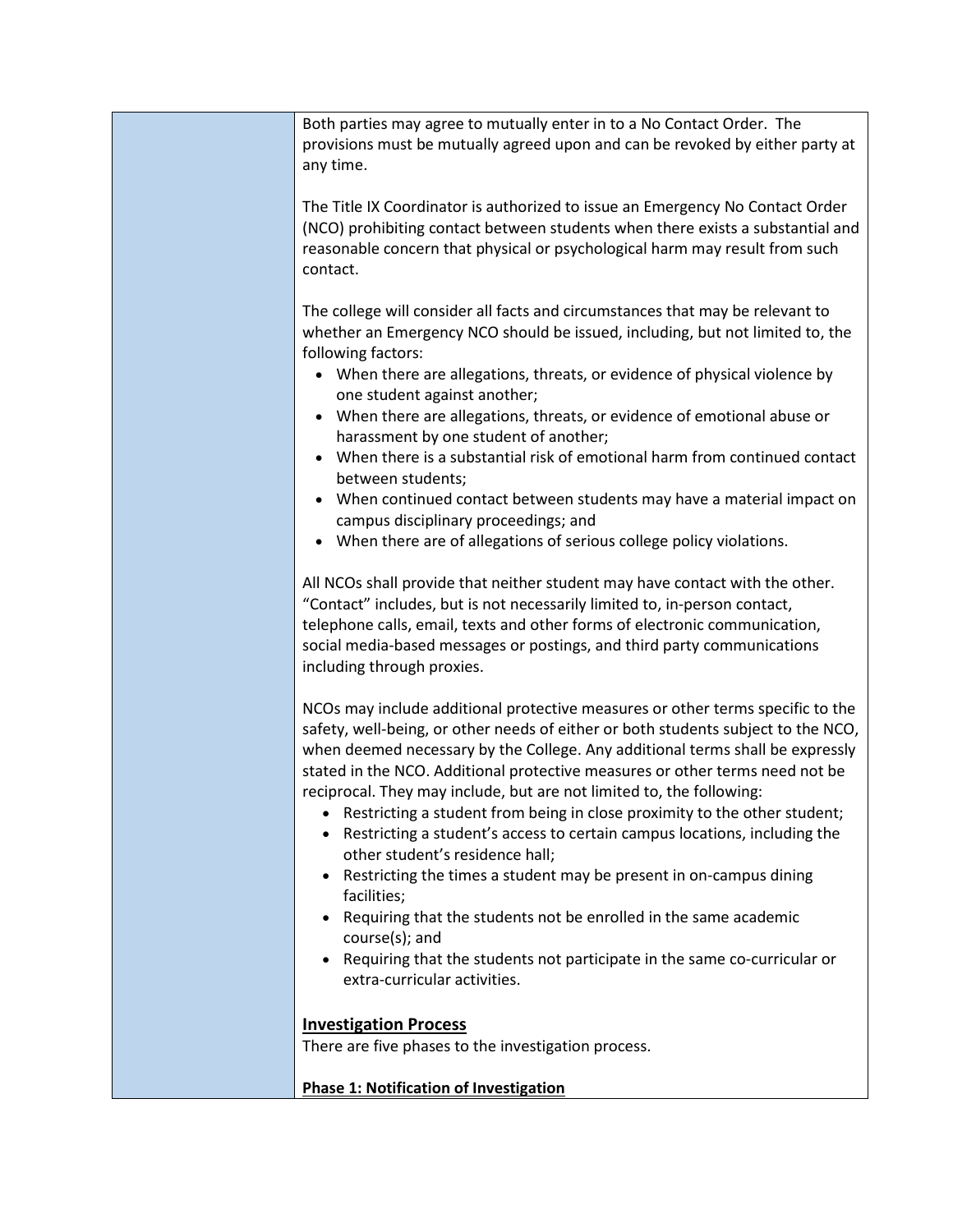The Title IX Coordinator sends formal written communication to both the Complainant and the Respondent. The communication includes information about the investigation process including the allegations to be investigated, what policy and what sections of the policy against which the allegations are assessed, the name of the investigators, the rights the Complainant and Respondent have throughout the investigation process, a caution regarding retaliation, and any other information that is pertinent to the investigation of that particular case.

## **Phase 2: Information Gathering**

The investigators gather information related to the allegations. Such information may include documents, electronic materials (e.g., texts, social media posts, emails, phone logs), video and audio recordings, interviews with the Complainant, the Respondent, and witnesses. During this phase of the process, the Complainant and Respondent are each provided an opportunity to provide information to the investigators to review, to interview with the investigators and to provide the names of witnesses for the investigators to interview.

## **Phase 3: Information Review**

At the close of the information gathering phase, both the Complainant and the Respondent will each be provided an opportunity to review and respond to the information that the investigators have gathered and will use to determine what happened.

## **Phase 4: Report Writing, Analysis, and Determination of Facts and Policy**

After the Complainant and Respondent have been given an opportunity to review and respond to the information gathered by the investigators, the investigators review, weigh and analyze the information using the "preponderance of evidence" standard. This means the investigator reviews the information to determine whether it was "more likely than not" that the alleged conduct occurred. After the investigators review and analyze the information, the investigators write a formal investigation report. The report contains the allegations that were investigated, the applicable policy against which the allegations were reviewed, the individuals contacted and interviewed, a list of the documents and materials gathered, reviewed and analyzed, a summary of the statements of the individuals interviewed, an analysis of the statements and information gathered and reviewed, and the investigator's conclusions and determinations about what happened and whether the allegations have been substantiated.

## **Phase 5: Notification of the Outcome of Investigation**

After the investigators complete the written report, the Title IX Coordinator sends formal written communication to both the Complainant and the Respondent. The communication includes information about the outcome of the investigation. Evidence directly related to the allegation will be provided, in either electronic or hard copy form. An investigative report prepared by the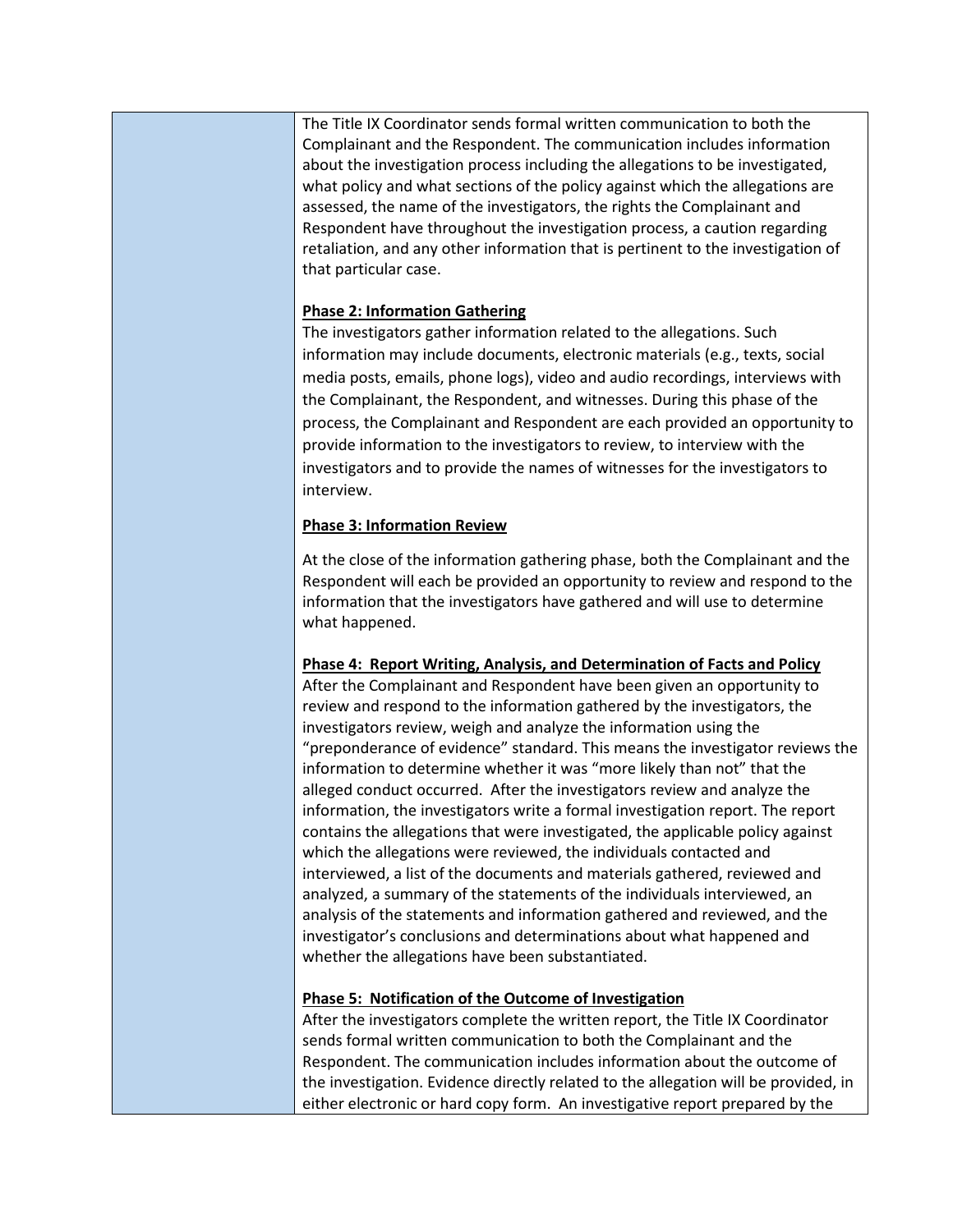investigators that fairly summarizes all facts and evidence will be provided to both parties. When appropriate, such as when the investigator determines that a College policy has been violated, the notice of outcome letter will also include information regarding next steps in the Title IX process. In the event that it is determined a hearing is necessary, a minimum of 10 days will be given to all parties to inspect and review the evidence and prepare for the hearing.

## **Critical Investigation Concepts**

## **Procedural Requirements**

The following is a list of procedural requirements governing the investigation process:

- The required level of evidence to determine responsibility for all cases will be a preponderance of evidence.
- The burden of proof and gathering of evidence is the responsibility of the College
- The College will provide equal opportunity for all parties to present fact and expert witnesses and other evidence
- The College will not restrict the ability of the parties to discuss the allegations and gather evidence
- Each party has the same opportunity to select an advisor of the party's choice to be present at all hearings. The advisor can be an attorney, if the party chooses.
- All notices of interviews, meetings and hearings must provided to the required parties in a written format
- The College may consolidate formal complaints in to one investigation if such complaints arise out of the same fact circumstances.

## **Prohibited Use of Certain Evidence**

Certain evidence is prohibited from use during an investigation, to include the following:

- 1. A party's medical, psychological or similar treatment records without that party's voluntary, informed and written consent.
- 2. Irrelevant questions or evidence pertaining to a complainant's prior sexual behavior, unless the questions or evidence are intended to prove consent or that someone other than the respondent committed alleged misconduct.

## **Consensual Relationships**

When examining allegations of sexual misconduct and harassment, consent is a critical component. Affirmative consent is required in all sexual relationships related to this policy. There are many factors and considerations to evaluate when determining consent. The following are key factors when determining the presence of consent in a sexual encounter:

- In order for individuals to engage in sexual activity of any type with each other, there must be clear, knowing and voluntary consent prior to and during sexual activity.
- Consent is sexual permission.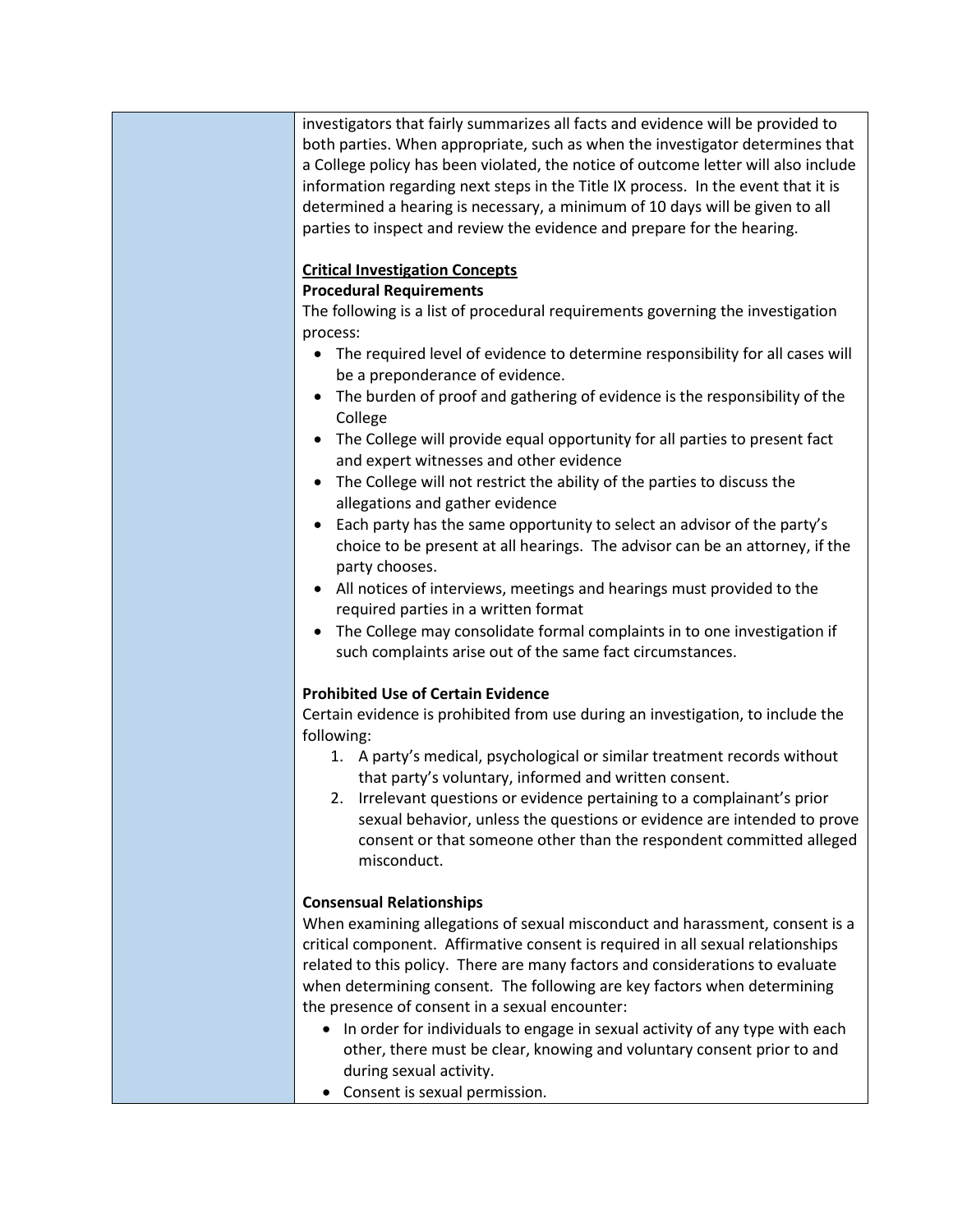- Consent can be given by word or action, but non-verbal consent is not as clear as talking about what you want sexually and what you don't.
- Consent to some form of sexual activity cannot be automatically taken as consent to any other form of sexual activity.
- Silence--without actions demonstrating permission-- cannot be assumed to show consent.

Force and coercion in any form in sexual relationships is a clear violation of this policy and most likely a violation of Wisconsin Criminal law. Coercion occurs when a person unreasonably pressures another person into engaging or participating in sexual activity. Consent cannot be given when a person is incapacitated. The use of drugs or alcohol can raise doubts about consensual activity, even in circumstances when a person is not incapacitated by their use.

A person will be considered unable to give valid consent if they cannot fully understand the details of a sexual interaction (who, what, when, where, why, or how) because they lack the capacity to reasonably understand the situation. Individuals who consent to sex must be able to fully, knowingly and clearly understand what they are agreeing to and doing. If a person is saying "no", they are clearly demonstrating a lack of consent. In some circumstances when a person says "yes", that person may not be consenting to sexual activity if the response was forced or coerced. Anything but a clear affirmative consent is equivalent to an individual saying "no".

There are inherent risks in any romantic or sexual relationship between individuals in unequal positions (such as teacher and student, supervisor and employee). These relationships may be less consensual than perceived by the individual whose position confers power. The relationship also may be viewed in different ways by each of the parties, particularly in retrospect.

Furthermore, circumstances may change, and conduct that was previously welcome may become unwelcome. Even when both parties have consented at the outset to a romantic or sexual involvement, this past consent may not remove grounds for a later charge of a violation of applicable sections of the faculty/staff handbooks.

Southwest Tech does not wish to interfere with private choices regarding personal relationships when these relationships do not interfere with the goals and policies of Southwest Tech. For the personal protection of members of this community, relationships in which power differentials are inherent (facultystudent, staff-student, administrator-student) are generally discouraged.

Consensual romantic or sexual relationships in which one party maintains a direct supervisory or evaluative role over the other party are unethical and prohibited as a condition of employment at the College. Therefore, persons with direct supervisory or evaluative responsibilities who are involved in such relationships must bring those relationships to the timely attention of their supervisor. This will result in the necessity to remove the employee from the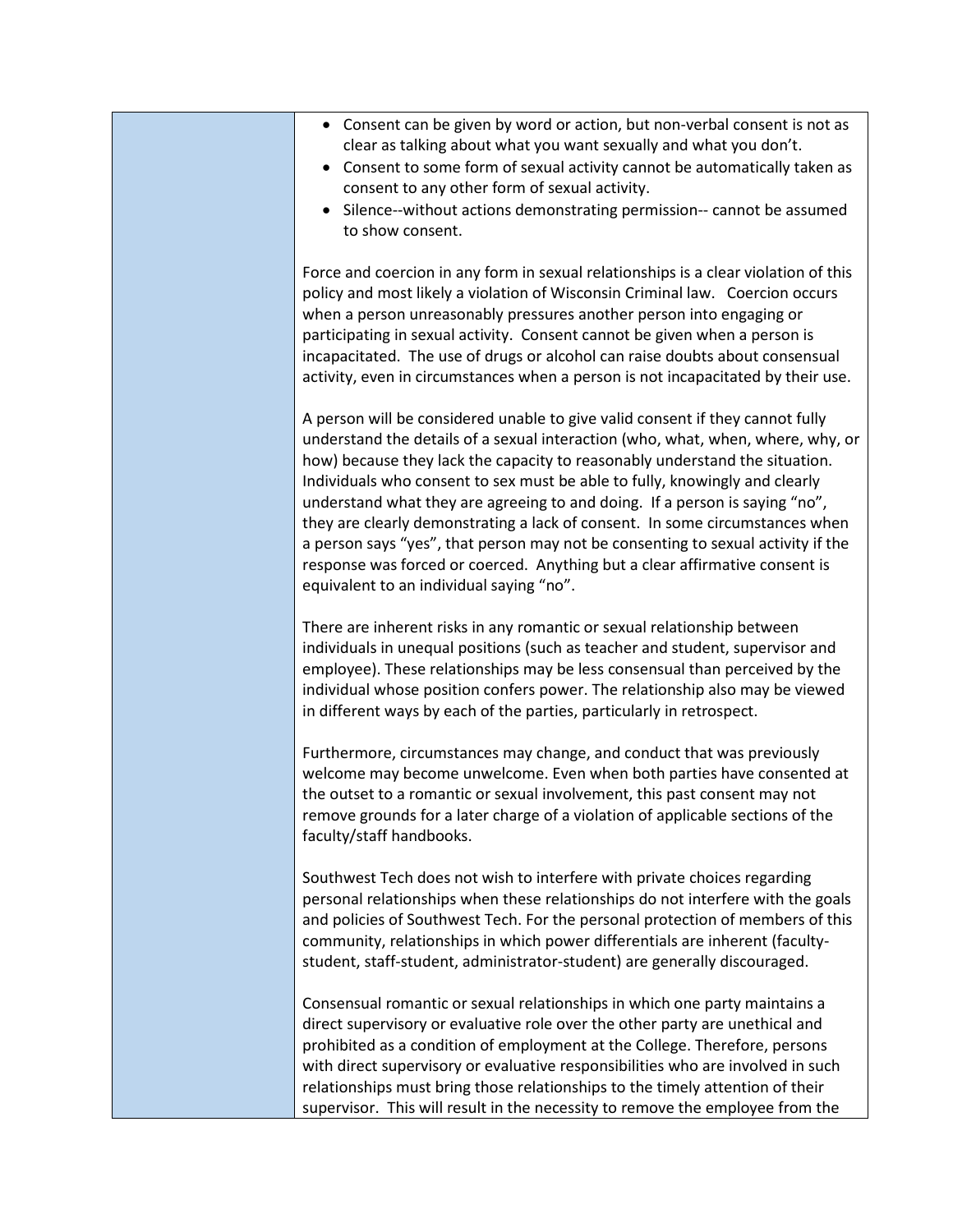supervisory or evaluative responsibilities, or shift the student out of being supervised or evaluated by someone with whom they have established a consensual relationship. This includes Resident Assistants and students over whom they have direct responsibility.

While no relationships are prohibited by this policy, failure to self-report such relationships to a supervisor as required can result in disciplinary action for an employee.

## **RESOLUTION**

Following the conclusion of the investigation and the submission of the final investigator's report, the Title IX Coordinator will determine what the appropriate option for resolution

## **INFORMAL Resolution Process**

Sex discrimination comes in a wide range of different forms from modest, but still impactful incidents, to felony criminal acts. Title IX allows certain acts of discrimination or harassment to be addressed through an informal resolution process, providing both parties agree to the process through voluntary, informed and written consent. The College cannot require the parties to participate in an informal resolution process and may not offer this option until a formal complaint is filed. The informal resolution process is a fully voluntary, structured interaction between the parties that is designed to help them address and resolve an issue at the earliest stage possible. Informal resolutions are flexible meaning the process can move forward in many different ways. As a general rule an informal complaint process:

- Will not feature a formal hearing process
- Can be kept fully confidential; and
- Will not be referred for official disciplinary action if an agreement between the parties and the school is reached.

In recognition that a wide spectrum of behaviors can constitute violations of College policies, the Title IX Coordinator may resolve reports informally and appropriately, based on the circumstances. Informal resolutions generally are pursued when both the complainant and respondent, having been fully informed of all available options, have explicitly made that choice. An informal resolution process is voluntary, and either party can ask to end the informal resolution process at any time before its completion. If an informal resolution process is ended by request, any information obtained may be used in a subsequent formal resolution process and hearing. Once a complaint has been resolved through an informal resolution process, the matter will be closed. In all cases, the Title IX Coordinator will have discretion to determine whether or not informal resolution is appropriate to the circumstances.

Informal resolution is not appropriate in all cases. Informal resolution cannot be used to resolve allegations that an employee sexually harassed a student.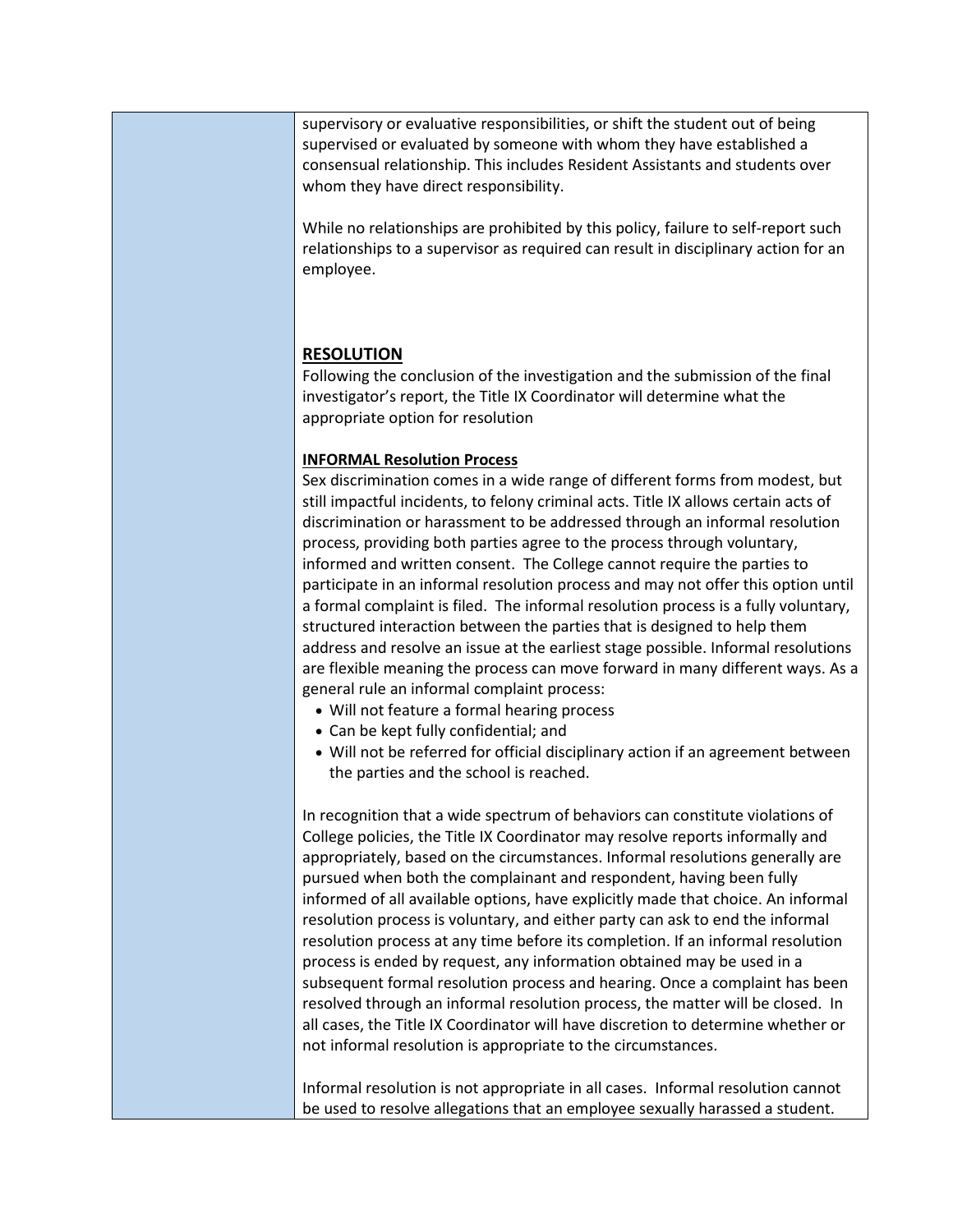Informal processes generally cannot be used in cases involving allegations of sexual assault or dating violence. Beyond that, the victims of sex discrimination or sexual harassment should never feel pressured into using the informal process. It is a voluntary process meaning that either party has the right to withdraw from the informal resolution process and resume the grievance process with respect to the formal complaint at any time prior to an agreed upon resolution. If the informal complaint process does reach its completion, the matter will be deemed closed.

## **FORMAL Resolution/Grievance Process**

The informal resolution process is simply not appropriate for all Title IX complaints. The victim of sex discrimination or sexual harassment may be better served by participating in a formal process. Informal resolution is not an option in allegations of misconduct directed at College staff or faculty.

If the formal resolution/grievance process is determined to be the most appropriate, the process will follow the guidelines set forth in this policy.

## **Dismissal of Complaint**

For the purposes of Title IX, the College will dismiss allegations under the following criteria:

- 1. It is determined that the allegations of conduct do not meet the criteria for sexual harassment as defined under Title IX
- 2. The alleged conduct did not occur against a person in the United States
- 3. The alleged conduct did not occur as part of a College educational program or activity.

Dismissal under these factors is only for Title IX purposes and does not prohibit the College from addressing the conduct under other policies including the Student Code of Conduct.

The College may elect to dismiss allegations as part of a formal complaint under the following criteria:

- 1. The complainant informs the Title IX Coordinator in writing that the complaint wishes to withdraw the complaint of allegations therein
- 2. The respondent is no longer enrolled or employed by the College
- 3. Specific circumstances prevent the school from gathering sufficient evidence to reach a determination

The College must provide each party with written notification (in both mandatory and discretionary dismissals) citing the specific reasons for the dismissal.

**FORMAL Resolution/Grievance Process**

**Adjudication Hearing**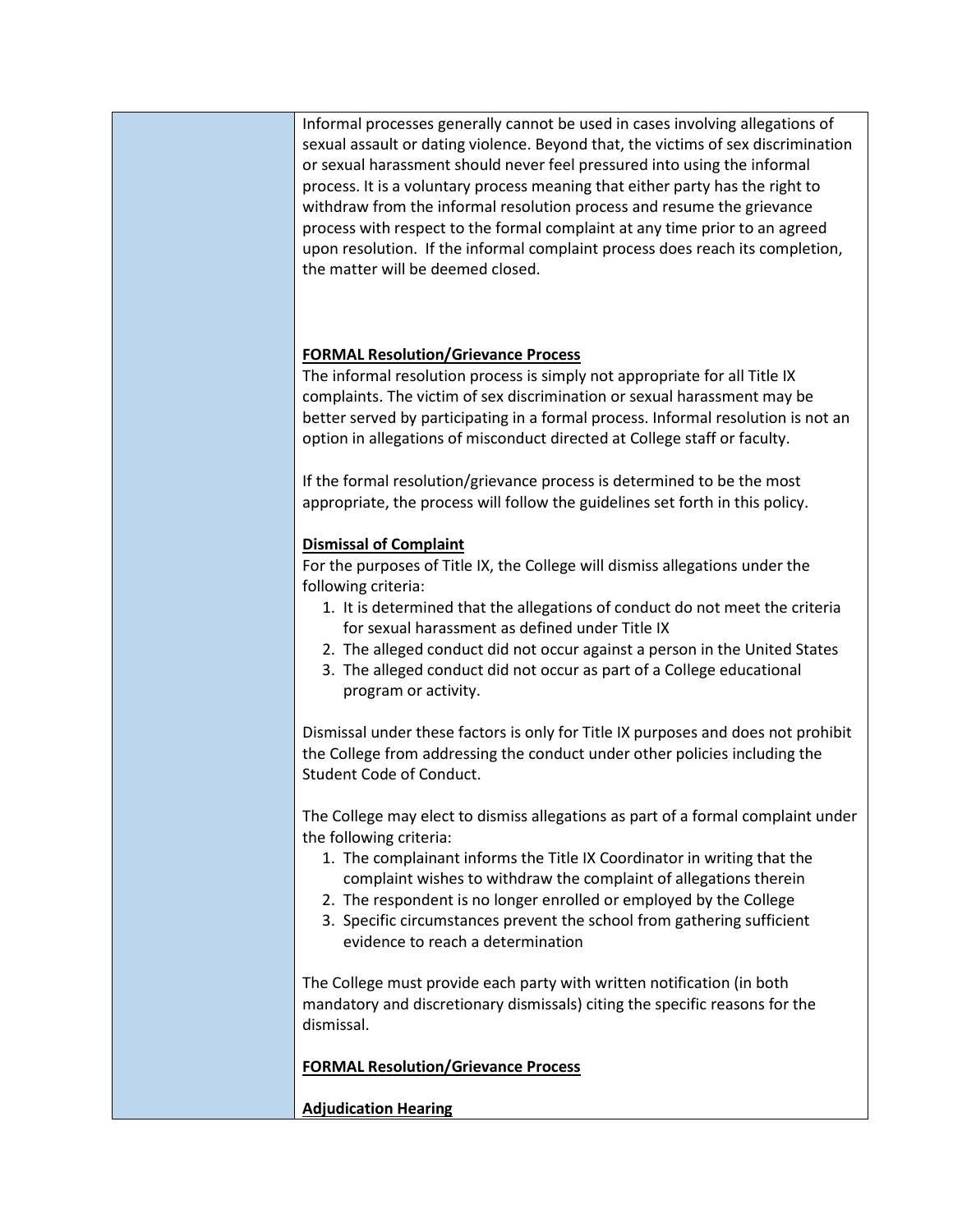| Overview of hearing process and procedures                                                                                                              |
|---------------------------------------------------------------------------------------------------------------------------------------------------------|
| 1. The process must treat complainants equitably by imposing remedies                                                                                   |
| any time a respondent is found responsible:                                                                                                             |
| a. Remedies must be designed to maintain the complainant's equal                                                                                        |
| access to education and may include the same individualized                                                                                             |
| services that were initially offered as supportive measures                                                                                             |
| b. Remedies, in the event the respondent is found responsible, need                                                                                     |
| not be non-disciplinary on non-punitive and need not avoid                                                                                              |
| burdening the respondent.                                                                                                                               |
| 2. The process must treat respondents equitably by not imposing                                                                                         |
| disciplinary sanctions without following due process protections offered                                                                                |
| through the formal grievance process.                                                                                                                   |
| 3. The Student Conduct Hearing is a closed hearing; it is not open to the                                                                               |
| public. The individuals who may appear before the Student Conduct                                                                                       |
| Hearing Board are:                                                                                                                                      |
| a. The complainant or *Title IX Coordinator                                                                                                             |
| i. Where the Title IX Coordinator signs a formal complaint (in                                                                                          |
| events where the alleged victim cannot or will not present his                                                                                          |
| or her own complaint), the Title IX Coordinator is not a                                                                                                |
| complainant or party during the grievance process and must                                                                                              |
| comply with all Title IX personnel to be free from conflicts and                                                                                        |
| bias.                                                                                                                                                   |
| b. The respondent                                                                                                                                       |
| c. Any individual serving as an approved Advisor                                                                                                        |
| d. Title IX Coordinator                                                                                                                                 |
| e. Title IX Investigators                                                                                                                               |
| f. Any individuals appearing as witnesses.                                                                                                              |
| 4. The Student Conduct Hearing is a live-hearing. Live hearings may be                                                                                  |
| conducted with all parties physically present at the same geographic                                                                                    |
| location, or at the College's discretion or request by either party, any or                                                                             |
| all parties, witnesses or other participants may appear at the live hearing<br>through virtual means. This technology must allow the parties to clearly |
| see and hear each other.                                                                                                                                |
| 5. If the complainant or respondent does not have an advisor, the College                                                                               |
| will provide an advisor at no cost or charge. This advisor may be, but is                                                                               |
| not required to be, an attorney and will conduct all cross-examination                                                                                  |
| questioning on behalf of that party.                                                                                                                    |
| 6. Before and after giving testimony, witnesses may be excluded from the                                                                                |
| room or building where the hearing occurs.                                                                                                              |
| 7. The College will create an audio or audiovisual recording, or transcript,                                                                            |
| of any live hearing. This documentation must be preserved in                                                                                            |
| accordance with the record keeping requirements of this policy.                                                                                         |
|                                                                                                                                                         |
| Privacy Safeguard                                                                                                                                       |
| All parties involved in a hearing are required to keep all information learned in                                                                       |
| preparation for the hearing, and at the hearing, private. No copies of                                                                                  |
| documents provided are to be made or shared with any third parties. Any                                                                                 |
| breach of this duty is subject to further disciplinary action by the College.                                                                           |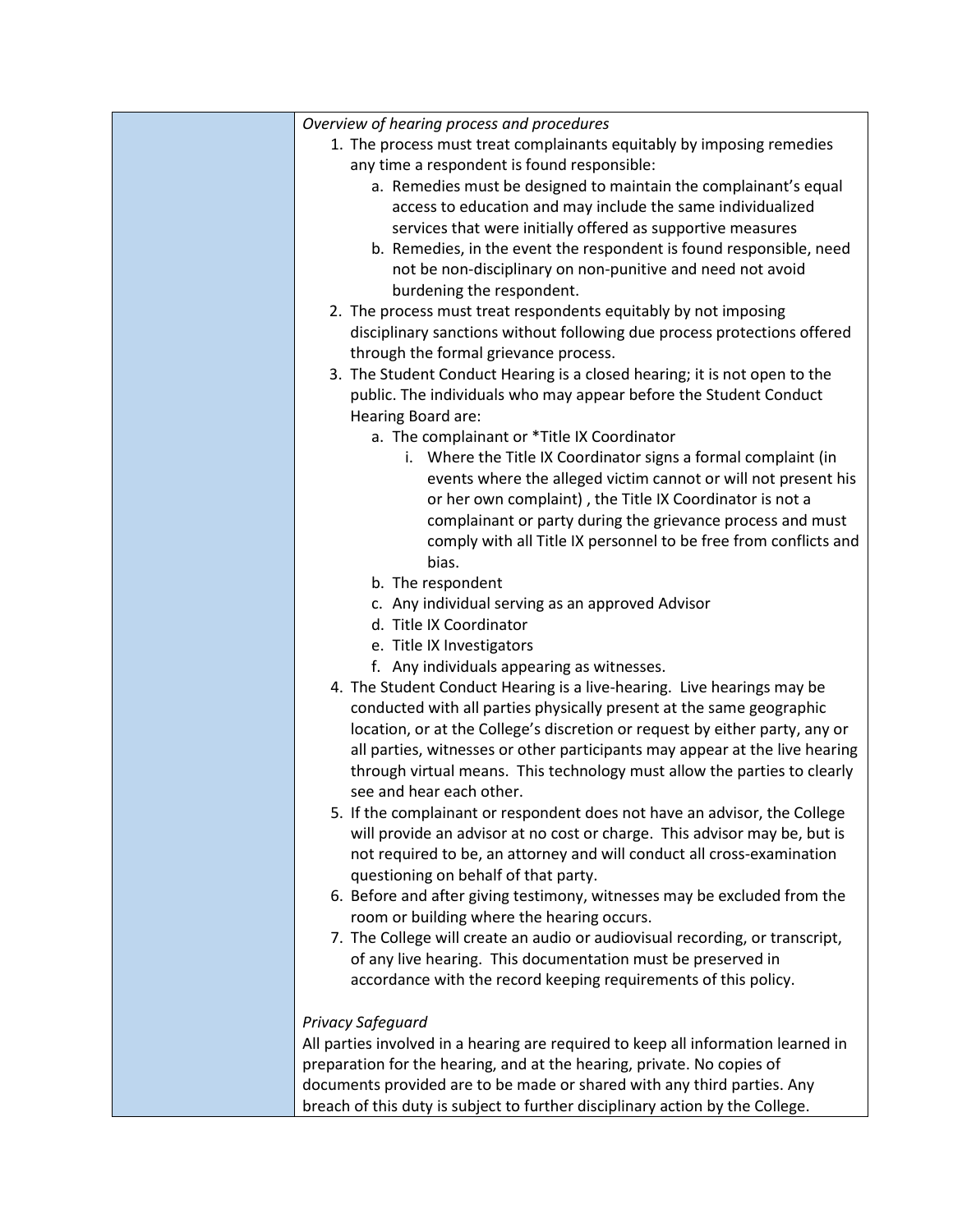#### *Student Conduct Hearing Procedures*

The Title IX Coordinator will assign the Decision-Maker to oversee the hearing and issue a final resolution. The complainant and respondent will have the opportunity to state whether they feel the assigned Decision-Maker should not participate in the panel due to bias or any other reason which would prevent them from making a fair assessment of the evidence. The final decision on any such requests for recusal will be made by the Title IX Coordinator.

This Decision-Maker will hear the case and determine, based on the preponderance of the evidence, whether there has been a sexual misconduct violation by the student respondent. If the student respondent is found responsible, then the same Decision-Maker will also determine the sanction. The Decision-Maker is allowed to consult with the Title IX Coordinator when determining if proposed sanctions are aligned with other campus policies and procedures.

The Decision-Maker must review the Title IX Investigator's Report containing all pertinent information regarding the incident in question prior to the date of the hearing. Additional information may be offered in the form of written statements, documents, items, or oral information from the complainant, the respondent, and witnesses to the Title IX Coordinator for review. The information will be forwarded to the Decision-Maker once relevance to the case is established. The Decision-Maker must objectively evaluate all relevant evidence and avoid credibility determinations solely based upon a person's status as complainant, respondent or witness. The Decision-Maker must not use, rely on, or seek disclosure of information protected under a legally recognized privilege, unless the person holding such privilege has waived that privilege. If a party does not submit to cross-examination at the live-hearing, the Decision-Maker must not rely on *any* statement of that party or witness in reaching a determination regarding responsibility.

All questions on behalf of the complainant or respondent must be asked by that party's advisor. At no time will either party be able to directly question each other. The Decision-Maker will make determination as to the relevance of each question before allowing the person testifying to answer the question.

Notes may be taken by the participants in the hearing solely for their personal use. There will be a single verbatim recording made of the hearing which shall be the sole property of the Title IX Coordinator, and this recording will be available only for review by the complainant, respondent, or the College for the purpose of an appeal. The recording will not be released to any party nor will the Title IX Coordinator make copies. If copies are requested, the party interested must supply a transcriber at their cost to transcribe at the College under the supervision of Title IX Coordinator or his/her designee. The recording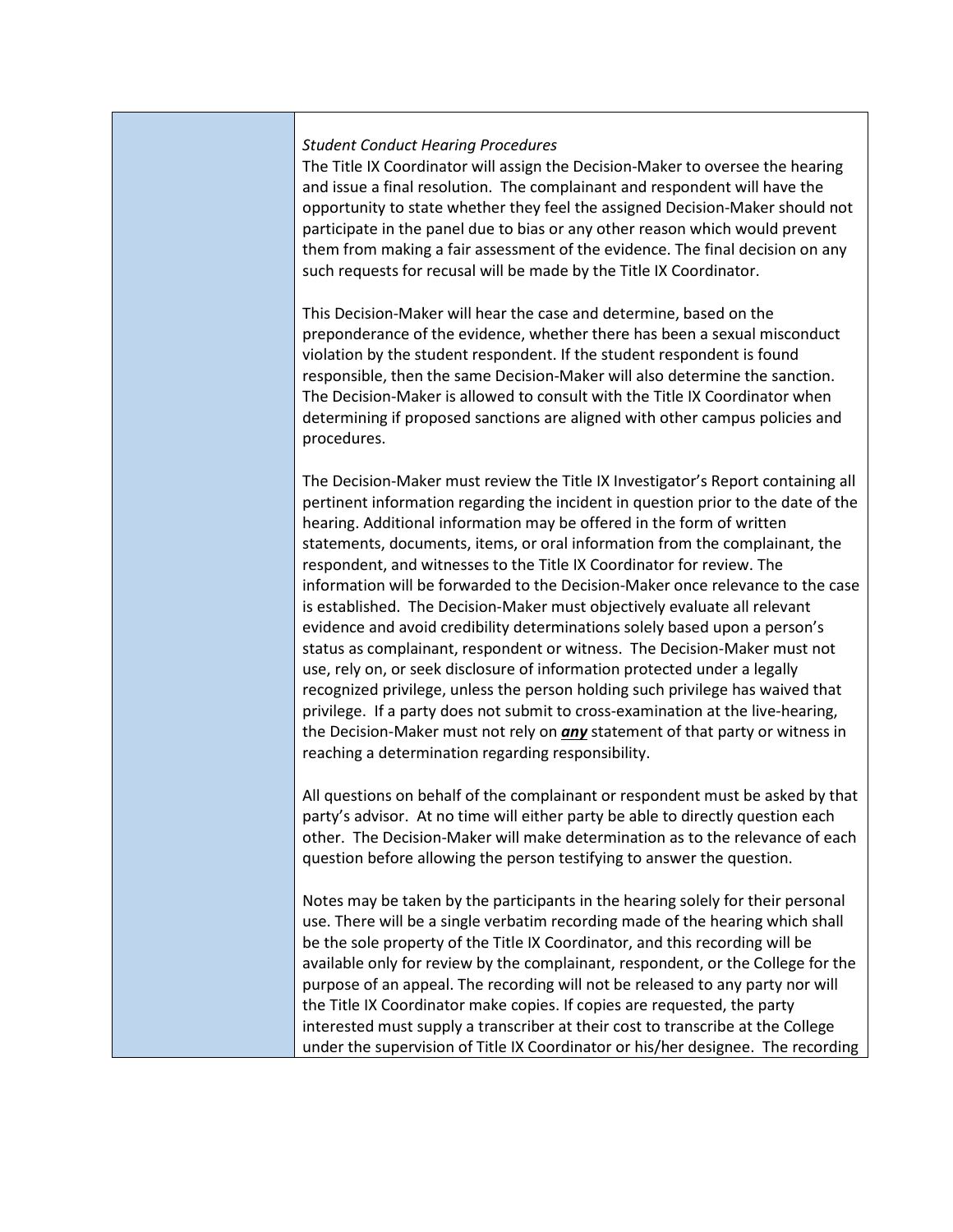will be maintained with the student conduct record. It will be discarded with the entirety of the record following the institutions record retention guidelines.

Prior to the hearing, the Title IX Coordinator will provide a list of witnesses to all parties that will be testifying on behalf of the complainant or respondent.

A hearing will be called to order by the Decision-Maker. The Decision-Maker will orally explain the hearing process and will provide an opportunity for all parties to ask procedural questions prior to initial statements and the presentation of information.

*Hearing procedures:*

- 1. **Opening Statements:** The Advisor for both the complainant and respondent will have the opportunity to make an opening statement. This is optional.
- 2. **Presentation of Final Investigator's Report and Evidence:** The Investigator that authored the final report will be called to provide a brief synopsis of the case, present evidence and explain findings of the investigation. The Decision-Maker will have the opportunity to ask the investigator questions at that time. Advisors may ask questions on behalf of the party being represented.
- 3. **Response from the Respondent:** After the Investigator is finished, the respondent's advisor will be given an opportunity to make a brief statement concerning the testimony from investigator. This is not meant to be a retelling of the event.
- 4. **Presentation of Complainant and Complainant Witness Testimony and Cross-Examination:** The Decision-Maker may hear from complainant and witnesses on behalf of the complainant.
	- o The Decision-Maker may ask any relevant questions of the complainant and witnesses supporting the complainant
	- o Following questioning by the Decision-Maker, the advisor for the respondent may cross-examine the witnesses
		- This cross-examination must be conducted directly, orally, and in real-time by the party's advisor. At no time can the respondent directly question the complainant.
		- The advisor may ask all relevant follow-up questions, including those challenging credibility of the witness.
		- **Prior to answering any question from an advisor, the** Decision-Maker must determine if the question is relevant and explain to the party's advisor asking any crossexamination questions any decision to exclude a question as not relevant.
- 5. **Presentation of Respondent Witness Testimony and Cross-Examination:** The Decision-Maker may hear from witnesses on behalf of the respondent.
	- o The Decision-Maker may ask any relevant questions of the witnesses supporting the respondent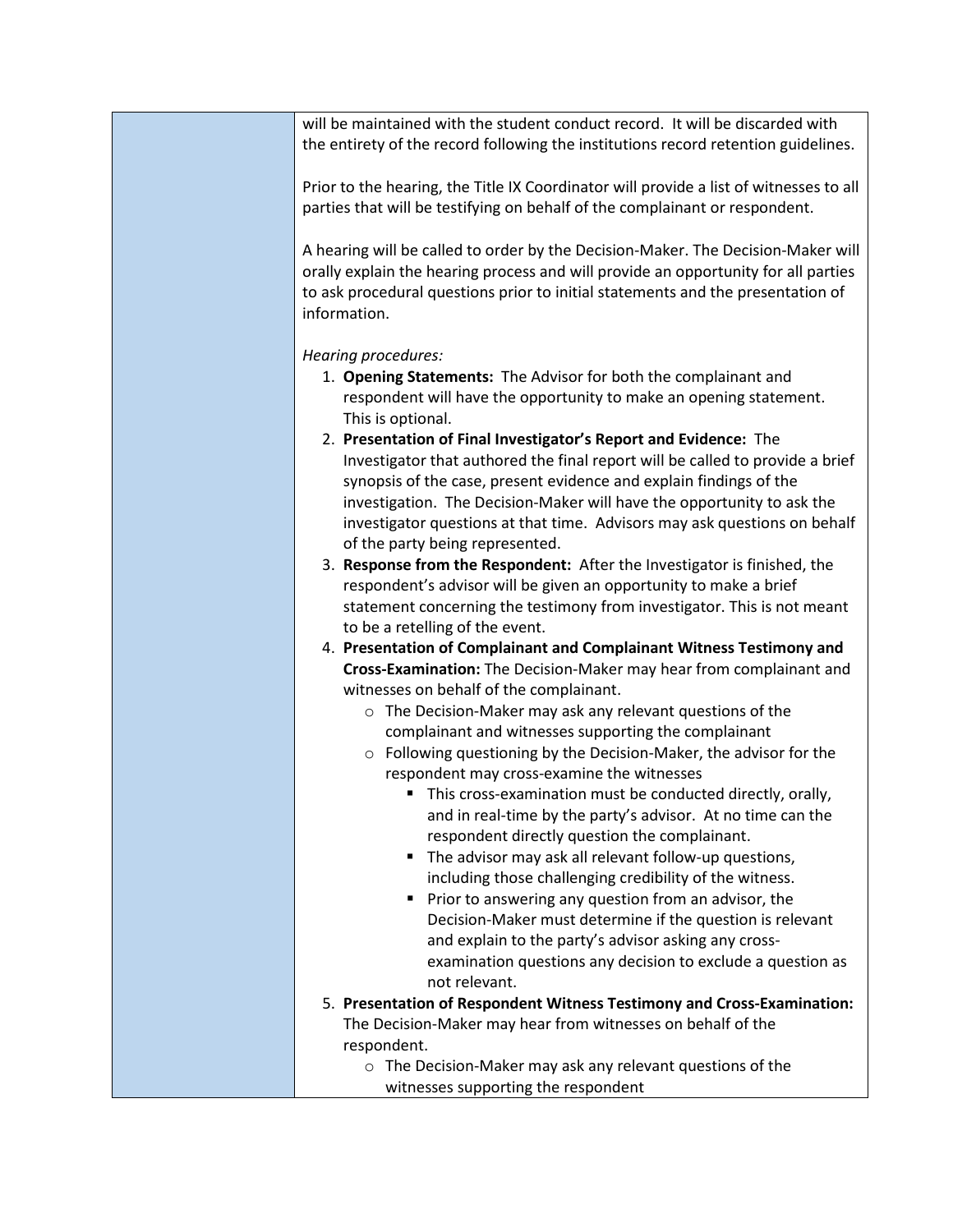| o Following questioning by the Decision-Maker, the advisor for the              |
|---------------------------------------------------------------------------------|
| complainant may cross-examine the witnesses                                     |
| • This cross-examination must be conducted directly, orally,                    |
| and in real-time by the party's advisor. At no time can the                     |
| respondent directly question the complainant.                                   |
| The advisor may ask all relevant follow-up questions,                           |
| including those challenging credibility of the witness.                         |
| Prior to answering any question from an advisor, the                            |
| Decision-Maker must determine if the question is relevant                       |
| and explain to the party's advisor asking any cross-                            |
| examination questions any decision to exclude a question as                     |
| not relevant.                                                                   |
| 6. Respondent Testimony (OPTIONAL): The Decision-Maker may hear from            |
| the respondent.                                                                 |
| $\circ$ The Decision-Maker may ask any relevant questions of the                |
| respondent                                                                      |
| Following questioning by the Decision-Maker, the advisor for the<br>$\circ$     |
| complainant may cross-examine the respondent                                    |
| " This cross-examination must be conducted directly, orally,                    |
| and in real-time by the party's advisor. At no time can the                     |
| respondent directly question the complainant.                                   |
| The advisor may ask all relevant follow-up questions,                           |
| including those challenging credibility of the witness.                         |
| Prior to answering any question from an advisor, the<br>$\blacksquare$          |
| Decision-Maker chair must determine if the question is                          |
| relevant and explain to the party's advisor asking any cross-                   |
| examination questions any decision to exclude a question as                     |
| not relevant.                                                                   |
| 7. Closing Statements: At the conclusion of the presentation of all             |
| witnesses, the Advisors for the complainant and respondent will each be         |
| given a brief final opportunity to address any outstanding issues of fact       |
| and offering a brief closing statement in support of their party's position.    |
| Victim Impact Statement: At the conclusion of the presentation of all the<br>8. |
| complainant may have his/her advisor present a victim's impact                  |
| statement to the panel for review. This must be in writing. The chair may       |
| choose to read the statement aloud during the hearing. The statement            |
| must address how specifically the complainant's access to education has         |
| been impacted by this event.                                                    |
| Deliberations: At the conclusion of this process, the Decision-Maker will<br>9. |
| excuse everyone from the room and deliberate. At the conclusion of their        |
| deliberations, the Decision-Maker will ask the Title IX Coordinator to          |
| return, so the Decision-Maker may share their decision on the charge(s)         |
| and a sanction, should they find the respondent responsible.                    |
| 10. Final Report: Following the hearing, the decision maker will issue a        |
| written "determination regarding responsibility." The respondent,               |
| complainant, and Title IX Coordinator will receive the decision in writing      |
| simultaneously. The document must include the following elements:               |
| 1. the allegations that could constitute sexual harassment;                     |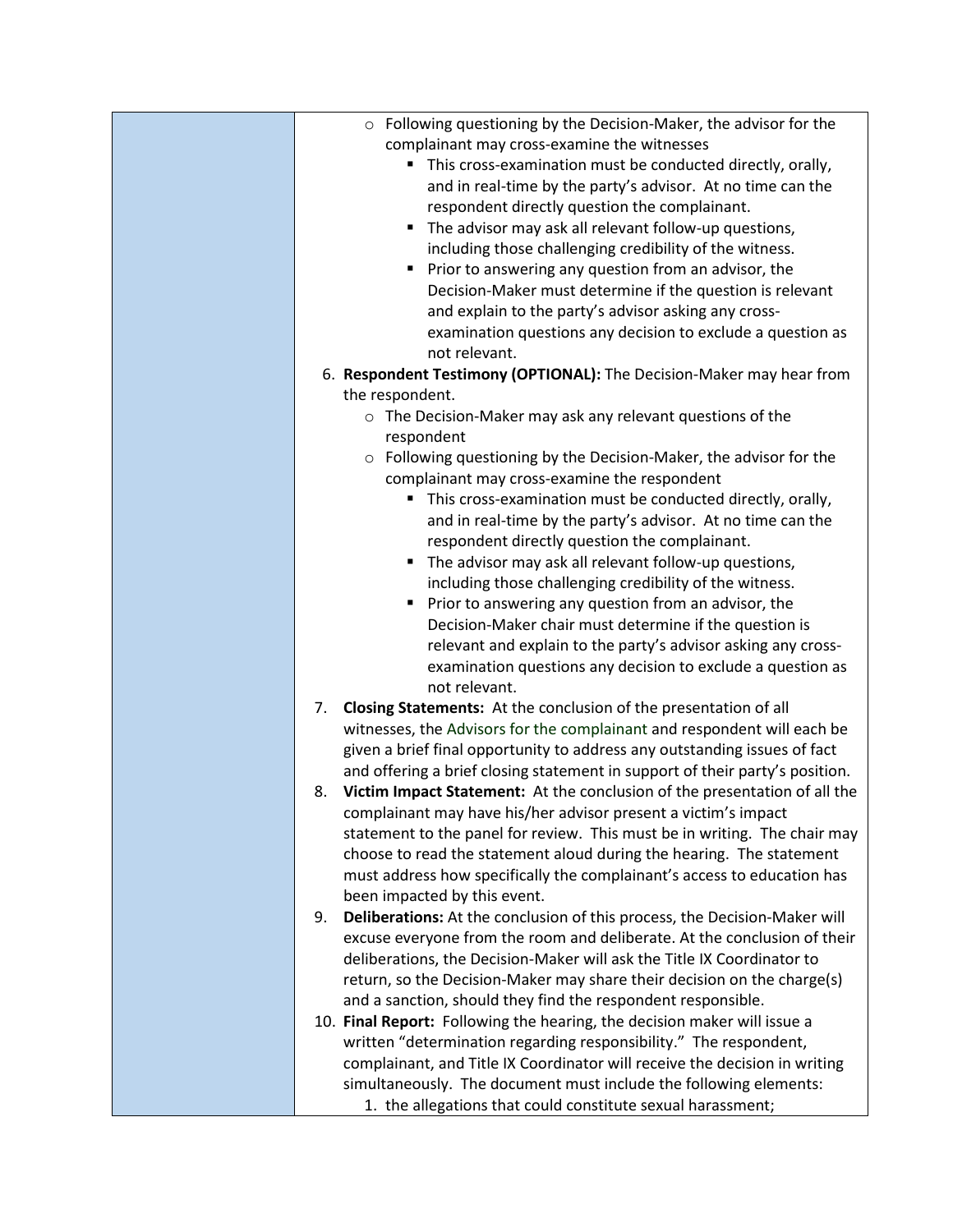| 2. a description of the procedural steps undertaken, including        |  |
|-----------------------------------------------------------------------|--|
| notifications to parties, interviews and site visits, methods used to |  |
| gather evidence, and hearings;                                        |  |

- 3. findings of fact that support the determination regarding responsibility;
- 4. conclusions about the application of the institution's code of conduct to the facts;
- 5. an explanation regarding the result of each allegation, with a determination regarding responsibility, any sanctions (disciplinary actions) against the respondent, and any remedies to be provided to the complainant; and
- 6. procedures and basis for appeal.

## **Appeal Process:**

Both parties have the right to request an appeal of the decision made by the Decision-Maker or the decision to dismiss the formal complaint. The appeal can only be based on one or more of the following grounds:

- 1. There is new information that was not known or available at the time of the decision that could affect the outcome of the matter
- 2. There was a procedural irregularity that affected the outcome of the matter
- 3. Title IX personnel had a conflict of interest or bias that may have affected the outcome of the matter.

Each party has 10 days following the receipt of the written decision to indicate their intention to appeal. Requests for appeal, with reasons, must be sent in writing to the Appeal Officer. Any new evidence or proof of a procedural lapse should be included in the request for Appeal Officer to review.

Upon receipt of an appeal, the Title IX Coordinator must notify the other party in writing of the appeal, including the nature of the appeal.

If the appeal is denied, the case is considered closed and the decision of the Decision-Maker stands. NO OTHER APPEAL process exists, including an appeal to College administration or the College's governing board.

If an appeal is granted, the below process will be followed:

- 1. Statements from both the complainant and respondent will be requested by the Appeal Officer or designee
- 2. An appeal Decision-Maker unfamiliar with the original hearing, will be assigned to facilitate the appeal
- 3. The appeal Decision-Maker will review any statements provided by the complainant and respondent, the recording of the original hearing, and any supplemental information gathered during the original hearing

The results of any appeal will be communicated simultaneously and in writing to the complainant, respondent, and Title IX Coordinator by the Appeal Officer.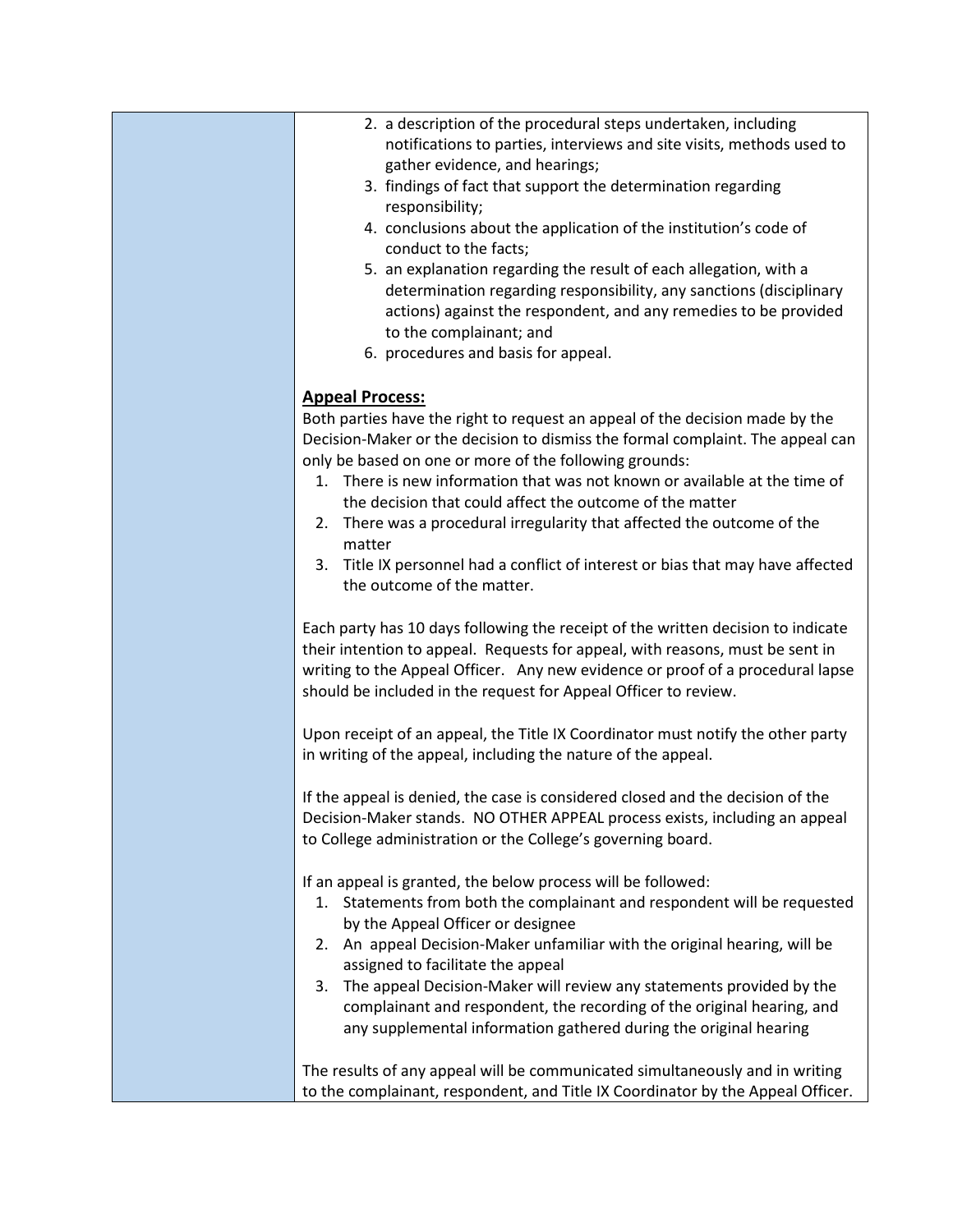In the cases of a granted appeal, the decision of the Appeal Decision-Maker will also be included. The appeal Decision-Maker has the option to uphold the original decision and sanction or request the case be reheard in its entirety. The latter will only be utilized in cases with significant procedural lapses that impacted the decision-making of the original hearing. The Appeal Decision-Maker will be required to complete a report to include the following information:

- The final decision
- Grounds and rationale for decision

The determination of responsibility made by the appeal Decision-Maker is final and binding.

## **Retaliation Protections**

Neither the College or any person may retaliate against any other person for asserting that person's Title IX rights, filing a report or formal complaint, or either participating or refusing to participate in any Title IX proceeding.

The College must keep Title IX proceedings confidential except as permitted by FERPA or required by law.

A party does not retaliate simply by asserting the party's First Amendment rights. Additionally, charging a person with a code of conduct violation for filing materially false statements in bad faith in a Title IX proceeding is not retaliation.

# **PROCEDURES FOR ADJUDICATING EMPLOYEE TITLE IX CODE VIOLATIONS**

Should the respondent be an employee of the College, the same process and standard of evidence will apply. If a determination of responsibility is made against an employee, the Decision-Maker may consult with the Director of Human Resources to determine appropriate sanctions in accordance with employment contracts and other College policies.

## **Disciplinary Sanctions**

If it is determined through the investigation process that the complaint and allegations are a Title IX infraction, disciplinary sanctions will be imposed in accordance with existing Southwest Tech policies. For instances involving student misconduct or violations, the process set forth in the Southwest Tech Student Handbook will be the guiding policy. For instances involving Southwest Tech employees, the process set forth in the Southwest Tech Employee Handbook will be the guiding policy.

While Southwest Tech recognizes the necessity of objective standards, the College also recognizes the unique and subjective factors of each incident. Not all violations will be considered of equal severity, therefore, sanctions will be determined on a case-by-case basis in accordance with existing College Policies.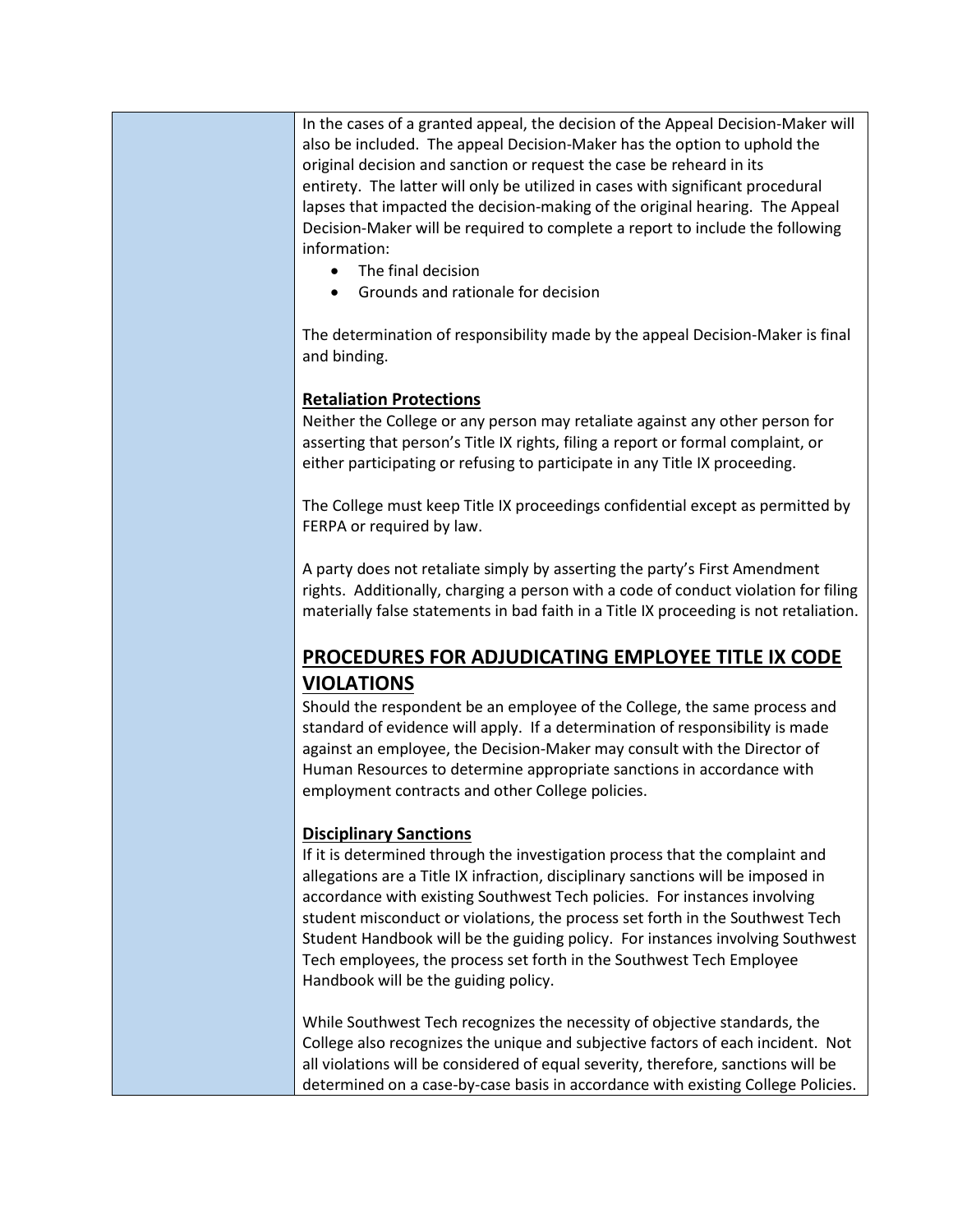Southwest Tech reserves the right to impose different sanctions, ranging from verbal warning to expulsion, depending on the severity of the offense.

Initial response measures may include, but are not limited to, modification of living arrangements, no contact orders, interim suspension from campus pending a resolution, and reporting the matter to the local police. Common formal sanctions following the investigation process include, but are not limited to, the following:

- **Non-Consensual or Forced Sexual Contact** (no sexual intercourse occurred)
	- o Any student found to have committed a violation of this policy involving non-consensual or forced sexual contact may receive sanctions ranging from probation to expulsion.
	- o Any employee found to have committed a violation of this policy involving non-consensual or forced sexual contact may be suspended and/or terminated from employment.
- **Non-Consensual or Forced Sexual Intercourse**
	- o Any student found to have committed a violation of this policy involving non-consensual or forced sexual intercourse may receive sanctions ranging from suspension to expulsion.
	- o Any employee found to have committed a violation of this policy involving non-consensual or forced sexual intercourse may be suspended and/or terminated from employment.

## • **Sexual Harassment or Sexual Exploitation**

- o Any student found to have committed a violation of this policy involving sexual harassment or sexual exploitation may receive sanctions ranging from warning to expulsion.
- o Any employee found to have committed a violation of this policy involving non-consensual or forced sexual intercourse may receive sanctions ranging from warning to termination.

Sanctions will be determined on a case-by-case basis and will take in to account the following aggravating or mitigating circumstances:

- The severity of the incident
- Previous disciplinary actions

The decision-making body reserves the right to broaden or lessen any range of recommended sanctions in the case of serious mitigating circumstances or egregiously offensive behavior. Neither the initial hearing officers nor any appeals body or officer will deviate from the range of recommended sanctions unless compelling justification exists to do so.

## **Documentation and Record Management**

The College will create and preserve appropriate documentation of all Title IXrelated cases in accordance with guidelines from the US Department of Education. The Title IX Coordinator will be responsible for ensuring the proper collection, preservation and maintenance of such records. Access to such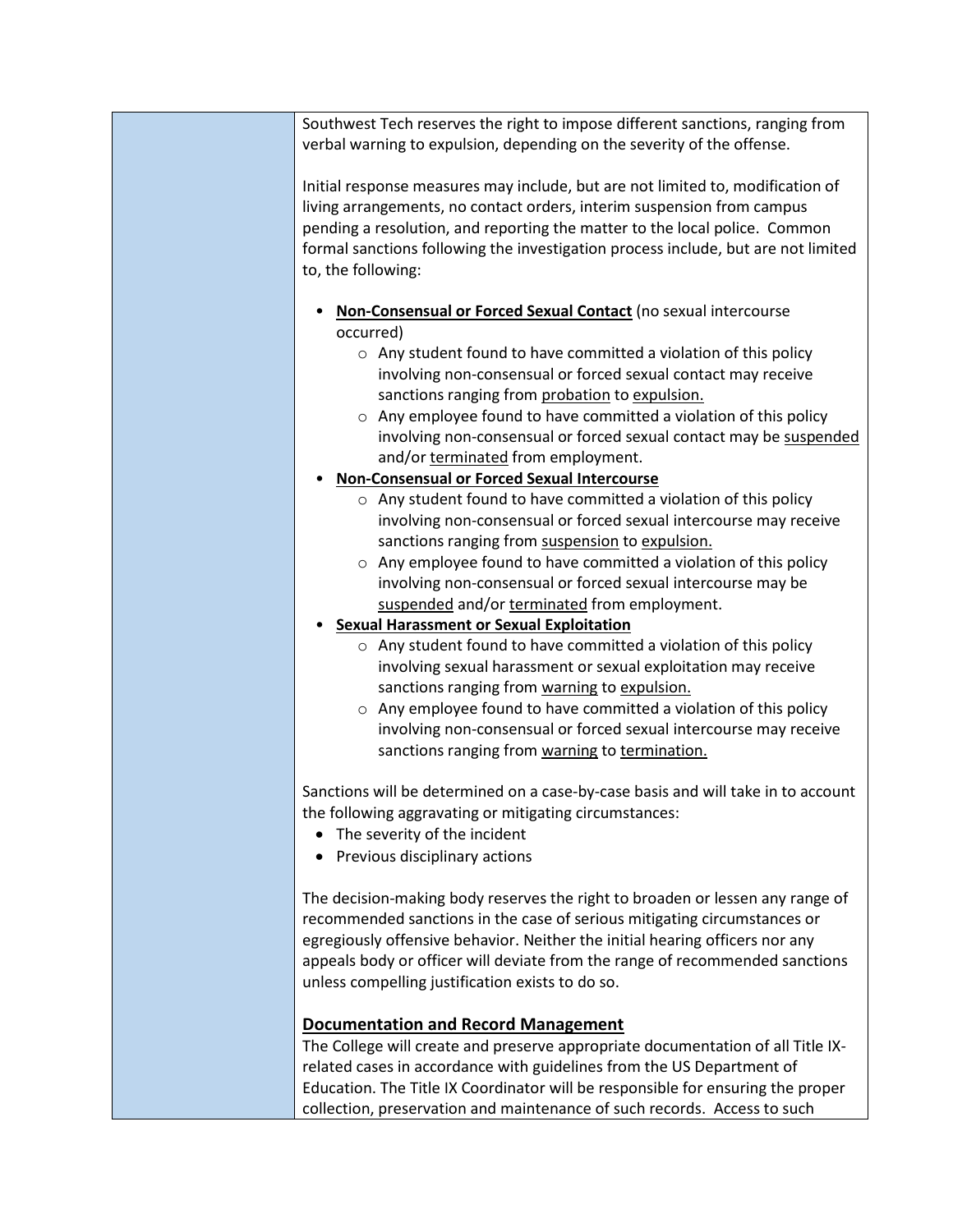records will be secured in accordance with corresponding provisions and procedures of the College.

The College shall document receipt of all reports, and its response to each report through investigation, determination, adjudication, sanctioning, appeal, or other means. The College will maintain all relevant records regarding sexual harassment allegations and investigations for at least seven years. Relevant records include investigations and any required recording or transcription, determinations regarding responsibility, disciplinary actions, remedies provided, appeals, and informal resolutions.

For each report of sexual harassment or formal complaint, the College will document and maintain for seven years any supportive measures it provided, the basis on which it determined that its response was not deliberately indifferent, and measures that it took to restore or preserve access to its education program or activity. If the College did not provide supportive measures, documentation must be provided to explain why the response was not clearly unreasonable given the known circumstances.

The College will maintain for at least seven years all materials used to train the Title IX Coordinator, investigators, decision makers and persons who facilitate informal resolutions. All of these training materials also must be publicly available on the institution's website.

#### **Training**

- **Students**
	- o Student training will be developed, coordinated and delivered by the Title IX Training and Resource Coordinator.
	- o This training will be mandatory for all Southwest Tech students and offered at the beginning of each academic semester
	- o The training will consist of the following elements:
		- A statement that Southwest Tech prohibits discrimination and harassment and sexual misconduct
		- The definition and explanation of prohibited behaviors
		- The definition of consent, with reference to sexual offenses.
		- "Safe and positive" options for bystander intervention an individual may take to "prevent harm or intervene" in risky situations.
		- Recognition of signs of abusive behavior and how to avoid potential attacks through prevention and awareness.
		- Methods to report dangerous and concerning behavior to the College
		- The reporting obligations of responsible employees;
		- Students' option to request confidentiality and available confidential advocacy, counseling, or other support services; and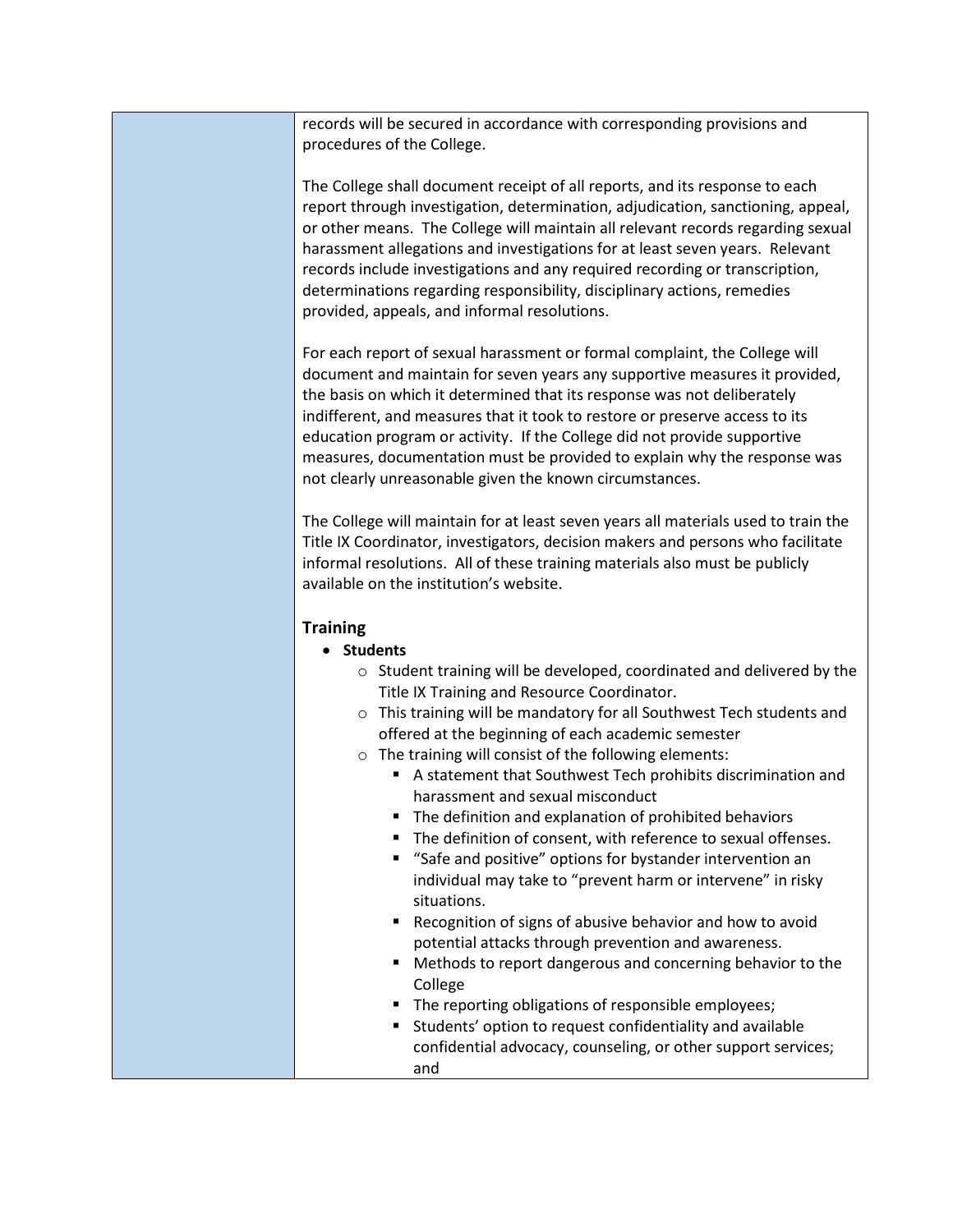- Their right to file a Title IX complaint with the school and to report a crime to campus or local law enforcement.
- **Staff**
	- o **Faculty, Administration, Support Staff and Student Employees:** All Southwest Tech staff will be required to complete annual Title IX and FERPA training prior to the conclusion of the first 8-weeks of the fall semester, or within 8 weeks of hire. This training will consist of a review of this policy, reporting and response requirements and rights and protections offered to students.
	- o **Title IX Response Team:** Southwest Tech will provide annual training to all members of the Title IX Response Team to ensure that the College is following best practices and in compliance with legal standards and expectations. The Title IX Coordinator will organize and deliver this training prior to the conclusion of the first 8-weeks of the fall semester. All members of the Title IX response team must receive initial training that is reflecting of their respective roles. All training documentation must be kept on file for a minimum of 7 years. All materials used to train Title IX response team members must be posted on the College website for public review and inspection. Additional training requirements are as follows:
		- All Title IX Response Team members must receive the following training:
			- The definition of sexual harassment under the Final Rule
			- The scope of the College's education program or activity
			- How to conduct investigations
			- How to conduct hearings, appeals and informal resolutions
			- How to serve impartially, to include:
				- o How to void bias and conflict of interest
				- o How to avoid prejudgment of facts
		- Decision-makers must receive documented training on the technology used in live-hearings.
		- Decision-makers and investigators must receive training on the following:
			- Issues of evidentiary relevance
			- How to apply rape shield legal protections to complainants
			- Training on the presumption that the respondent is not responsible for alleged conduct until a determination regarding responsibility is made at the conclusion of the grievance process.

#### **Supportive Measures for Pregnant Students**

Title IX prohibits sex discrimination, including discrimination based upon pregnancy and childbirth. The College will offer the following protections and supportive measures for pregnant students.

**Non-discrimination and accommodations**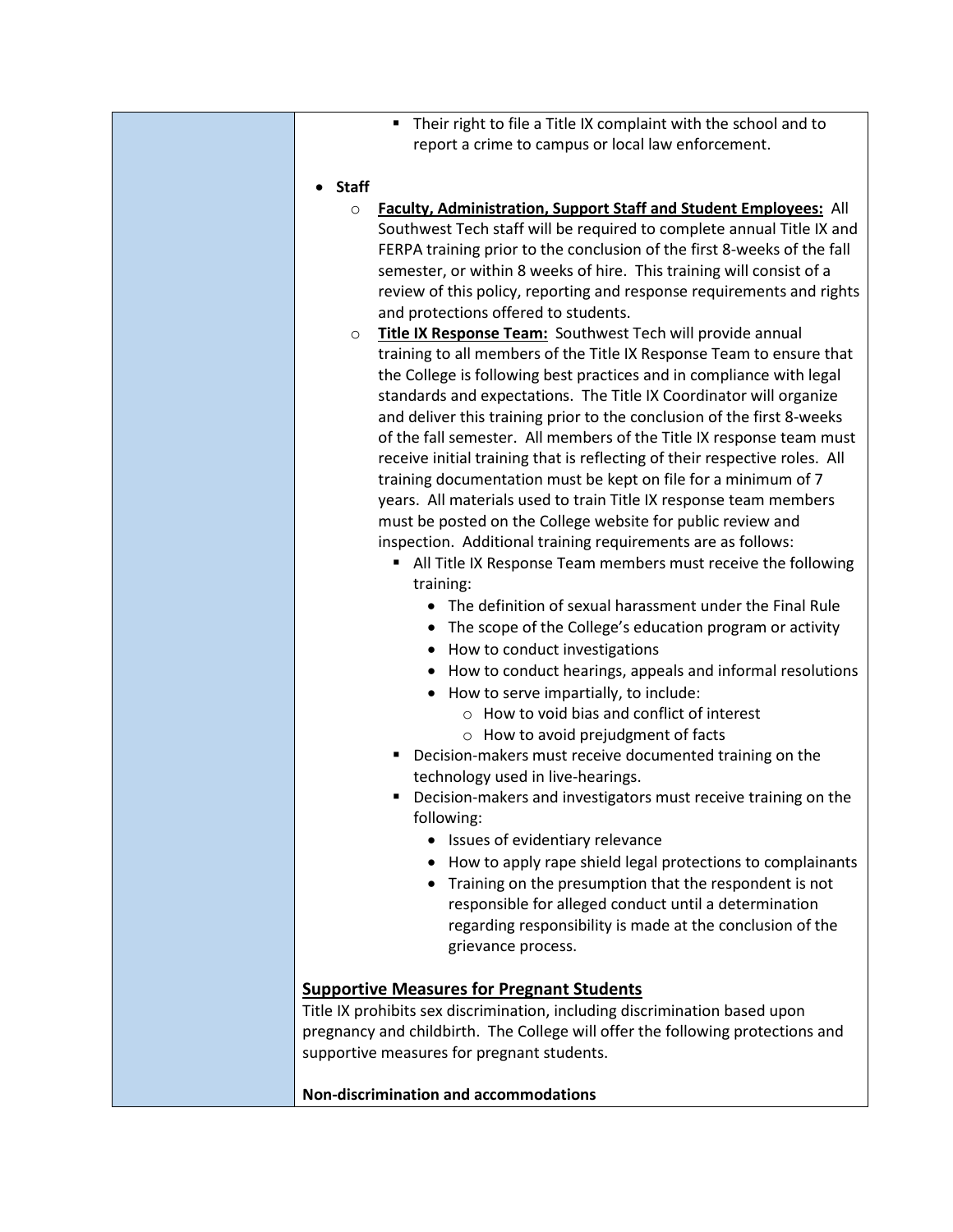Southwest Tech will provide assistance to students who are pregnant or have a pregnancy-related condition in the same manner as students with other temporary medical conditions. Students may be required to obtain a letter from their health care provider certifying fitness as a condition for participating in certain educational programs only when such certification is required of students who experience other temporary medical conditions requiring the attention of a health care provider.

#### **Pregnancy-related impairments**

Although pregnancy itself is not a disability, pregnancy-related impairments may qualify as disabilities under the Americans with Disabilities Act (ADA). Students experiencing such impairments may contact the Southwest Tech's Office of Disability Services to seek reasonable accommodations under the ADA.

#### **Pregnancy-related absences**

Southwest Tech will excuse medically necessary absences from programs for pregnancy and pregnancy-related conditions for as long a period of time as is deemed medically necessary by a student's health care provider. It is the student's responsibility to notify the instructor in advance in writing when practicable of any absence that is pregancy-related, including prenatal appointments. A student seeking an extended absence under this policy shall provide thirty days advance notice to her instructor, when practicable. If a student's extended absence exceeds the date stated in her original required documentation, the student will need to provide a second letter from her health care provider stating the new beginning and ending dates and the medical necessity of the additional leave. A student seeking an extended absence is also encouraged to do the following: work with her advisor to review her academic plans and revise as needed, work with her instructors to develop a plan to complete missed work, and consult with the Office of Financial Aid to address any questions regarding the terms of financial aid and scholarships.

## **Non-discrimination and accommodations of students affected by pregnancy or pregnancy-related conditions**

- a. SWTC and its administration, faculty, staff, and all other employees shall not require a student to limit her studies due to pregnancy or pregnancyrelated conditions.
- b. SWTC will provide assistance to students who are pregnant or have a pregnancy-related condition in the same manner as students with other temporary medical conditions. Students are required to contact Disability Services, complete an online Pregnancy Adjustment Request Form, and submit required documentation of pregnancy or pregnancy-related condition.
- c. SWTC will require a student who is pregnant or has a pregnancy-related condition to obtain a letter from her health care provider to certify fitness